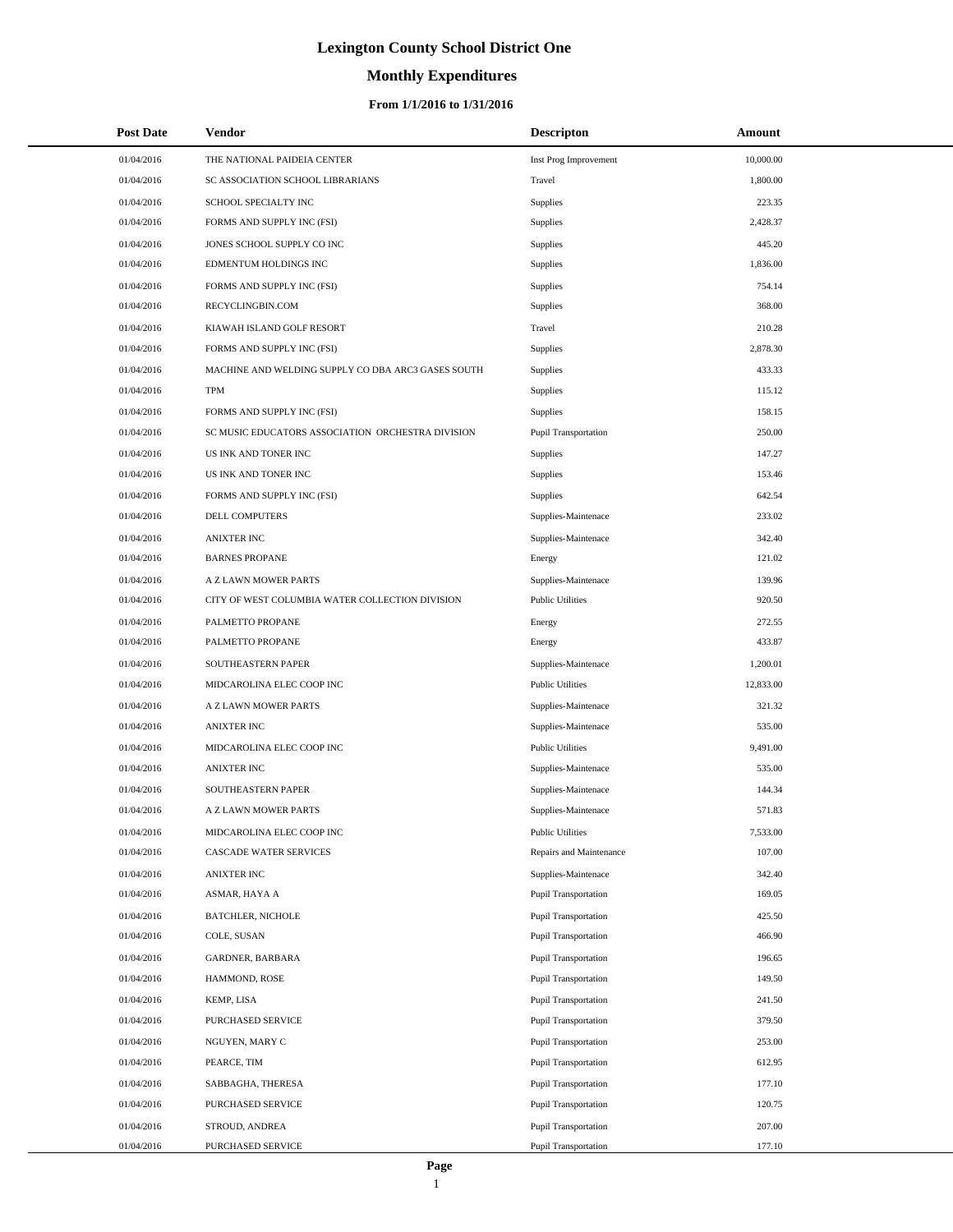# **Monthly Expenditures**

### **From 1/1/2016 to 1/31/2016**

| <b>Post Date</b> | Vendor                                      | <b>Descripton</b>           | Amount   |
|------------------|---------------------------------------------|-----------------------------|----------|
| 01/04/2016       | VAUGHN, DANA                                | <b>Pupil Transportation</b> | 724.50   |
| 01/04/2016       | MCMANUS, JOHN-PATRICK A.                    | Other Prof & Tech Service   | 120.00   |
| 01/04/2016       | WILFONG, MICHAEL BRIAN                      | Other Prof & Tech Service   | 120.00   |
| 01/04/2016       | MCFALLS, FRANKLIN JUNIOR                    | Other Prof & Tech Service   | 180.00   |
| 01/04/2016       | BLACK, CALEB JAMES                          | Other Prof & Tech Service   | 180.00   |
| 01/04/2016       | RICCIARDI, CHRISTOPHER                      | Other Prof & Tech Service   | 180.00   |
| 01/04/2016       | LEXINGTON PRINTING LLC                      | Printing and Binding        | 345.61   |
| 01/04/2016       | NEWZ GROUP                                  | Other Prof & Tech Service   | 290.00   |
| 01/04/2016       | READABLE INK                                | Other Prof & Tech Service   | 1,320.00 |
| 01/04/2016       | SUNGARD PUBLIC SECTOR INC                   | Software Renewal/Agreemen   | 1,979.40 |
| 01/04/2016       | MONOPRICE.COM                               | <b>Technology Supplies</b>  | 302.40   |
| 01/04/2016       | CDWG ACCT 305089                            | <b>Technology Supplies</b>  | 575.87   |
| 01/04/2016       | COMMUNICATION MANAGEMENT INC                | <b>Technology Supplies</b>  | 2,054.40 |
| 01/04/2016       | COMMUNICATION MANAGEMENT INC                | <b>Technology Supplies</b>  | 3,011.65 |
| 01/04/2016       | <b>IBM CORPORATION</b>                      | <b>Technology Supplies</b>  | 101.14   |
| 01/04/2016       | PRIMEX WIRELESS INC                         | <b>Technology Supplies</b>  | 191.53   |
| 01/04/2016       | CDWG ACCT 305089                            | <b>Technology Supplies</b>  | 863.81   |
| 01/04/2016       | THE NATIONAL PAIDEIA CENTER                 | Inst Prog Improvement       | 2,000.00 |
| 01/04/2016       | HOUGHTON MIFFLIN HARCOURT PUBLISHING CO     | Supplies                    | 101.28   |
| 01/04/2016       | <b>LEARNING A-Z</b>                         | Software Renewal/Agreemen   | 4,603.75 |
| 01/04/2016       | SC DEPARTMENT OF REVENUE (SALES TAX RETURN) | Software Renewal/Agreemen   | 279.91   |
| 01/04/2016       | <b>ASCD</b>                                 | <b>Supplies</b>             | 106.73   |
| 01/04/2016       | COMMUNICATION MANAGEMENT INC                | <b>Technology Supplies</b>  | 1,164.65 |
| 01/04/2016       | COMMUNICATION MANAGEMENT INC                | <b>Technology Supplies</b>  | 5,592.45 |
| 01/04/2016       | SUNGARD PUBLIC SECTOR INC                   | Technology Equipment D F    | 427.20   |
| 01/04/2016       | SCHOOL SPECIALTY INC                        | Pupil Activity              | 167.41   |
| 01/04/2016       | HP INC                                      | Pupil Activity              | 266.43   |
| 01/04/2016       | PROED INC                                   | Pupil Activity              | 1,044.89 |
| 01/04/2016       | <b>BSN SPORTS</b>                           | Pupil Activity              | 1,711.61 |
| 01/04/2016       | GW GOODHEARTWILLCOX CO                      | Pupil Activity              | 348.00   |
| 01/04/2016       | MODERN SCHOOL SUPPLIES                      | Pupil Activity              | 270.00   |
| 01/04/2016       | <b>BSN SPORTS</b>                           | Pupil Activity              | 162.64   |
| 01/04/2016       | <b>GIVENS, MARK A</b>                       | Pupil Activity              | 122.10   |
| 01/04/2016       | MCMILLAN, JAMES                             | Pupil Activity              | 127.50   |
| 01/04/2016       | <b>BSN SPORTS</b>                           | Pupil Activity              | 307.09   |
| 01/04/2016       | COLLINS SPORTS MEDICINE                     | Pupil Activity              | 114.10   |
| 01/04/2016       | MEDCO SUPPLY CO                             | Pupil Activity              | 301.91   |
| 01/04/2016       | ROGERS, MATTHEW                             | Pupil Activity              | 120.00   |
| 01/04/2016       | BEATY, ROY                                  | Pupil Activity              | 111.30   |
| 01/04/2016       | BROWN, MOSES L                              | Pupil Activity              | 105.00   |
| 01/04/2016       | JONES, NELSON                               | Pupil Activity              | 105.00   |
| 01/04/2016       | <b>BSN SPORTS</b>                           | Pupil Activity              | 5,392.80 |
| 01/04/2016       | <b>CAROLINA IDEAS</b>                       | Pupil Activity              | 612.58   |
| 01/04/2016       | LUGOFF ELGIN HIGH SCHOOL                    | Pupil Activity              | 225.00   |
| 01/04/2016       | AD IMAGE                                    | Pupil Activity              | 1,034.16 |
| 01/04/2016       | WILSON AND ASSOCIATES                       | Pupil Activity              | 1,678.80 |
| 01/04/2016       | <b>BSN SPORTS</b>                           | Pupil Activity              | 648.15   |
| 01/04/2016       | <b>TEACH TOWN</b>                           | Inst Prog Improvement       | 3,500.00 |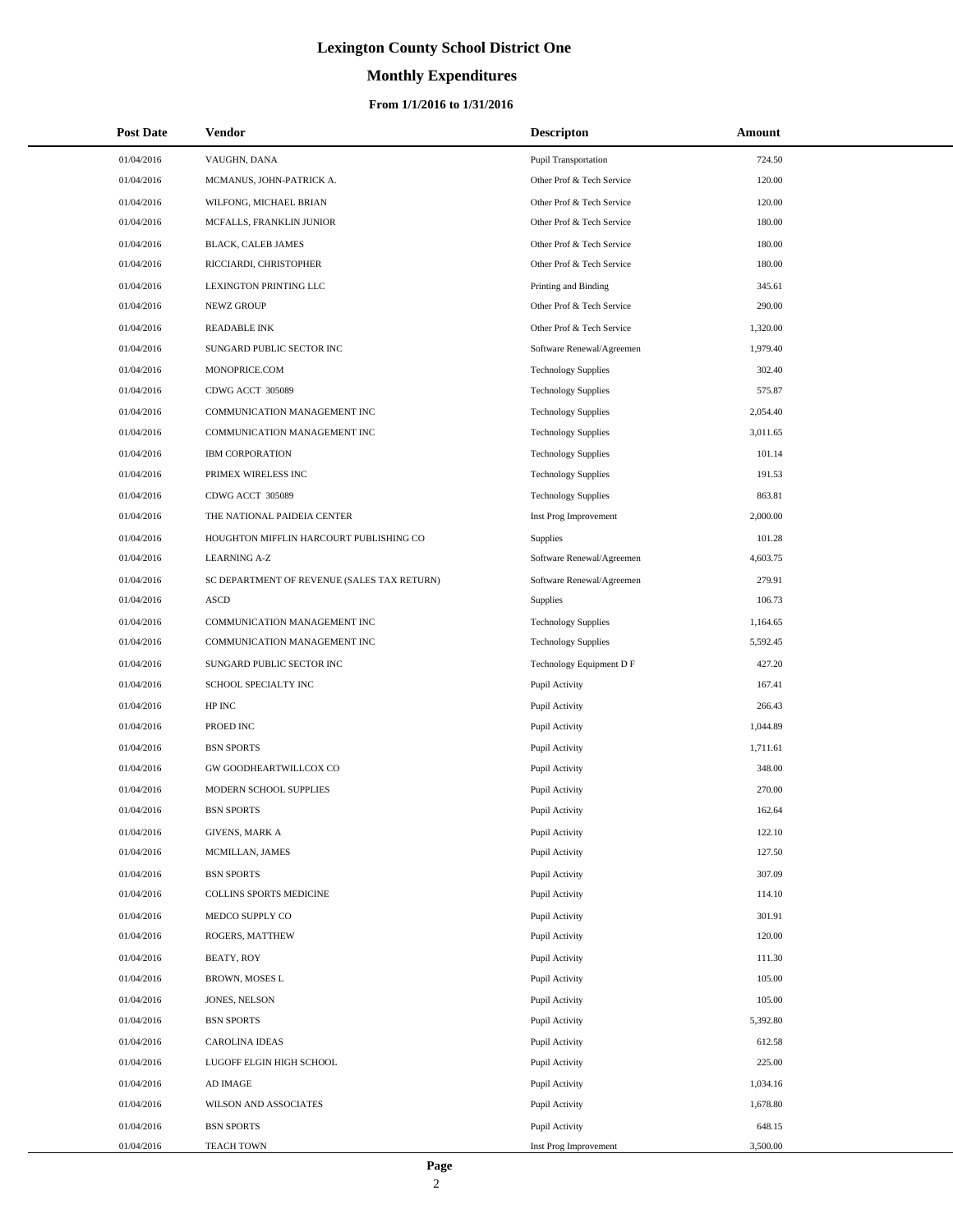# **Monthly Expenditures**

| <b>Post Date</b> | Vendor                                            | <b>Descripton</b>             | Amount   |
|------------------|---------------------------------------------------|-------------------------------|----------|
| 01/05/2016       | SCHOOL SPECIALTY INC                              | Supplies                      | 171.33   |
| 01/05/2016       | THE NATIONAL PAIDEIA CENTER                       | Inst Prog Improvement         | 2,500.00 |
| 01/05/2016       | SCHOOL SPECIALTY INC                              | Supplies                      | 192.21   |
| 01/05/2016       | <b>HEINEMANN</b>                                  | <b>Supplies</b>               | 1,614.60 |
| 01/05/2016       | THE UPS STORE 2738                                | Supplies                      | 1,365.32 |
| 01/05/2016       | NUIDEA SCHOOL SUPPLY CO                           | Supplies                      | 5,217.86 |
| 01/05/2016       | DODGE LEARNING RESOURCES                          | Supplies                      | 254.35   |
| 01/05/2016       | EXPEDITIONARY LEARNING OUTWARD BOUND INC          | Supplies                      | 622.50   |
| 01/05/2016       | PECKNEL MUSIC CO INC                              | Repairs and Maintenance       | 200.00   |
| 01/05/2016       | PECKNEL MUSIC CO INC                              | Repairs and Maintenance       | 120.00   |
| 01/05/2016       | SCHOOL SPECIALTY INC                              | Supplies                      | 269.96   |
| 01/05/2016       | US INK AND TONER INC                              | Supplies                      | 675.44   |
| 01/05/2016       | <b>SIGN A RAMA</b>                                | Supplies                      | 359.52   |
| 01/05/2016       | PITSCO EDUCATION HEARILY AND COMPANY              | <b>Technology Supplies</b>    | 2.182.27 |
| 01/05/2016       | SC MUSIC EDUCATORS ASSOCIATION ORCHESTRA DIVISION | Pupil Transportation          | 250.00   |
| 01/05/2016       | TAYLOR MUSIC INC                                  | <b>Supplies</b>               | 130.00   |
| 01/05/2016       | ACCENT CONNECTIONS LLC                            | <b>Instructional Services</b> | 1,000.00 |
| 01/05/2016       | FOLLETT SCHOOL SOLUTIONS INC                      | <b>Library Books</b>          | 1,413.27 |
| 01/05/2016       | <b>GARRETT BOOK CO</b>                            | <b>Library Books</b>          | 2,049.53 |
| 01/05/2016       | DEMCO INC                                         | <b>Supplies</b>               | 301.72   |
| 01/05/2016       | <b>CAPSTONE</b>                                   | <b>Library Books</b>          | 603.32   |
| 01/05/2016       | <b>HEINEMANN</b>                                  | Inst Prog Improvement         | 199.00   |
| 01/05/2016       | <b>HYDRADYNE</b>                                  | Repairs and Maintenance       | 1,976.35 |
| 01/05/2016       | <b>EA SERVICES INC</b>                            | Repairs and Maintenance       | 1,438.80 |
| 01/05/2016       | COOK & BOARDMAN LLC                               | Supplies-Maintenace           | 130.37   |
| 01/05/2016       | HUBER SUPPLY CO OF LEXINGTON INC                  | Supplies-Maintenace           | 986.75   |
| 01/05/2016       | COOK & BOARDMAN LLC                               | Supplies-Maintenace           | 340.11   |
| 01/05/2016       | <b>WW GRAINGER</b>                                | Supplies-Maintenace           | 155.42   |
| 01/05/2016       | SMITH AND JONES JANITORIAL SUPPLIES AND EQUIP INC | Supplies-Maintenace           | 318.27   |
| 01/05/2016       | COOK & BOARDMAN LLC                               | Supplies-Maintenace           | 130.39   |
| 01/05/2016       | COOK & BOARDMAN LLC                               | Supplies-Maintenace           | 130.39   |
| 01/05/2016       | <b>WW GRAINGER</b>                                | Supplies-Maintenace           | 415.70   |
| 01/05/2016       | SNUFFER, ROBERT                                   | Other Prof & Tech Service     | 120.00   |
| 01/05/2016       | LONGSHORE, MARTY                                  | Other Prof & Tech Service     | 120.00   |
| 01/05/2016       | MCMANUS, JOHN-PATRICK A.                          | Other Prof & Tech Service     | 180.00   |
| 01/05/2016       | HART, MICHAEL JOSEPH                              | Other Prof & Tech Service     | 180.00   |
| 01/05/2016       | US FOODS                                          | Other Objects                 | 318.92   |
| 01/05/2016       | <b>GATTIS PRO AUDIO</b>                           | Rentals                       | 1,070.40 |
| 01/05/2016       | CDWG ACCT 305089                                  | <b>Technology Supplies</b>    | 575.88   |
| 01/05/2016       | AUTO BODY TOOL MART                               | <b>Supplies</b>               | 363.45   |
| 01/05/2016       | AIKIDO ACADEMY OF SELF DEFENSE                    | Other Prof & Tech Service     | 600.00   |
| 01/05/2016       | <b>NASCO</b>                                      | <b>Supplies</b>               | 894.58   |
| 01/05/2016       | COMMUNICATION MANAGEMENT INC                      | <b>Technology Supplies</b>    | 1,235.83 |
| 01/05/2016       | NUIDEA SCHOOL SUPPLY CO                           | Supplies                      | 4,116.83 |
| 01/05/2016       | FORMS AND SUPPLY INC (FSI)                        | Pupil Activity                | 3,885.71 |
| 01/05/2016       | MACTASTIC LLC DBA MACTASTIC IREPAIR               | Pupil Activity                | 5,826.35 |
| 01/05/2016       | MACTASTIC LLC DBA MACTASTIC IREPAIR               | Pupil Activity                | 287.00   |
| 01/05/2016       | MACTASTIC LLC DBA MACTASTIC IREPAIR               | Pupil Activity                | 2,059.50 |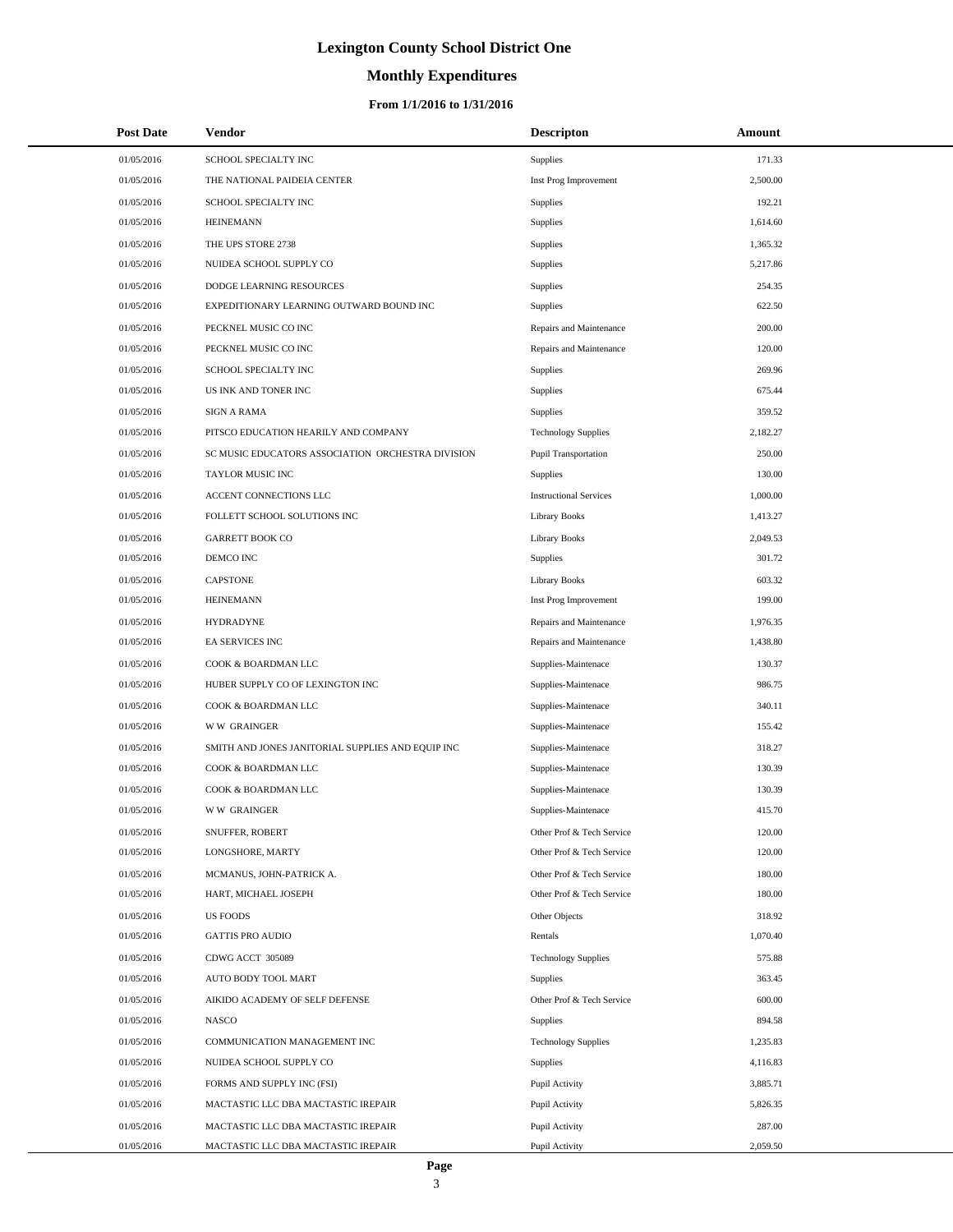# **Monthly Expenditures**

### **From 1/1/2016 to 1/31/2016**

| <b>Post Date</b>         | <b>Vendor</b>                                    | <b>Descripton</b>                                  | Amount               |
|--------------------------|--------------------------------------------------|----------------------------------------------------|----------------------|
| 01/05/2016               | CELL PHONE REPAIR OF SC                          | Pupil Activity                                     | 158.00               |
| 01/05/2016               | MACTASTIC LLC DBA MACTASTIC IREPAIR              | Pupil Activity                                     | 574.00               |
| 01/05/2016               | MACTASTIC LLC DBA MACTASTIC IREPAIR              | Pupil Activity                                     | 2,116.00             |
| 01/05/2016               | MACTASTIC LLC DBA MACTASTIC IREPAIR              | Pupil Activity                                     | 3,932.90             |
| 01/05/2016               | MACTASTIC LLC DBA MACTASTIC IREPAIR              | Pupil Activity                                     | 3,013.50             |
| 01/05/2016               | MACTASTIC LLC DBA MACTASTIC IREPAIR              | Pupil Activity                                     | 7,350.12             |
| 01/05/2016               | CELL PHONE REPAIR OF SC                          | Pupil Activity                                     | 158.00               |
| 01/05/2016               | MACTASTIC LLC DBA MACTASTIC IREPAIR              | Pupil Activity                                     | 2,993.50             |
| 01/05/2016               | MACTASTIC LLC DBA MACTASTIC IREPAIR              | Pupil Activity                                     | 3,676.62             |
| 01/05/2016               | CELL PHONE REPAIR OF SC                          | Pupil Activity                                     | 158.00               |
| 01/05/2016               | <b>HEINEMANN</b>                                 | Pupil Activity                                     | 120.60               |
| 01/05/2016               | AIRPORT HIGH SCHOOL                              | Pupil Activity                                     | 225.00               |
| 01/05/2016               | COUNTRY INN AND SUITES HAMPTON                   | Pupil Activity                                     | 2,459.88             |
| 01/06/2016               | SCHOOL SPECIALTY INC                             | Supplies                                           | 363.54               |
| 01/06/2016               | NATIONAL SCHOOL PRODUCTS                         | Supplies-Immersion                                 | 107.21               |
| 01/06/2016               | MANAGEDPRINT                                     | Supplies                                           | 818.55               |
| 01/06/2016               | CAROLINA WHITEBOARD LLC                          | Supplies                                           | 561.75               |
| 01/06/2016               | <b>LRADAC</b>                                    | Other Prof & Tech Service                          | 3,052.03             |
| 01/06/2016               | FOLLETT SCHOOL SOLUTIONS INC                     | Library Books                                      | 173.36               |
| 01/06/2016               | BOUND TO STAY BOUND BOOKS INC                    | Library Books                                      | 1,940.48             |
| 01/06/2016               | <b>EBSCO</b>                                     | Periodicals                                        | 424.62               |
| 01/06/2016               | FOLLETT SCHOOL SOLUTIONS INC                     | Library Books                                      | 463.06               |
| 01/06/2016               | MACKIN LIBRARY MEDIA                             | Library Books                                      | 9,901.10             |
| 01/06/2016               | FOLLETT SCHOOL SOLUTIONS INC                     | Library Books                                      | 548.99               |
| 01/06/2016               | CONVERSE COLLEGE                                 | Inst Prog Improvement                              | 17,000.00            |
| 01/06/2016               | INK TECHNOLOGIES LLC                             | Supplies                                           | 624.00               |
| 01/06/2016               | CHILDS AND HALLIGAN P A                          | <b>Legal Services</b>                              | 15,009.40            |
| 01/06/2016               | LCJMWANDSC (LEX CTY JOINT WATER AND SEWER COMMI  | <b>Public Utilities</b>                            | 142.20               |
| 01/06/2016               | SCE&G                                            | <b>Public Utilities</b>                            | 15,254.69            |
| 01/06/2016               | TOWN OF LEXINGTON                                | <b>Public Utilities</b>                            | 452.43               |
| 01/06/2016               | FERGUSON ENTERPRISES INC FEI 27                  | Supplies-Maintenace                                | 506.89               |
| 01/06/2016               | MARTIN MARIETTA MATERIALS                        | Supplies-Maintenace                                | 411.68               |
| 01/06/2016               | TIME WARNER CABLE                                | Communication                                      | 143.98               |
| 01/06/2016               | LCJMWANDSC (LEX CTY JOINT WATER AND SEWER COMMI  | <b>Public Utilities</b>                            | 2,334.86             |
| 01/06/2016               | SCE&G<br>TOWN OF LEXINGTON                       | <b>Public Utilities</b>                            | 46,276.06            |
| 01/06/2016               |                                                  | <b>Public Utilities</b>                            | 3,810.37             |
| 01/06/2016<br>01/06/2016 | BURNETT ATHLETICS INC<br>CITY ELECTRIC SUPPLY CO | Supplies-Maintenace                                | 464.38<br>195.28     |
|                          |                                                  | Supplies-Maintenace                                |                      |
| 01/06/2016<br>01/06/2016 | SCE&G<br>TOWN OF LEXINGTON                       | <b>Public Utilities</b><br><b>Public Utilities</b> | 8,632.20<br>1,348.53 |
| 01/06/2016               | GILBERTSUMMIT RURAL WATER DISTRICT               | <b>Public Utilities</b>                            | 891.80               |
| 01/06/2016               | BURNETT ATHLETICS INC                            | Supplies-Maintenace                                | 638.52               |
| 01/06/2016               | GILBERTSUMMIT RURAL WATER DISTRICT               | <b>Public Utilities</b>                            | 743.28               |
| 01/06/2016               | KYZERS TREE SERVICE LLC                          | Repairs and Maintenance                            | 1,300.00             |
| 01/06/2016               | LCJMWANDSC (LEX CTY JOINT WATER AND SEWER COMMI  | <b>Public Utilities</b>                            | 1,120.26             |
| 01/06/2016               | <b>CENTURY GLASS</b>                             | Repairs and Maintenance                            | 2,275.00             |
| 01/06/2016               | BURNETT ATHLETICS INC                            | Supplies-Maintenace                                | 248.78               |
| 01/06/2016               | LCJMWANDSC (LEX CTY JOINT WATER AND SEWER COMMI  | <b>Public Utilities</b>                            | 1,041.80             |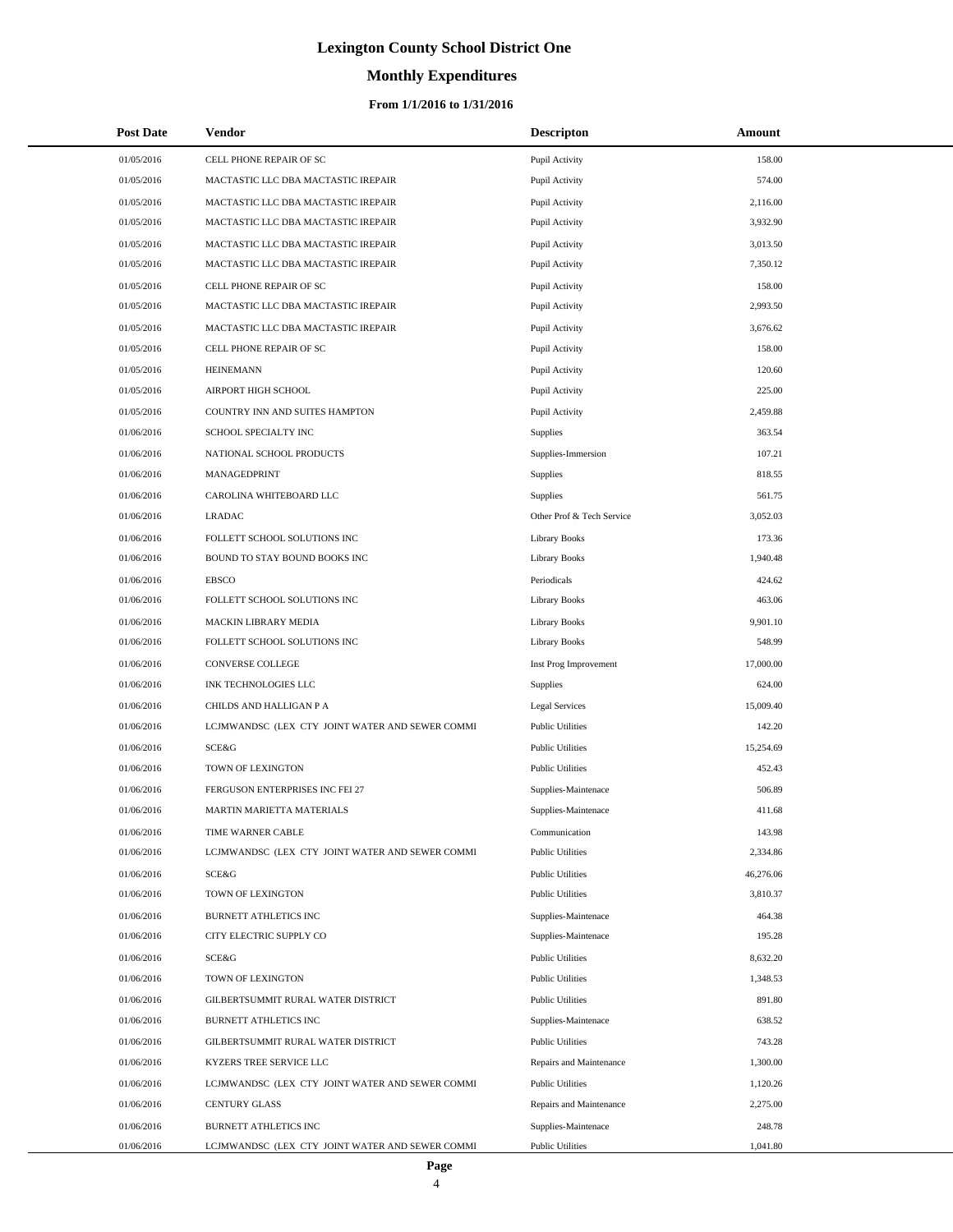# **Monthly Expenditures**

| <b>Post Date</b> | Vendor                                            | <b>Descripton</b>       | Amount    |
|------------------|---------------------------------------------------|-------------------------|-----------|
| 01/06/2016       | SCE&G                                             | <b>Public Utilities</b> | 5,847.93  |
| 01/06/2016       | TOWN OF LEXINGTON                                 | <b>Public Utilities</b> | 285.37    |
| 01/06/2016       | MARTIN MARIETTA MATERIALS                         | Supplies-Maintenace     | 365.33    |
| 01/06/2016       | SCE&G                                             | <b>Public Utilities</b> | 15,259.92 |
| 01/06/2016       | TOWN OF LEXINGTON                                 | <b>Public Utilities</b> | 1,004.86  |
| 01/06/2016       | SCE&G                                             | <b>Public Utilities</b> | 16,609.60 |
| 01/06/2016       | CAROLINA WATER SERVICE INC                        | <b>Public Utilities</b> | 1,910.29  |
| 01/06/2016       | LCJMWANDSC (LEX CTY JOINT WATER AND SEWER COMMI   | <b>Public Utilities</b> | 1,640.33  |
| 01/06/2016       | LCJMWANDSC (LEX CTY JOINT WATER AND SEWER COMMI   | <b>Public Utilities</b> | 2,780.95  |
| 01/06/2016       | SCE&G                                             | <b>Public Utilities</b> | 12,272.13 |
| 01/06/2016       | CRESCENT CONSTRUCTION LLC                         | Repairs and Maintenance | 1,985.00  |
| 01/06/2016       | <b>SCE&amp;G</b>                                  | <b>Public Utilities</b> | 8,602.62  |
| 01/06/2016       | <b>SCE&amp;G</b>                                  | <b>Public Utilities</b> | 12,963.49 |
| 01/06/2016       | LCJMWANDSC (LEX CTY JOINT WATER AND SEWER COMMI   | <b>Public Utilities</b> | 3,427.48  |
| 01/06/2016       | BURNETT ATHLETICS INC                             | Supplies-Maintenace     | 804.37    |
| 01/06/2016       | OSWALD WHOLESALE LUMBER INC                       | Supplies-Maintenace     | 1,836.12  |
| 01/06/2016       | TOWN OF LEXINGTON                                 | <b>Public Utilities</b> | 948.69    |
| 01/06/2016       | ABC SUPPLY CO                                     | Supplies-Maintenace     | 213.36    |
| 01/06/2016       | GILBERTSUMMIT RURAL WATER DISTRICT                | <b>Public Utilities</b> | 364.08    |
| 01/06/2016       | LCJMWANDSC (LEX CTY JOINT WATER AND SEWER COMMI   | <b>Public Utilities</b> | 533.80    |
| 01/06/2016       | TERMINIX COMMERCIAL                               | Repairs and Maintenance | 968.00    |
| 01/06/2016       | CALICO INDUSTRIES INC                             | Supplies-Maintenace     | 274.72    |
| 01/06/2016       | SMITH AND JONES JANITORIAL SUPPLIES AND EQUIP INC | Supplies-Maintenace     | 582.08    |
| 01/06/2016       | LCJMWANDSC (LEX CTY JOINT WATER AND SEWER COMMI   | <b>Public Utilities</b> | 537.41    |
| 01/06/2016       | TOWN OF LEXINGTON                                 | <b>Public Utilities</b> | 617.98    |
| 01/06/2016       | CALICO INDUSTRIES INC                             | Supplies-Maintenace     | 274.72    |
| 01/06/2016       | SMITH AND JONES JANITORIAL SUPPLIES AND EQUIP INC | Supplies-Maintenace     | 174.62    |
| 01/06/2016       | GILBERTSUMMIT RURAL WATER DISTRICT                | <b>Public Utilities</b> | 752.29    |
| 01/06/2016       | LCJMWANDSC (LEX CTY JOINT WATER AND SEWER COMMI   | <b>Public Utilities</b> | 558.25    |
| 01/06/2016       | SCE&G                                             | <b>Public Utilities</b> | 432.49    |
| 01/06/2016       | TOWN OF LEXINGTON                                 | <b>Public Utilities</b> | 724.49    |
| 01/06/2016       | CITY ELECTRIC SUPPLY CO                           | Supplies-Maintenace     | 319.71    |
| 01/06/2016       | FERGUSON ENTERPRISES INC FEI 27                   | Supplies-Maintenace     | 106.61    |
| 01/06/2016       | OSWALD WHOLESALE LUMBER INC                       | Supplies-Maintenace     | 749.27    |
| 01/06/2016       | LCJMWANDSC (LEX CTY JOINT WATER AND SEWER COMMI   | <b>Public Utilities</b> | 605.14    |
| 01/06/2016       | SCE&G                                             | <b>Public Utilities</b> | 233.53    |
| 01/06/2016       | TOWN OF LEXINGTON                                 | <b>Public Utilities</b> | 809.53    |
| 01/06/2016       | OSWALD WHOLESALE LUMBER INC                       | Supplies-Maintenace     | 749.26    |
| 01/06/2016       | LCJMWANDSC (LEX CTY JOINT WATER AND SEWER COMMI   | <b>Public Utilities</b> | 1,345.85  |
| 01/06/2016       | CALICO INDUSTRIES INC                             | Supplies-Maintenace     | 274.72    |
| 01/06/2016       | CITY ELECTRIC SUPPLY CO                           | Supplies-Maintenace     | 319.72    |
| 01/06/2016       | SMITH AND JONES JANITORIAL SUPPLIES AND EQUIP INC | Supplies-Maintenace     | 331.27    |
| 01/06/2016       | LCJMWANDSC (LEX CTY JOINT WATER AND SEWER COMMI   | <b>Public Utilities</b> | 1,453.45  |
| 01/06/2016       | CALICO INDUSTRIES INC                             | Supplies-Maintenace     | 274.72    |
| 01/06/2016       | SMITH AND JONES JANITORIAL SUPPLIES AND EQUIP INC | Supplies-Maintenace     | 290.62    |
| 01/06/2016       | LCJMWANDSC (LEX CTY JOINT WATER AND SEWER COMMI   | <b>Public Utilities</b> | 824.56    |
| 01/06/2016       | LCJMWANDSC (LEX CTY JOINT WATER AND SEWER COMMI   | <b>Public Utilities</b> | 594.95    |
| 01/06/2016       | SCE&G                                             | <b>Public Utilities</b> | 7,692.74  |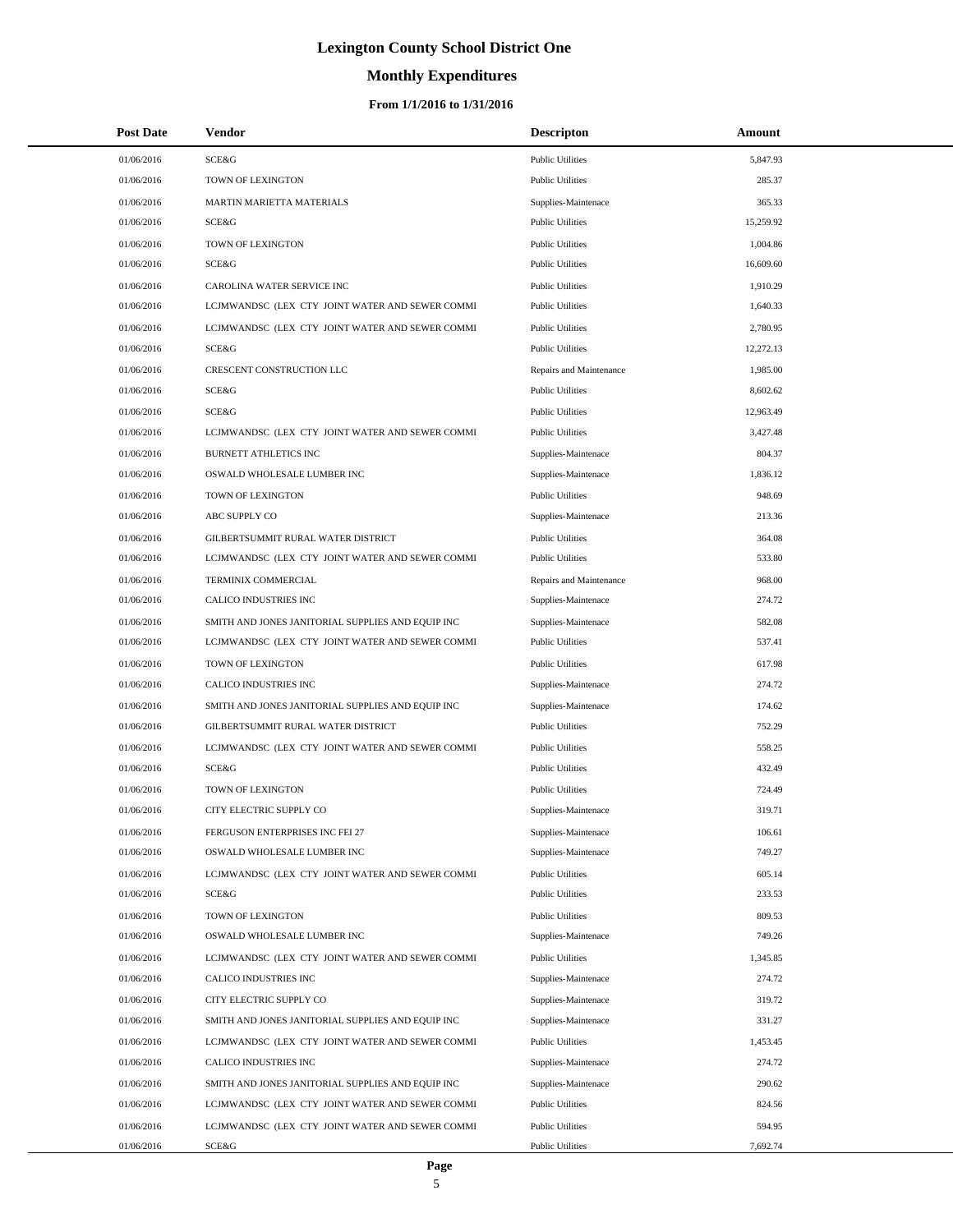# **Monthly Expenditures**

| <b>Post Date</b> | Vendor                                          | <b>Descripton</b>         | Amount    |
|------------------|-------------------------------------------------|---------------------------|-----------|
| 01/06/2016       | TOWN OF LEXINGTON                               | <b>Public Utilities</b>   | 433.29    |
| 01/06/2016       | GILBERTSUMMIT RURAL WATER DISTRICT              | <b>Public Utilities</b>   | 387.69    |
| 01/06/2016       | LCJMWANDSC (LEX CTY JOINT WATER AND SEWER COMMI | <b>Public Utilities</b>   | 215.00    |
| 01/06/2016       | SCE&G                                           | <b>Public Utilities</b>   | 117.00    |
| 01/06/2016       | TOWN OF LEXINGTON                               | <b>Public Utilities</b>   | 471.09    |
| 01/06/2016       | TOWN OF LEXINGTON                               | <b>Public Utilities</b>   | 2,843.91  |
| 01/06/2016       | TOWN OF LEXINGTON                               | <b>Public Utilities</b>   | 3,369.65  |
| 01/06/2016       | TOWN OF LEXINGTON                               | <b>Public Utilities</b>   | 3,589.01  |
| 01/06/2016       | BURNETT ATHLETICS INC                           | Supplies-Maintenace       | 472.67    |
| 01/06/2016       | LCJMWANDSC (LEX CTY JOINT WATER AND SEWER COMMI | <b>Public Utilities</b>   | 999.13    |
| 01/06/2016       | SMITH, BRIAN                                    | Other Prof & Tech Service | 180.00    |
| 01/06/2016       | VINCENT, MATTHEW                                | Other Prof & Tech Service | 120.00    |
| 01/06/2016       | LEXINGTON PRINTING LLC                          | Printing and Binding      | 277.13    |
| 01/06/2016       | <b>COMPORIUM</b>                                | Communication             | 12,090.82 |
| 01/06/2016       | SPIRIT COMMUNICATIONS                           | Communication             | 122.73    |
| 01/06/2016       | <b>COMPORIUM</b>                                | Communication             | 5,910.49  |
| 01/06/2016       | <b>COMPORIUM</b>                                | Communication             | 2.051.40  |
| 01/06/2016       | <b>COMPORIUM</b>                                | Communication             | 3,766.00  |
| 01/06/2016       | <b>COMPORIUM</b>                                | Communication             | 1,967.06  |
| 01/06/2016       | <b>COMPORIUM</b>                                | Communication             | 3,074.38  |
| 01/06/2016       | <b>COMPORIUM</b>                                | Communication             | 2,648.54  |
| 01/06/2016       | <b>COMPORIUM</b>                                | Communication             | 1,192.97  |
| 01/06/2016       | <b>COMPORIUM</b>                                | Communication             | 2,966.64  |
| 01/06/2016       | <b>COMPORIUM</b>                                | Communication             | 1,911.79  |
| 01/06/2016       | <b>COMPORIUM</b>                                | Communication             | 1,999.99  |
| 01/06/2016       | <b>COMPORIUM</b>                                | Communication             | 2,029.84  |
| 01/06/2016       | <b>COMPORIUM</b>                                | Communication             | 2,337.44  |
| 01/06/2016       | <b>COMPORIUM</b>                                | Communication             | 2,237.02  |
| 01/06/2016       | <b>COMPORIUM</b>                                | Communication             | 2,878.48  |
| 01/06/2016       | <b>COMPORIUM</b>                                | Communication             | 5,574.81  |
| 01/06/2016       | <b>COMPORIUM</b>                                | Communication             | 2,344.23  |
| 01/06/2016       | <b>COMPORIUM</b>                                | Communication             | 2,459.11  |
| 01/06/2016       | <b>COMPORIUM</b>                                | Communication             | 2,366.98  |
| 01/06/2016       | <b>COMPORIUM</b>                                | Communication             | 2,245.12  |
| 01/06/2016       | DIGITAL OFFICE SOLUTIONS INC                    | Repairs and Maintenance   | 580.45    |
| 01/06/2016       | <b>COMPORIUM</b>                                | Communication             | 2,503.42  |
| 01/06/2016       | <b>COMPORIUM</b>                                | Communication             | 3,097.76  |
| 01/06/2016       | <b>COMPORIUM</b>                                | Communication             | 2,515.76  |
| 01/06/2016       | <b>COMPORIUM</b>                                | Communication             | 2,529.16  |
| 01/06/2016       | <b>COMPORIUM</b>                                | Communication             | 2,480.09  |
| 01/06/2016       | <b>COMPORIUM</b>                                | Communication             | 2,037.42  |
| 01/06/2016       | <b>COMPORIUM</b>                                | Communication             | 1,882.12  |
| 01/06/2016       | <b>COMPORIUM</b>                                | Communication             | 2,045.92  |
| 01/06/2016       | <b>COMPORIUM</b>                                | Communication             | 2,277.32  |
| 01/06/2016       | <b>COMPORIUM</b>                                | Communication             | 2,753.47  |
| 01/06/2016       | <b>COMPORIUM</b>                                | Communication             | 6,833.75  |
| 01/06/2016       | <b>COMPORIUM</b>                                | Communication             | 2,692.02  |
| 01/06/2016       | BOOKSAMILLION.COM                               | Supplies                  | 1,828.76  |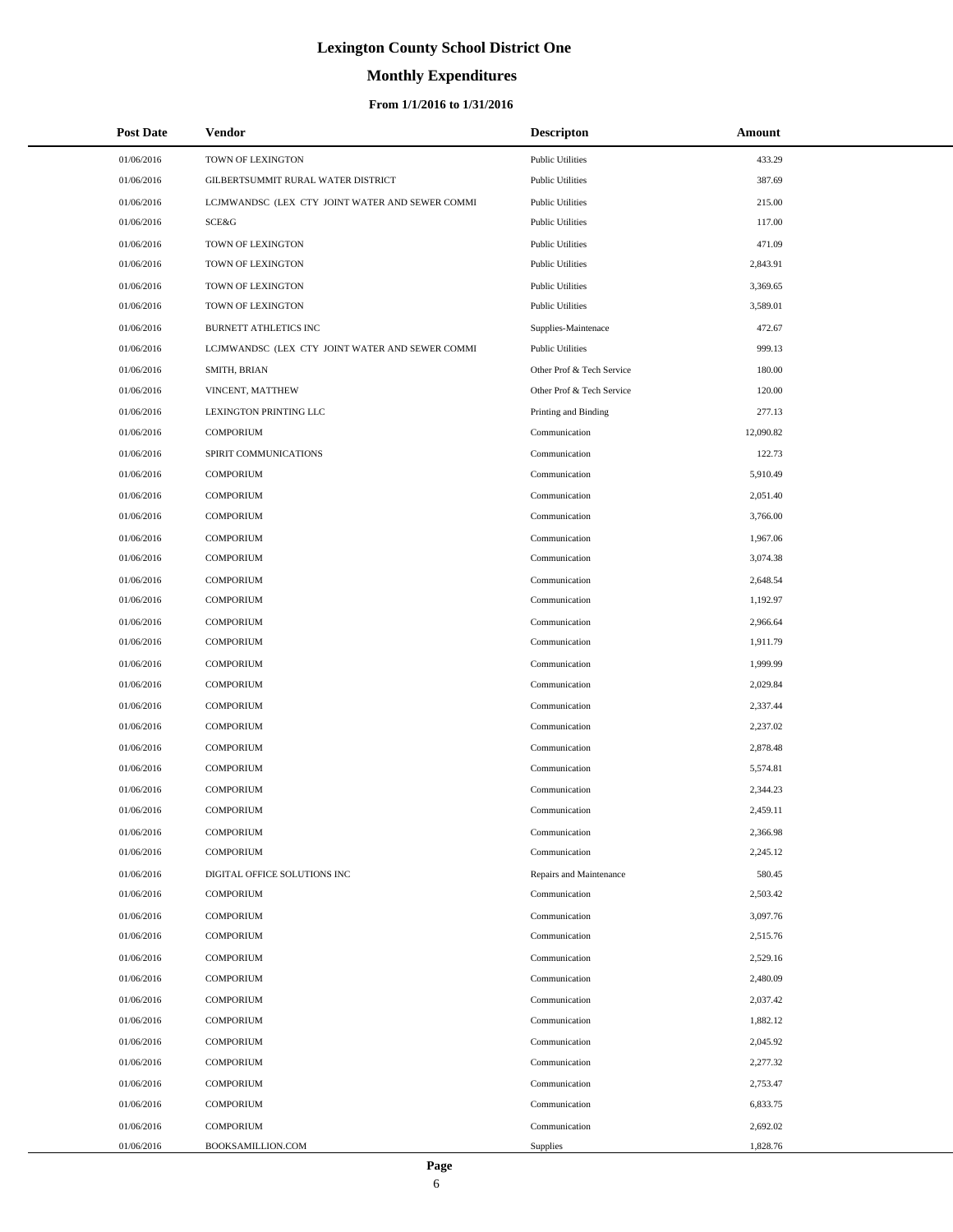# **Monthly Expenditures**

| <b>Post Date</b> | Vendor                                         | <b>Descripton</b>         | Amount    |  |
|------------------|------------------------------------------------|---------------------------|-----------|--|
| 01/06/2016       | READYROSIE DBA PASCAL LEARNING                 | Software Renewal/Agreemen | 3,000.00  |  |
| 01/06/2016       | SC DEPARTMENT OF REVENUE (SALES TAX RETURN)    | Software Renewal/Agreemen | 210.00    |  |
| 01/06/2016       | SCHOOL SPECIALTY INC                           | Supplies                  | 330.91    |  |
| 01/06/2016       | DODGE LEARNING RESOURCES                       | Supplies                  | 440.45    |  |
| 01/06/2016       | FRANKLIN COVEY CO (EDUCATION DIV)              | Inst Prog Improvement     | 4,950.00  |  |
| 01/06/2016       | CHARLESTON SOUTHERN UNIVERSITY                 | Inst Prog Improvement     | 7,500.00  |  |
| 01/06/2016       | <b>HEINEMANN</b>                               | Supplies                  | 299.00    |  |
| 01/06/2016       | STANDARD AND POOR'S                            | Dues and Fees             | 16,625.00 |  |
| 01/06/2016       | SC DEPARTMENT OF REVENUE (SALES TAX RETURN)    | Supplies                  | 567.14    |  |
| 01/06/2016       | STAGESTEP INC                                  | Supplies                  | 8,222.00  |  |
| 01/06/2016       | PALMETTO CONSTRUCTION SERVICES                 | <b>Building</b>           | 425.00    |  |
| 01/06/2016       | <b>COMPORIUM</b>                               | Communication             | 389.02    |  |
| 01/06/2016       | RUFUS ORNDUFF REF INC                          | Repairs and Maintenance   | 1,202.46  |  |
| 01/06/2016       | HOBART SERVICE                                 | Repairs and Maintenance   | 418.25    |  |
| 01/06/2016       | <b>WHALEY FOODSERVICE REPAIRS</b>              | Supplies                  | 1,027.67  |  |
| 01/06/2016       | MACTASTIC LLC DBA MACTASTIC IREPAIR            | Pupil Activity            | 525.00    |  |
| 01/06/2016       | MACTASTIC LLC DBA MACTASTIC IREPAIR            | Pupil Activity            | 375.00    |  |
| 01/06/2016       | MACTASTIC LLC DBA MACTASTIC IREPAIR            | Pupil Activity            | 140.00    |  |
| 01/06/2016       | MACTASTIC LLC DBA MACTASTIC IREPAIR            | Pupil Activity            | 1,425.00  |  |
| 01/06/2016       | MACTASTIC LLC DBA MACTASTIC IREPAIR            | Pupil Activity            | 300.00    |  |
| 01/06/2016       | CELL PHONE REPAIR OF SC                        | Pupil Activity            | 158.00    |  |
| 01/06/2016       | MACTASTIC LLC DBA MACTASTIC IREPAIR            | Pupil Activity            | 2,725.00  |  |
| 01/06/2016       | CELL PHONE REPAIR OF SC                        | Pupil Activity            | 158.00    |  |
| 01/06/2016       | CELL PHONE REPAIR OF SC                        | Pupil Activity            | 474.00    |  |
| 01/06/2016       | SC DEPARTMENT OF CORRECTIONS DIV OF INDUSTRIES | Pupil Activity            | 509.63    |  |
| 01/06/2016       | SCHOOL SPECIALTY INC                           | Pupil Activity            | 635.58    |  |
| 01/06/2016       | MCCLARY, JONAIRE                               | Pupil Activity            | 240.00    |  |
| 01/06/2016       | SMITH, BRIAN                                   | Pupil Activity            | 105.00    |  |
| 01/06/2016       | BRYANT, GEORGE                                 | Pupil Activity            | 122.10    |  |
| 01/06/2016       | DEAS, ELBERT                                   | Pupil Activity            | 107.20    |  |
| 01/06/2016       | DURRELL, RONALD G                              | Pupil Activity            | 101.40    |  |
| 01/06/2016       | <b>GLOVER, WILLIAM</b>                         | Pupil Activity            | 127.50    |  |
| 01/06/2016       | NORRIS, SHANNON                                | Pupil Activity            | 119.40    |  |
| 01/06/2016       | FAUTH, DAVID J                                 | Pupil Activity            | 120.30    |  |
| 01/06/2016       | MADISON, ZELL                                  | Pupil Activity            | 116.70    |  |
| 01/06/2016       | <b>D AND W SPORTSWEAR</b>                      | Pupil Activity            | 812.46    |  |
| 01/06/2016       | BYRD, GARY                                     | Pupil Activity            | 517.00    |  |
| 01/06/2016       | HARMON, SCOTT                                  | Pupil Activity            | 517.00    |  |
| 01/06/2016       | LEYEN, THOMAS                                  | Pupil Activity            | 517.00    |  |
| 01/06/2016       | MCCOLLUM, CHRIS                                | Pupil Activity            | 517.00    |  |
| 01/06/2016       | MCGOVERN, JAMES J                              | Pupil Activity            | 517.00    |  |
| 01/06/2016       | PHILLIPS, AARON M                              | Pupil Activity            | 517.00    |  |
| 01/06/2016       | WHITMORE, MILTON                               | Pupil Activity            | 517.00    |  |
| 01/06/2016       | MIDDLEBURY INTERACTIVE LANGUAGE LLC            | Software Renewal/Agreemen | 178.00    |  |
| 01/07/2016       | PURCHASED SERVICE                              | Travel                    | 202.20    |  |
| 01/07/2016       | PURCHASED SERVICE                              | Supplies                  | 617.28    |  |
| 01/07/2016       | PURCHASED SERVICE                              | Travel                    | 144.15    |  |
| 01/07/2016       | PURCHASED SERVICE                              | Travel                    | 333.50    |  |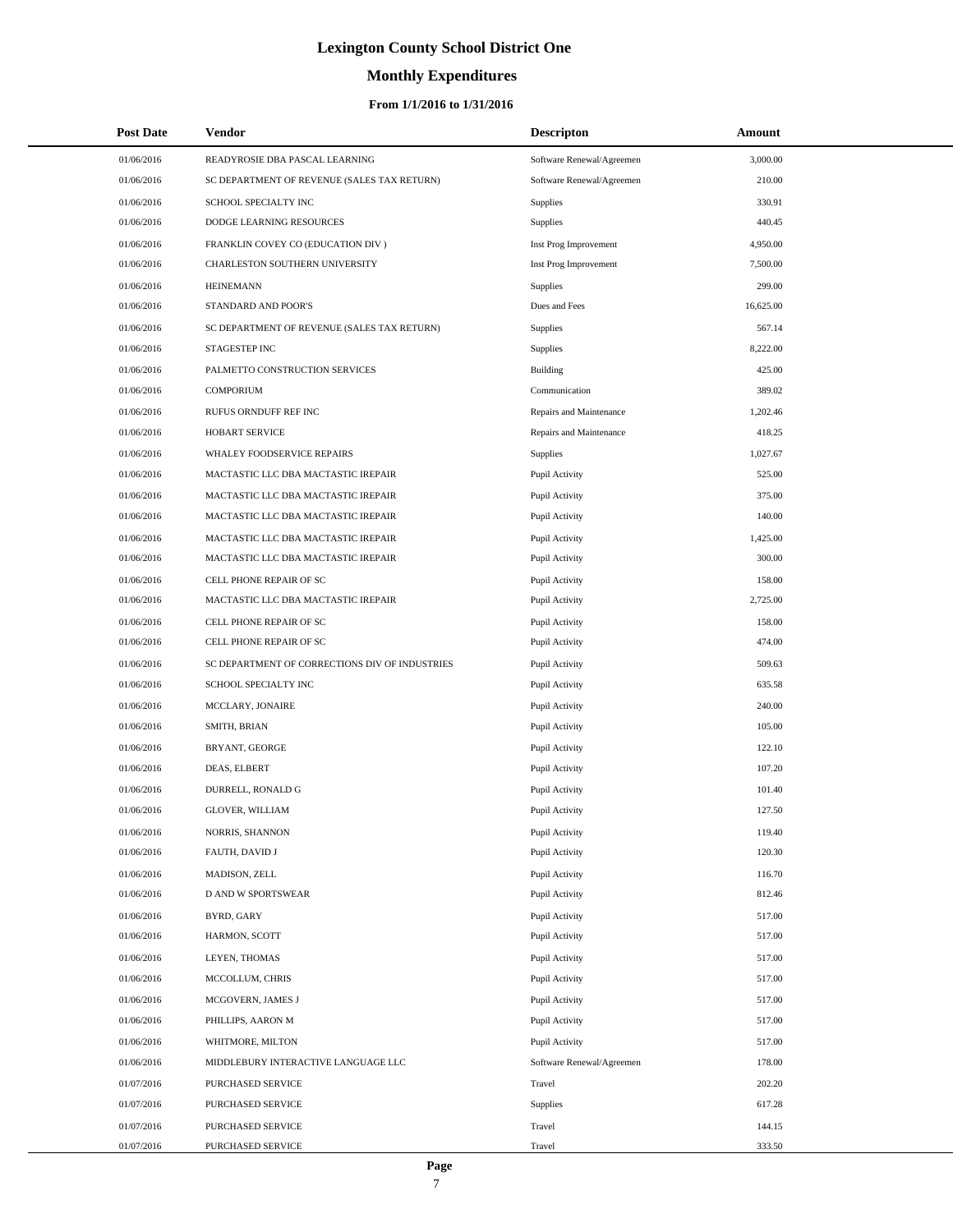# **Monthly Expenditures**

### **From 1/1/2016 to 1/31/2016**

| <b>Post Date</b> | Vendor                                             | <b>Descripton</b>             | Amount    |  |
|------------------|----------------------------------------------------|-------------------------------|-----------|--|
| 01/07/2016       | PURCHASED SERVICE                                  | Travel                        | 103.16    |  |
| 01/07/2016       | PURCHASED SERVICE                                  | Travel                        | 125.35    |  |
| 01/07/2016       | PURCHASED SERVICE                                  | Travel                        | 189.64    |  |
| 01/07/2016       | <b>PURCHASED SERVICE</b>                           | Travel                        | 123.97    |  |
| 01/07/2016       | KENDALL ELEVATOR COMPANY                           | Repairs and Maintenance       | 480.00    |  |
| 01/07/2016       | <b>BONITZ</b>                                      | Supplies-Maintenace           | 362.43    |  |
| 01/07/2016       | DODSON PEST CONTROL                                | Repairs and Maintenance       | 140.00    |  |
| 01/07/2016       | DODSON PEST CONTROL                                | Repairs and Maintenance       | 490.00    |  |
| 01/07/2016       | SC DEPARTMENT OF ADMINISTRATION                    | Repairs and Maintenance       | 14,761.42 |  |
| 01/07/2016       | SMITH, THOMAS ALVIN                                | Other Prof & Tech Service     | 180.00    |  |
| 01/07/2016       | RIVERA JR, LUIS M                                  | Other Prof & Tech Service     | 180.00    |  |
| 01/07/2016       | BLACK, CALEB JAMES                                 | Other Prof & Tech Service     | 180.00    |  |
| 01/07/2016       | HINZ, BRIAN E                                      | Other Prof & Tech Service     | 180.00    |  |
| 01/07/2016       | HART, MICHAEL JOSEPH                               | Other Prof & Tech Service     | 180.00    |  |
| 01/07/2016       | <b>PURCHASED SERVICE</b>                           | Travel                        | 267.38    |  |
| 01/07/2016       | PURCHASED SERVICE                                  | Travel                        | 199.53    |  |
| 01/07/2016       | PURCHASED SERVICE                                  | Travel                        | 147.50    |  |
| 01/07/2016       | COMMUNICATION MANAGEMENT INC                       | <b>Technology Supplies</b>    | 3,526.12  |  |
| 01/07/2016       | DELL COMPUTERS                                     | Pupil Activity                | 7,683.88  |  |
| 01/07/2016       | PROVIDENCE HOSPITAL                                | Pupil Activity                | 220.00    |  |
| 01/11/2016       | KURTZ BROS DBA BENDER BURKOT EAST COAST SCHOOL SUP | Supplies                      | 154.56    |  |
| 01/11/2016       | KURTZ BROS DBA BENDER BURKOT EAST COAST SCHOOL SUP | Supplies                      | 190.05    |  |
| 01/11/2016       | NEW PRECISION TECHNOLOGY LLC                       | Supplies                      | 1,774.05  |  |
| 01/11/2016       | SC DEPARTMENT OF JUVENILE JUSTICE (FISCAL AFFAIRS) | Tuition-LEA                   | 590.10    |  |
| 01/11/2016       | US INK AND TONER INC                               | Supplies                      | 204.84    |  |
| 01/11/2016       | FORMS AND SUPPLY INC (FSI)                         | Supplies                      | 178.42    |  |
| 01/11/2016       | SCBDA (SC BAND DIRECTORS ASSN)                     | Pupil Transportation          | 500.00    |  |
| 01/11/2016       | US INK AND TONER INC                               | Supplies                      | 1,394.42  |  |
| 01/11/2016       | AMERICAN CHORAL DIRECTOR'S ASSOC (ACDA)            | Travel                        | 215.00    |  |
| 01/11/2016       | <b>JW PEPPER</b>                                   | Supplies                      | 217.25    |  |
| 01/11/2016       | SC MUSIC EDUCATORS ASSOCIATION CHORAL DIVISION     | Pupil Transportation          | 540.00    |  |
| 01/11/2016       | FORMS AND SUPPLY INC (FSI)                         | <b>Supplies</b>               | 310.84    |  |
| 01/11/2016       | SC MUSIC EDUCATORS ASSOCIATION CHORAL DIVISION     | Pupil Transportation          | 280.00    |  |
| 01/11/2016       | SCHOOL SPECIALTY INC                               | Supplies                      | 666.18    |  |
| 01/11/2016       | ROTARY CLUB OF LEXINGTON                           | Dues and Fees                 | 180.00    |  |
| 01/11/2016       | SC DEPARTMENT OF JUVENILE JUSTICE (FISCAL AFFAIRS) | Tuition-LEA                   | 151.59    |  |
| 01/11/2016       | STEVE WEISS MUSIC INC                              | Supplies                      | 1,586.00  |  |
| 01/11/2016       | INTERNATIONAL BACCALAUREATE ORGANIZATION           | Other Prof & Tech Service     | 1,291.00  |  |
| 01/11/2016       | FORMS AND SUPPLY INC (FSI)                         | Supplies                      | 158.41    |  |
| 01/11/2016       | ACCENT CONNECTIONS LLC                             | <b>Instructional Services</b> | 700.00    |  |
| 01/11/2016       | ROTARY CLUB OF LEXINGTON                           | Dues and Fees                 | 180.00    |  |
| 01/11/2016       | PURCHASED SERVICE                                  | Travel                        | 222.50    |  |
| 01/11/2016       | DUFF WHITE AND TURNER LLC                          | Legal Services                | 2,621.43  |  |
| 01/11/2016       | MCNAIR LAW FIRM PA                                 | <b>Legal Services</b>         | 1,473.00  |  |
| 01/11/2016       | COLEMAN LEW AND ASSOCIATES                         | Other Prof & Tech Service     | 1,695.12  |  |
| 01/11/2016       | SIMPLY SOUTHERN CATERING LLC                       | Other Objects                 | 223.63    |  |
| 01/11/2016       | PITNEY BOWES (POSTAGE BY PHONE)                    | Supplies                      | 2,500.00  |  |
| 01/11/2016       | ROTARY CLUB OF LEXINGTON                           | Dues and Fees                 | 180.00    |  |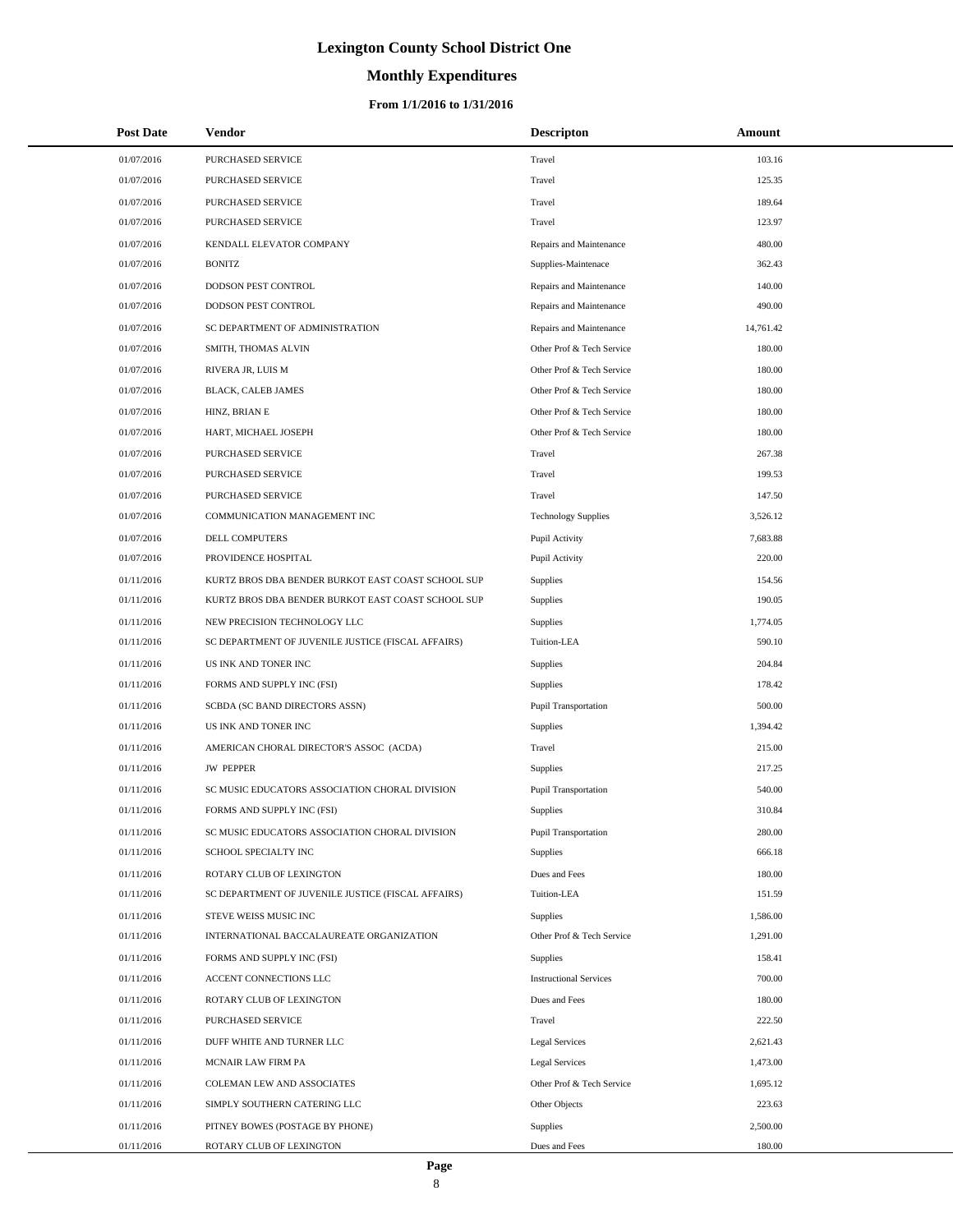### **Monthly Expenditures**

| <b>Post Date</b> | Vendor                                            | <b>Descripton</b>       | Amount   |
|------------------|---------------------------------------------------|-------------------------|----------|
| 01/11/2016       | TOWN OF LEXINGTON                                 | <b>Public Utilities</b> | 352.49   |
| 01/11/2016       | CULLUM SERVICES INC                               | Repairs and Maintenance | 843.75   |
| 01/11/2016       | A MOBILE STORAGE CO INC                           | Rentals                 | 217.40   |
| 01/11/2016       | TOWN OF LEXINGTON                                 | <b>Public Utilities</b> | 3,875.66 |
| 01/11/2016       | CULLUM SERVICES INC                               | Repairs and Maintenance | 4,792.50 |
| 01/11/2016       | TOWN OF LEXINGTON                                 | <b>Public Utilities</b> | 1,014.94 |
| 01/11/2016       | CULLUM SERVICES INC                               | Repairs and Maintenance | 1,108.08 |
| 01/11/2016       | CULLUM SERVICES INC                               | Repairs and Maintenance | 3,937.50 |
| 01/11/2016       | CULLUM SERVICES INC                               | Repairs and Maintenance | 1,023.75 |
| 01/11/2016       | CULLUM SERVICES INC                               | Repairs and Maintenance | 360.00   |
| 01/11/2016       | CULLUM SERVICES INC                               | Repairs and Maintenance | 1,379.17 |
| 01/11/2016       | TOWN OF LEXINGTON                                 | <b>Public Utilities</b> | 355.91   |
| 01/11/2016       | CULLUM SERVICES INC                               | Repairs and Maintenance | 440.63   |
| 01/11/2016       | TOWN OF LEXINGTON                                 | <b>Public Utilities</b> | 1,076.29 |
| 01/11/2016       | <b>CULLUM SERVICES INC</b>                        | Repairs and Maintenance | 2,730.00 |
| 01/11/2016       | CULLUM SERVICES INC                               | Repairs and Maintenance | 757.50   |
| 01/11/2016       | <b>CULLUM SERVICES INC</b>                        | Repairs and Maintenance | 1,372.50 |
| 01/11/2016       | RONCO SPECIALIZED SYSTEMS INC                     | Repairs and Maintenance | 500.00   |
| 01/11/2016       | CULLUM SERVICES INC                               | Repairs and Maintenance | 1,355.63 |
| 01/11/2016       | CULLUM SERVICES INC                               | Repairs and Maintenance | 1,059.38 |
| 01/11/2016       | CULLUM SERVICES INC                               | Repairs and Maintenance | 1,331.25 |
| 01/11/2016       | RONCO SPECIALIZED SYSTEMS INC                     | Repairs and Maintenance | 594.55   |
| 01/11/2016       | CULLUM SERVICES INC                               | Repairs and Maintenance | 1,792.50 |
| 01/11/2016       | CULLUM SERVICES INC                               | Repairs and Maintenance | 3,788.54 |
| 01/11/2016       | TOWN OF LEXINGTON                                 | <b>Public Utilities</b> | 785.48   |
| 01/11/2016       | CULLUM SERVICES INC                               | Repairs and Maintenance | 1,691.25 |
| 01/11/2016       | CULLUM SERVICES INC                               | Repairs and Maintenance | 1,537.50 |
| 01/11/2016       | CULLUM SERVICES INC                               | Repairs and Maintenance | 1,149.38 |
| 01/11/2016       | DADE PAPER AND BAG CO                             | Supplies-Maintenace     | 465.99   |
| 01/11/2016       | TOWN OF LEXINGTON                                 | <b>Public Utilities</b> | 595.64   |
| 01/11/2016       | <b>CULLUM SERVICES INC</b>                        | Repairs and Maintenance | 2,651.25 |
| 01/11/2016       | <b>INTERSTATE SOLUTIONS</b>                       | Supplies-Maintenace     | 124.12   |
| 01/11/2016       | SMITH AND JONES JANITORIAL SUPPLIES AND EQUIP INC | Supplies-Maintenace     | 273.92   |
| 01/11/2016       | CULLUM SERVICES INC                               | Repairs and Maintenance | 1,125.00 |
| 01/11/2016       | TOWN OF LEXINGTON                                 | <b>Public Utilities</b> | 631.72   |
| 01/11/2016       | CULLUM SERVICES INC                               | Repairs and Maintenance | 1,515.00 |
| 01/11/2016       | TOWN OF LEXINGTON                                 | <b>Public Utilities</b> | 730.50   |
| 01/11/2016       | CULLUM SERVICES INC                               | Repairs and Maintenance | 1,376.25 |
| 01/11/2016       | CULLUM SERVICES INC                               | Repairs and Maintenance | 1,530.00 |
| 01/11/2016       | <b>CULLUM SERVICES INC</b>                        | Repairs and Maintenance | 1,205.60 |
| 01/11/2016       | DADE PAPER AND BAG CO                             | Supplies-Maintenace     | 465.99   |
| 01/11/2016       | CULLUM SERVICES INC                               | Repairs and Maintenance | 1,276.88 |
| 01/11/2016       | TOWN OF LEXINGTON                                 | <b>Public Utilities</b> | 441.88   |
| 01/11/2016       | CULLUM SERVICES INC                               | Repairs and Maintenance | 620.62   |
| 01/11/2016       | TOWN OF LEXINGTON                                 | <b>Public Utilities</b> | 537.23   |
| 01/11/2016       | CULLUM SERVICES INC                               | Repairs and Maintenance | 2,371.88 |
| 01/11/2016       | TOWN OF LEXINGTON                                 | <b>Public Utilities</b> | 2,716.39 |
| 01/11/2016       | CULLUM SERVICES INC                               | Repairs and Maintenance | 1,453.13 |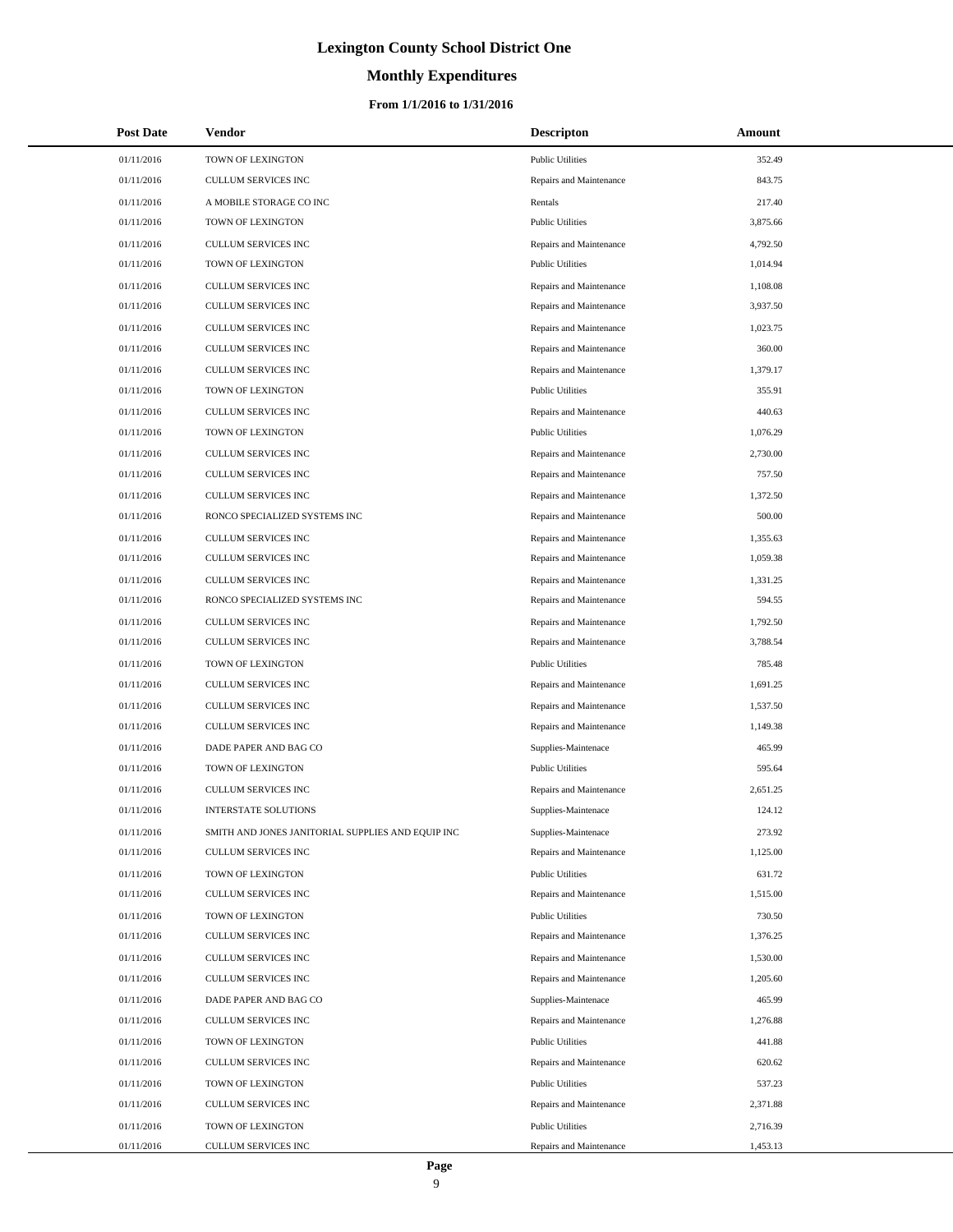# **Monthly Expenditures**

| <b>Post Date</b> | Vendor                                             | <b>Descripton</b>           | Amount     |
|------------------|----------------------------------------------------|-----------------------------|------------|
| 01/11/2016       | TOWN OF LEXINGTON                                  | <b>Public Utilities</b>     | 2,806.47   |
| 01/11/2016       | CULLUM SERVICES INC                                | Repairs and Maintenance     | 2,437.50   |
| 01/11/2016       | TOWN OF LEXINGTON                                  | <b>Public Utilities</b>     | 3,768.13   |
| 01/11/2016       | <b>CULLUM SERVICES INC</b>                         | Repairs and Maintenance     | 5,887.50   |
| 01/11/2016       | MANSFIELD OIL CO                                   | <b>Pupil Transportation</b> | 404.51     |
| 01/11/2016       | SC DEPARTMENT OF EDUCATION OFFICE OF TRANSPORTATIO | <b>Pupil Transportation</b> | 4,586.82   |
| 01/11/2016       | SPIVEY, STEPHEN J                                  | Other Prof & Tech Service   | 180.00     |
| 01/11/2016       | SMITH, THOMAS ALVIN                                | Other Prof & Tech Service   | 180.00     |
| 01/11/2016       | WISEMAN, DARREN MARK                               | Other Prof & Tech Service   | 180.00     |
| 01/11/2016       | FINLEY, STEPHEN CRAIG                              | Other Prof & Tech Service   | 180.00     |
| 01/11/2016       | LOOKABILL, JOHN T                                  | Other Prof & Tech Service   | 180.00     |
| 01/11/2016       | RICCIARDI, CHRISTOPHER                             | Other Prof & Tech Service   | 180.00     |
| 01/11/2016       | HINZ, BRIAN E                                      | Other Prof & Tech Service   | 180.00     |
| 01/11/2016       | BLACK, CALEB JAMES                                 | Other Prof & Tech Service   | 180.00     |
| 01/11/2016       | PROFESSIONAL PRINTERS LTD                          | Printing and Binding        | 210.79     |
| 01/11/2016       | NATIONAL SCHOOL PUBLIC RELATIONS ASSOC             | Dues and Fees               | 275.00     |
| 01/11/2016       | ROTARY CLUB OF LEXINGTON                           | Dues and Fees               | 180.00     |
| 01/11/2016       | DIGITAL OFFICE SOLUTIONS INC                       | Repairs and Maintenance     | 306.45     |
| 01/11/2016       | MOTOROLA SOLUTIONS                                 | Supplies                    | 28,750.00  |
| 01/11/2016       | MOTOROLA SOLUTIONS                                 | <b>Technology Supplies</b>  | 8,312.83   |
| 01/11/2016       | DIGITAL OFFICE SOLUTIONS INC                       | Repairs and Maintenance     | 1,354.60   |
| 01/11/2016       | DIGITAL OFFICE SOLUTIONS INC                       | Repairs and Maintenance     | 1,641.98   |
| 01/11/2016       | DIGITAL OFFICE SOLUTIONS INC                       | Repairs and Maintenance     | 324.19     |
| 01/11/2016       | DIGITAL OFFICE SOLUTIONS INC                       | Repairs and Maintenance     | 780.40     |
| 01/11/2016       | DIGITAL OFFICE SOLUTIONS INC                       | Repairs and Maintenance     | 801.52     |
| 01/11/2016       | <b>COMPORIUM</b>                                   | Communication               | 109.17     |
| 01/11/2016       | DIGITAL OFFICE SOLUTIONS INC                       | Repairs and Maintenance     | 155.03     |
| 01/11/2016       | DIGITAL OFFICE SOLUTIONS INC                       | Repairs and Maintenance     | 114.08     |
| 01/11/2016       | DIGITAL OFFICE SOLUTIONS INC                       | Repairs and Maintenance     | 271.69     |
| 01/11/2016       | DIGITAL OFFICE SOLUTIONS INC                       | Repairs and Maintenance     | 615.19     |
| 01/11/2016       | DIGITAL OFFICE SOLUTIONS INC                       | Repairs and Maintenance     | 587.10     |
| 01/11/2016       | DIGITAL OFFICE SOLUTIONS INC                       | Repairs and Maintenance     | 261.12     |
| 01/11/2016       | DIGITAL OFFICE SOLUTIONS INC                       | Repairs and Maintenance     | 743.09     |
| 01/11/2016       | DIGITAL OFFICE SOLUTIONS INC                       | Repairs and Maintenance     | 918.16     |
| 01/11/2016       | DIGITAL OFFICE SOLUTIONS INC                       | Repairs and Maintenance     | 969.74     |
| 01/11/2016       | DIGITAL OFFICE SOLUTIONS INC                       | Repairs and Maintenance     | 607.98     |
| 01/11/2016       | DIGITAL OFFICE SOLUTIONS INC                       | Repairs and Maintenance     | 1,955.68   |
| 01/11/2016       | DIGITAL OFFICE SOLUTIONS INC                       | Repairs and Maintenance     | 2,375.74   |
| 01/11/2016       | DIGITAL OFFICE SOLUTIONS INC                       | Repairs and Maintenance     | 1,047.57   |
| 01/11/2016       | DIGITAL OFFICE SOLUTIONS INC                       | Repairs and Maintenance     | 381.20     |
| 01/11/2016       | DIGITAL OFFICE SOLUTIONS INC                       | Repairs and Maintenance     | 1,037.09   |
| 01/11/2016       | DIGITAL OFFICE SOLUTIONS INC                       | Repairs and Maintenance     | 931.58     |
| 01/11/2016       | DIGITAL OFFICE SOLUTIONS INC                       | Repairs and Maintenance     | 1,341.47   |
| 01/11/2016       | DIGITAL OFFICE SOLUTIONS INC                       | Repairs and Maintenance     | 483.55     |
| 01/11/2016       | PURCHASED SERVICE                                  | Travel                      | 312.75     |
| 01/11/2016       | <b>NCS PEARSON</b>                                 | Supplies                    | 582.68     |
| 01/11/2016       | PURCHASED SERVICE                                  | Travel                      | 559.25     |
| 01/11/2016       | FBI CONSTRUCTION INC                               | Building                    | 262,923.52 |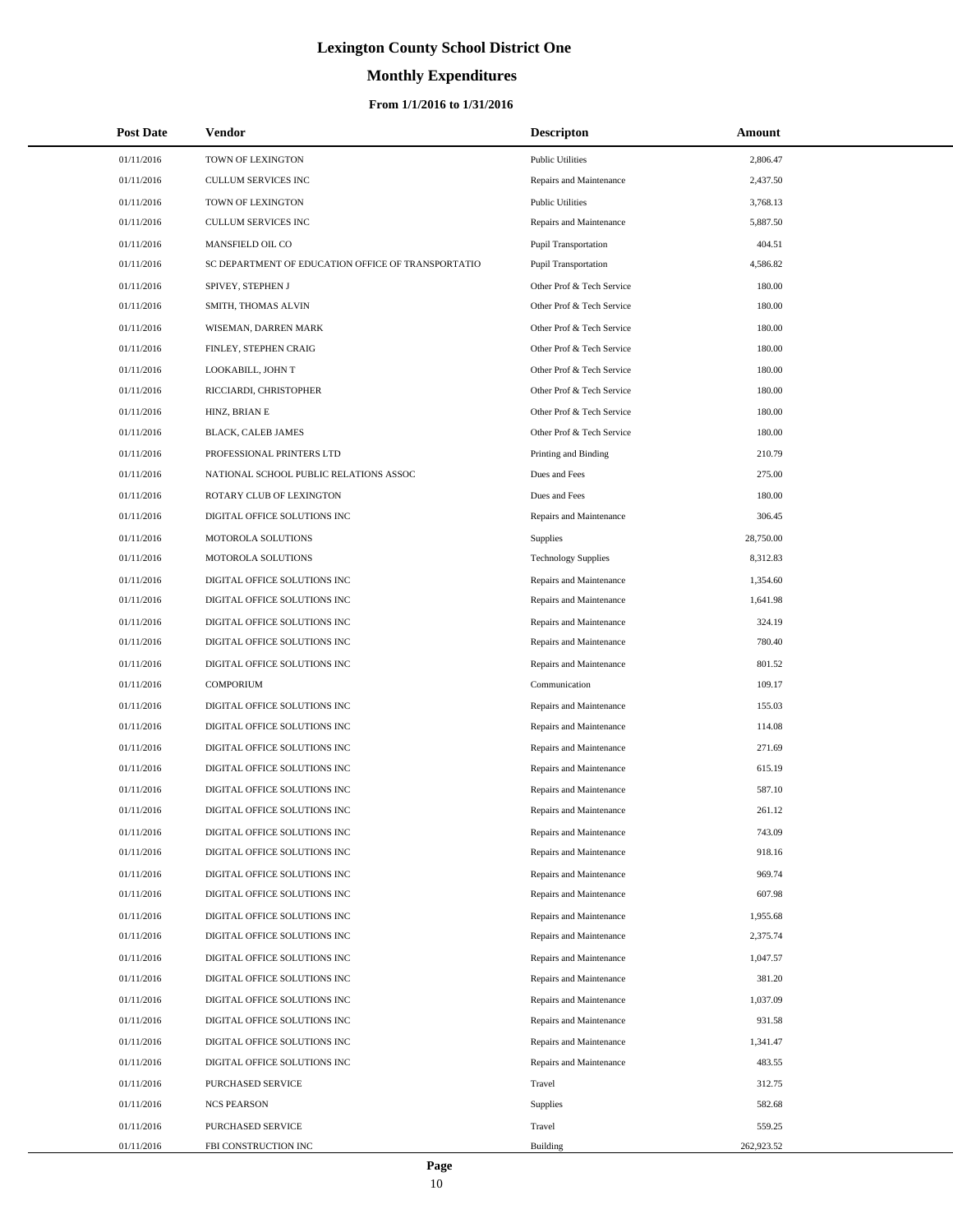# **Monthly Expenditures**

| <b>Post Date</b> | <b>Vendor</b>                 | <b>Descripton</b> | Amount   |
|------------------|-------------------------------|-------------------|----------|
| 01/11/2016       | ADVANCEPIERRE FOOD INC.       | Food              | 689.04   |
| 01/11/2016       | <b>JTM PROVISIONS CO</b>      | Food              | 192.00   |
| 01/11/2016       | ADVANCEPIERRE FOOD INC.       | Food              | 689.04   |
| 01/11/2016       | JTM PROVISIONS CO             | Food              | 160.00   |
| 01/11/2016       | ADVANCEPIERRE FOOD INC.       | Food              | 657.72   |
| 01/11/2016       | JTM PROVISIONS CO             | Food              | 160.00   |
| 01/11/2016       | <b>JTM PROVISIONS CO</b>      | Food              | 128.00   |
| 01/11/2016       | JTM PROVISIONS CO             | Food              | 192.00   |
| 01/11/2016       | ADVANCEPIERRE FOOD INC.       | Food              | 657.72   |
| 01/11/2016       | JTM PROVISIONS CO             | Food              | 160.00   |
| 01/11/2016       | JTM PROVISIONS CO             | Food              | 128.00   |
| 01/11/2016       | JTM PROVISIONS CO             | Food              | 128.00   |
| 01/11/2016       | JTM PROVISIONS CO             | Food              | 160.00   |
| 01/11/2016       | JTM PROVISIONS CO             | Food              | 128.00   |
| 01/11/2016       | <b>JTM PROVISIONS CO</b>      | Food              | 160.00   |
| 01/11/2016       | ADVANCEPIERRE FOOD INC.       | Food              | 689.04   |
| 01/11/2016       | <b>JTM PROVISIONS CO</b>      | Food              | 192.00   |
| 01/11/2016       | RICH DAVIS PRESENTATION       | Pupil Activity    | 290.00   |
| 01/11/2016       | NEW PROVIDENCE ELEMENTARY     | Pupil Activity    | 121.61   |
| 01/11/2016       | <b>BSN SPORTS</b>             | Pupil Activity    | 2,062.75 |
| 01/11/2016       | SC DEPARTMENT OF EDUCATION    | Pupil Activity    | 123.36   |
| 01/11/2016       | <b>SCRUB TRENDZ LLC</b>       | Pupil Activity    | 299.60   |
| 01/11/2016       | DUBARD, ARCADEUS JEROME       | Pupil Activity    | 105.00   |
| 01/11/2016       | MEDLOCK, RYAN CALL            | Pupil Activity    | 105.00   |
| 01/11/2016       | MILLER, DEBRA                 | Pupil Activity    | 105.00   |
| 01/11/2016       | SMITH, BRIAN                  | Pupil Activity    | 105.00   |
| 01/11/2016       | STOKES, JAMES LEE             | Pupil Activity    | 210.00   |
| 01/11/2016       | <b>ATKINSON, BERNIE</b>       | Pupil Activity    | 102.30   |
| 01/11/2016       | DURRELL, RONALD G             | Pupil Activity    | 102.30   |
| 01/11/2016       | MCMILLAN, JAMES               | Pupil Activity    | 127.50   |
| 01/11/2016       | WILLIAMS, PAMELA              | Pupil Activity    | 130.20   |
| 01/11/2016       | ALERT SERVICES INC            | Pupil Activity    | 364.20   |
| 01/11/2016       | BLYTHEWOOD HIGH SCHOOL        | Pupil Activity    | 3,629.05 |
| 01/11/2016       | FORT MILL HIGH SCHOOL         | Pupil Activity    | 2,428.60 |
| 01/11/2016       | SC HIGH SCHOOL LEAGUE         | Pupil Activity    | 5,148.30 |
| 01/11/2016       | WILSON AND ASSOCIATES         | Pupil Activity    | 1,700.00 |
| 01/11/2016       | PIEDMONT BOTTLING PARTNERSHIP | Pupil Activity    | 318.00   |
| 01/11/2016       | <b>BSN SPORTS</b>             | Pupil Activity    | 792.89   |
| 01/11/2016       | COMBS, OBIE                   | Pupil Activity    | 114.00   |
| 01/11/2016       | HAREWOOD PHILLIPS, CHERYL     | Pupil Activity    | 103.20   |
| 01/11/2016       | SMITH, LAWTON G               | Pupil Activity    | 115.80   |
| 01/11/2016       | <b>BSN SPORTS</b>             | Pupil Activity    | 165.53   |
| 01/11/2016       | HATCHELL, JOHN G              | Pupil Activity    | 120.00   |
| 01/11/2016       | TRIANO, GUY                   | Pupil Activity    | 120.00   |
| 01/11/2016       | HALLINGQUEST, MICHAEL         | Pupil Activity    | 130.20   |
| 01/11/2016       | JONES, TERRY D                | Pupil Activity    | 130.20   |
| 01/11/2016       | SMITH, PAUL ANTHONY           | Pupil Activity    | 104.10   |
| 01/11/2016       | RICHARDSON, EDWARD WILLIAM    | Pupil Activity    | 105.00   |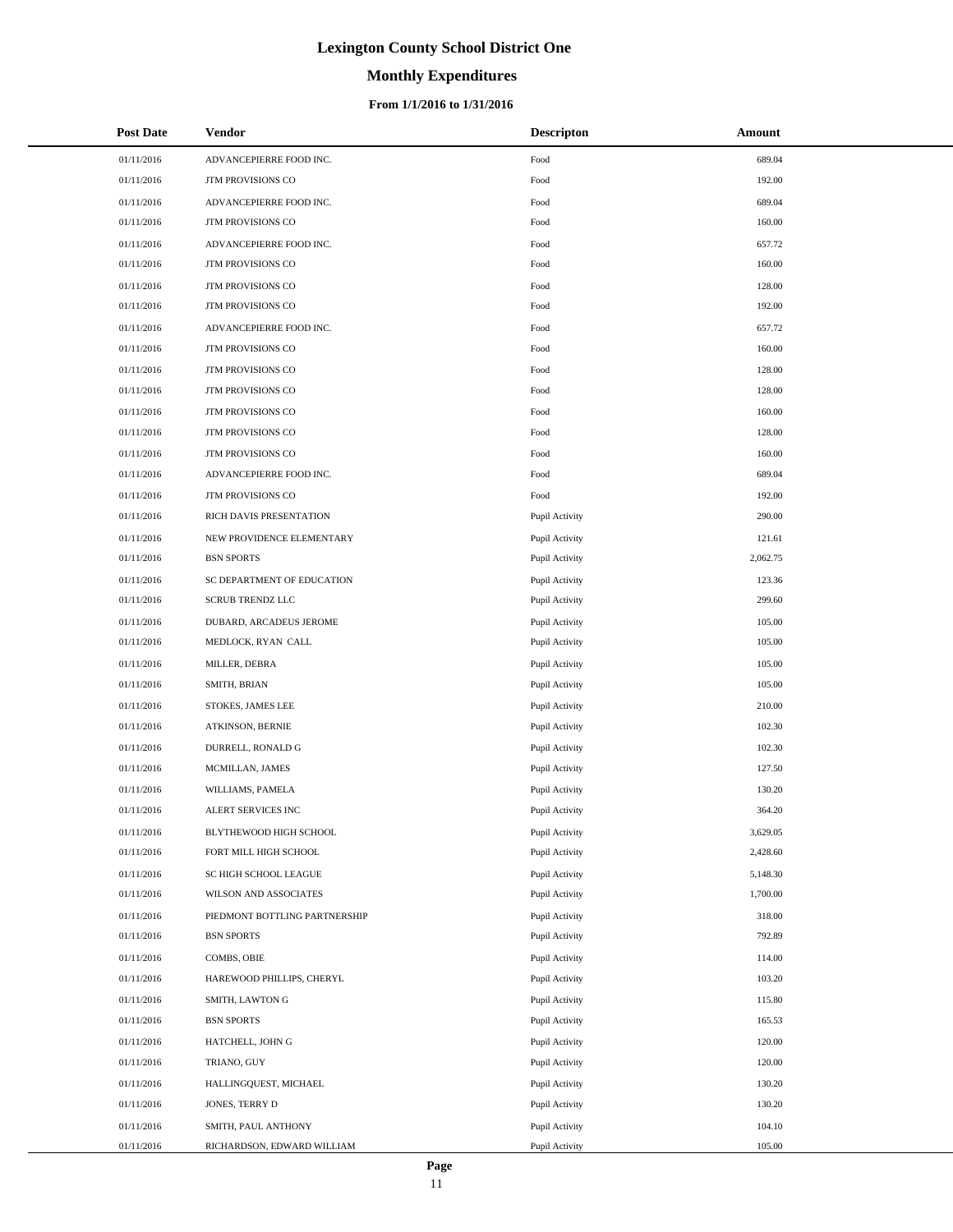# **Monthly Expenditures**

### **From 1/1/2016 to 1/31/2016**

| <b>Post Date</b> | Vendor                                            | <b>Descripton</b>           | Amount    |
|------------------|---------------------------------------------------|-----------------------------|-----------|
| 01/11/2016       | COLUMBIA BASEBALL UMPIRES ASSOC                   | Pupil Activity              | 150.00    |
| 01/11/2016       | <b>BSN SPORTS</b>                                 | Pupil Activity              | 1,271.99  |
| 01/11/2016       | WESTWOOD HIGH SCHOOL                              | Pupil Activity              | 200.00    |
| 01/11/2016       | HEATHWOOD HALL EPISCOPAL SCH                      | Pupil Activity              | 200.00    |
| 01/11/2016       | <b>IRMO HIGH SCHOOL</b>                           | Pupil Activity              | 270.00    |
| 01/11/2016       | RHYTHMICS PERFORMING ARTS INC                     | Pupil Activity              | 897.30    |
| 01/12/2016       | LORICK, STAN                                      | Repairs and Maintenance     | 190.00    |
| 01/12/2016       | HAMPTON INN AND SUITES                            | Travel                      | 334.16    |
| 01/12/2016       | WRITING IMPROVEMENT NETWORK                       | Travel                      | 105.00    |
| 01/12/2016       | SC MUSIC EDUCATORS ASSOCIATION ORCHESTRA DIVISION | <b>Pupil Transportation</b> | 250.00    |
| 01/12/2016       | FOLLETT SCHOOL SOLUTIONS INC                      | <b>Library Books</b>        | 16,920.13 |
| 01/12/2016       | SHERATON CHARLOTTE HOTEL                          | Travel                      | 501.34    |
| 01/12/2016       | PURCHASED SERVICE                                 | Travel                      | 127.50    |
| 01/12/2016       | <b>SALSARITA'S</b>                                | Other Objects               | 134.46    |
| 01/12/2016       | <b>US LASER INC</b>                               | Repairs and Maintenance     | 105.00    |
| 01/12/2016       | <b>US LASER INC</b>                               | <b>Supplies</b>             | 234.33    |
| 01/12/2016       | SOUTHEAST INDUSTRIAL EQUIPMENT                    | Repairs and Maintenance     | 1,844.97  |
| 01/12/2016       | MANSFIELD OIL CO                                  | Supplies-Maintenace         | 3,004.14  |
| 01/12/2016       | $\mathbf{ADI}$                                    | Supplies-Maintenace         | 379.85    |
| 01/12/2016       | ADI                                               | Supplies-Maintenace         | 257.86    |
| 01/12/2016       | ACE GLASS CO INC                                  | Repairs and Maintenance     | 155.00    |
| 01/12/2016       | ADI                                               | Supplies-Maintenace         | 257.86    |
| 01/12/2016       | CALICO INDUSTRIES INC                             | Supplies-Maintenace         | 274.72    |
| 01/12/2016       | DADE PAPER AND BAG CO                             | Supplies-Maintenace         | 501.62    |
| 01/12/2016       | SMITH AND JONES JANITORIAL SUPPLIES AND EQUIP INC | Supplies-Maintenace         | 154.08    |
| 01/12/2016       | RANDOM DRUG SCREENS INC                           | Other Prof & Tech Service   | 635.00    |
| 01/12/2016       | WISEMAN, DARREN MARK                              | Other Prof & Tech Service   | 180.00    |
| 01/12/2016       | YOUNG, MATTHEW                                    | Other Prof & Tech Service   | 180.00    |
| 01/12/2016       | HAIGLER III, THOMAS I                             | Other Prof & Tech Service   | 180.00    |
| 01/12/2016       | TREASTER, BENJAMIN F                              | Other Prof & Tech Service   | 180.00    |
| 01/12/2016       | <b>BARRETT, S LEE</b>                             | Other Prof & Tech Service   | 180.00    |
| 01/12/2016       | SC DEPARTMENT OF SOCIAL SERVICES                  | Other Prof & Tech Service   | 120.00    |
| 01/12/2016       | DIGITAL OFFICE SOLUTIONS INC                      | Repairs and Maintenance     | 1,754.02  |
| 01/12/2016       | DIGITAL OFFICE SOLUTIONS INC                      | Repairs and Maintenance     | 1,142.17  |
| 01/12/2016       | ADVANCEPIERRE FOOD INC.                           | Food                        | 689.04    |
| 01/12/2016       | BROOKWOOD FARMS INC                               | Food                        | 152.80    |
| 01/12/2016       | <b>JTM PROVISIONS CO</b>                          | Food                        | 192.00    |
| 01/12/2016       | LAND O'LAKES INC                                  | Food                        | 102.00    |
| 01/12/2016       | PILGRIM'S PRIDE CORP                              | Food                        | 540.60    |
| 01/12/2016       | TASTY BRANDS LLC                                  | Food                        | 247.59    |
| 01/12/2016       | PILGRIM'S PRIDE CORP                              | Food                        | 478.00    |
| 01/12/2016       | ADVANCEPIERRE FOOD INC.                           | Food                        | 689.04    |
| 01/12/2016       | BROOKWOOD FARMS INC                               | Food                        | 229.20    |
| 01/12/2016       | JTM PROVISIONS CO                                 | Food                        | 160.00    |
| 01/12/2016       | LAND O'LAKES INC                                  | Food                        | 102.00    |
| 01/12/2016       | PILGRIM'S PRIDE CORP                              | Food                        | 540.60    |
| 01/12/2016       | TASTY BRANDS LLC                                  | Food                        | 247.59    |
| 01/12/2016       | PILGRIM'S PRIDE CORP                              | Food                        | 478.00    |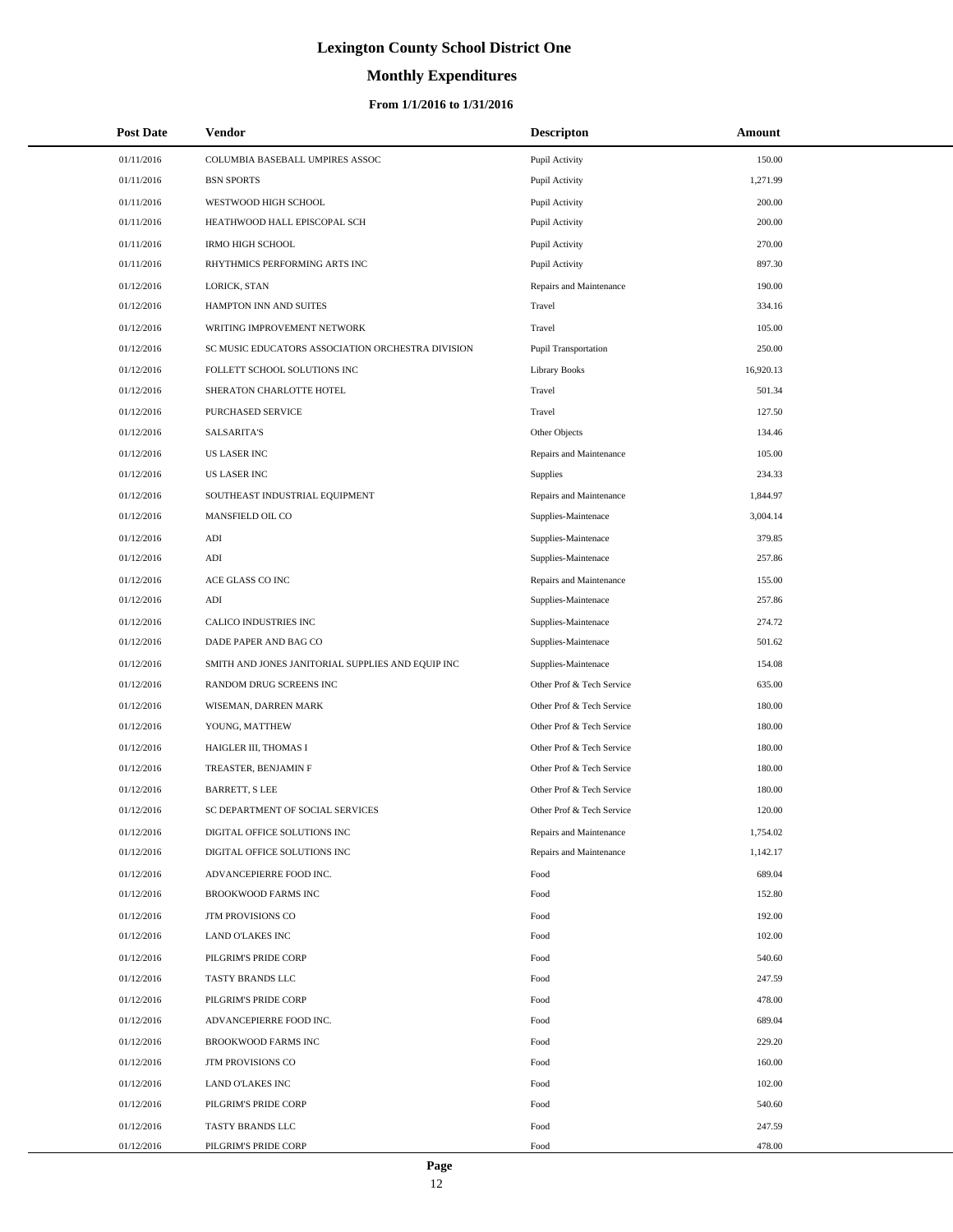# **Monthly Expenditures**

### **From 1/1/2016 to 1/31/2016**

| <b>Post Date</b> | Vendor                     | <b>Descripton</b> | Amount |
|------------------|----------------------------|-------------------|--------|
| 01/12/2016       | ADVANCEPIERRE FOOD INC.    | Food              | 657.72 |
| 01/12/2016       | <b>BROOKWOOD FARMS INC</b> | Food              | 152.80 |
| 01/12/2016       | JTM PROVISIONS CO          | Food              | 160.00 |
| 01/12/2016       | PILGRIM'S PRIDE CORP       | Food              | 478.00 |
| 01/12/2016       | TASTY BRANDS LLC           | Food              | 247.59 |
| 01/12/2016       | PILGRIM'S PRIDE CORP       | Food              | 478.00 |
| 01/12/2016       | PILGRIM'S PRIDE CORP       | Food              | 176.40 |
| 01/12/2016       | BROOKWOOD FARMS INC        | Food              | 152.80 |
| 01/12/2016       | JTM PROVISIONS CO          | Food              | 128.00 |
| 01/12/2016       | PILGRIM'S PRIDE CORP       | Food              | 478.00 |
| 01/12/2016       | PILGRIM'S PRIDE CORP       | Food              | 478.00 |
| 01/12/2016       | TASTY BRANDS LLC           | Food              | 247.59 |
| 01/12/2016       | PILGRIM'S PRIDE CORP       | Food              | 478.00 |
| 01/12/2016       | TASTY BRANDS LLC           | Food              | 247.59 |
| 01/12/2016       | PILGRIM'S PRIDE CORP       | Food              | 478.00 |
| 01/12/2016       | TASTY BRANDS LLC           | Food              | 247.59 |
| 01/12/2016       | PILGRIM'S PRIDE CORP       | Food              | 478.00 |
| 01/12/2016       | TASTY BRANDS LLC           | Food              | 247.59 |
| 01/12/2016       | BROOKWOOD FARMS INC        | Food              | 152.80 |
| 01/12/2016       | <b>JTM PROVISIONS CO</b>   | Food              | 192.00 |
| 01/12/2016       | PILGRIM'S PRIDE CORP       | Food              | 352.80 |
| 01/12/2016       | ADVANCEPIERRE FOOD INC.    | Food              | 657.72 |
| 01/12/2016       | BROOKWOOD FARMS INC        | Food              | 229.20 |
| 01/12/2016       | JTM PROVISIONS CO          | Food              | 160.00 |
| 01/12/2016       | PILGRIM'S PRIDE CORP       | Food              | 540.60 |
| 01/12/2016       | PILGRIM'S PRIDE CORP       | Food              | 176.40 |
| 01/12/2016       | TASTY BRANDS LLC           | Food              | 165.06 |
| 01/12/2016       | BROOKWOOD FARMS INC        | Food              | 152.80 |
| 01/12/2016       | JTM PROVISIONS CO          | Food              | 128.00 |
| 01/12/2016       | PILGRIM'S PRIDE CORP       | Food              | 478.00 |
| 01/12/2016       | BROOKWOOD FARMS INC        | Food              | 152.80 |
| 01/12/2016       | JTM PROVISIONS CO          | Food              | 128.00 |
| 01/12/2016       | PILGRIM'S PRIDE CORP       | Food              | 478.00 |
| 01/12/2016       | PILGRIM'S PRIDE CORP       | Food              | 478.00 |
| 01/12/2016       | TASTY BRANDS LLC           | Food              | 247.59 |
| 01/12/2016       | PILGRIM'S PRIDE CORP       | Food              | 301.60 |
| 01/12/2016       | TASTY BRANDS LLC           | Food              | 247.59 |
| 01/12/2016       | BROOKWOOD FARMS INC        | Food              | 152.80 |
| 01/12/2016       | <b>JTM PROVISIONS CO</b>   | Food              | 160.00 |
| 01/12/2016       | PILGRIM'S PRIDE CORP       | Food              | 478.00 |
| 01/12/2016       | PILGRIM'S PRIDE CORP       | Food              | 301.60 |
| 01/12/2016       | TASTY BRANDS LLC           | Food              | 247.59 |
| 01/12/2016       | BROOKWOOD FARMS INC        | Food              | 152.80 |
| 01/12/2016       | JTM PROVISIONS CO          | Food              | 128.00 |
| 01/12/2016       | PILGRIM'S PRIDE CORP       | Food              | 478.00 |
| 01/12/2016       | PILGRIM'S PRIDE CORP       | Food              | 301.60 |
| 01/12/2016       | TASTY BRANDS LLC           | Food              | 247.59 |
| 01/12/2016       | PILGRIM'S PRIDE CORP       | Food              | 301.60 |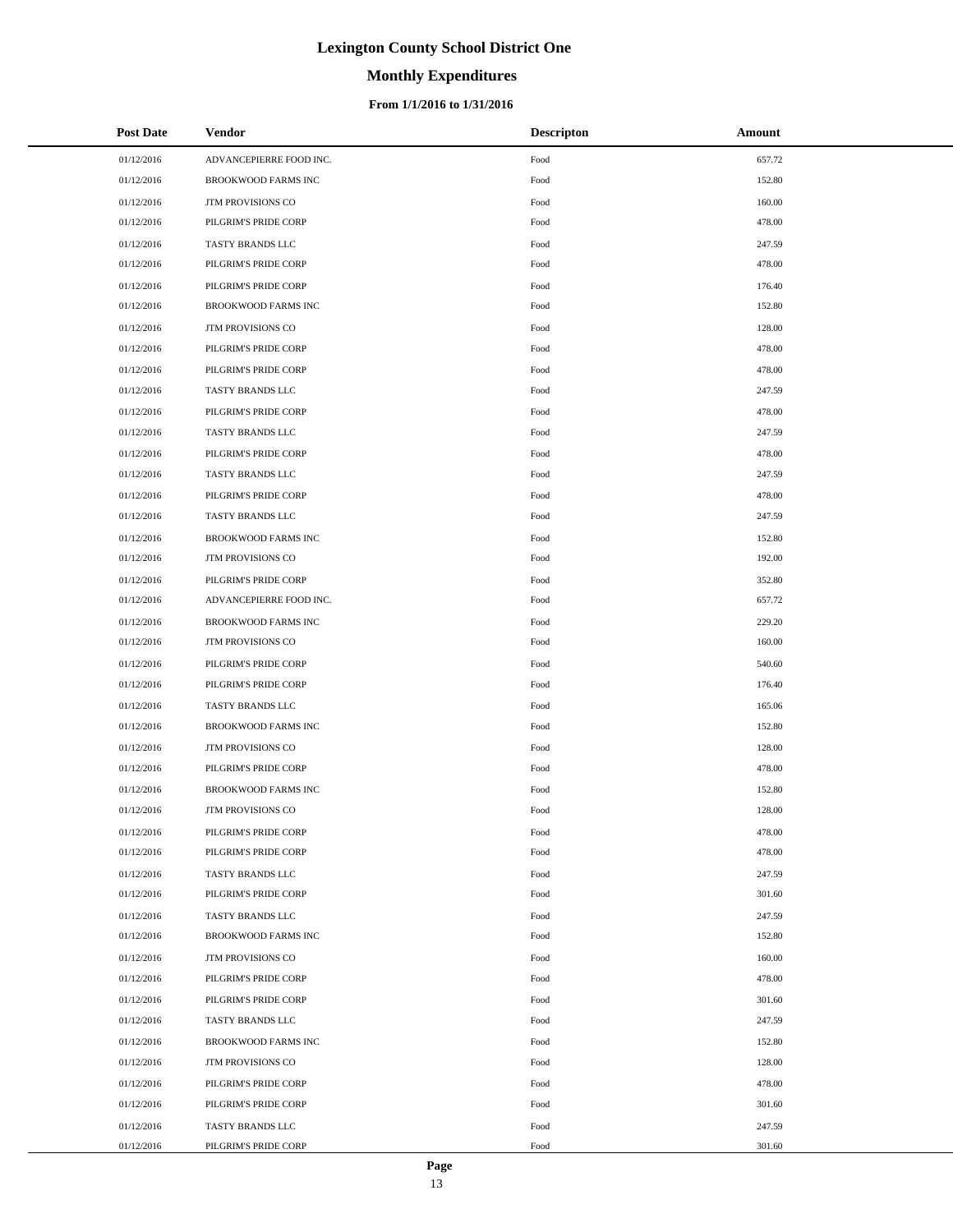# **Monthly Expenditures**

| <b>Post Date</b> | Vendor                                         | <b>Descripton</b>          | Amount    |
|------------------|------------------------------------------------|----------------------------|-----------|
| 01/12/2016       | TASTY BRANDS LLC                               | Food                       | 247.59    |
| 01/12/2016       | PILGRIM'S PRIDE CORP                           | Food                       | 176.40    |
| 01/12/2016       | TASTY BRANDS LLC                               | Food                       | 247.59    |
| 01/12/2016       | PILGRIM'S PRIDE CORP                           | Food                       | 301.60    |
| 01/12/2016       | TASTY BRANDS LLC                               | Food                       | 247.59    |
| 01/12/2016       | PILGRIM'S PRIDE CORP                           | Food                       | 301.60    |
| 01/12/2016       | TASTY BRANDS LLC                               | Food                       | 247.59    |
| 01/12/2016       | <b>BROOKWOOD FARMS INC</b>                     | Food                       | 152.80    |
| 01/12/2016       | JTM PROVISIONS CO                              | Food                       | 160.00    |
| 01/12/2016       | PILGRIM'S PRIDE CORP                           | Food                       | 478.00    |
| 01/12/2016       | ADVANCEPIERRE FOOD INC.                        | Food                       | 689.04    |
| 01/12/2016       | <b>BROOKWOOD FARMS INC</b>                     | Food                       | 229.20    |
| 01/12/2016       | JTM PROVISIONS CO                              | Food                       | 192.00    |
| 01/12/2016       | LAND O'LAKES INC                               | Food                       | 102.00    |
| 01/12/2016       | PILGRIM'S PRIDE CORP                           | Food                       | 540.60    |
| 01/12/2016       | PILGRIM'S PRIDE CORP                           | Food                       | 301.60    |
| 01/12/2016       | TASTY BRANDS LLC                               | Food                       | 247.59    |
| 01/12/2016       | HOSA                                           | Pupil Activity             | 3,740.00  |
| 01/12/2016       | <b>BSN SPORTS</b>                              | Pupil Activity             | 684.78    |
| 01/12/2016       | ROCK HILL HIGH SCHOOL                          | Pupil Activity             | 200.00    |
| 01/12/2016       | PURCHASED SERVICE                              | Pupil Activity             | 230.00    |
| 01/12/2016       | SC MUSIC EDUCATORS ASSOCIATION CHORAL DIVISION | Pupil Activity             | 360.00    |
| 01/12/2016       | DISNEY DESTINATION LLC                         | Pupil Activity             | 105.09    |
| 01/13/2016       | US INK AND TONER INC                           | Supplies                   | 676.82    |
| 01/13/2016       | <b>HEINEMANN</b>                               | Supplies                   | 210.00    |
| 01/13/2016       | MELVILLE MEDIA GROUP DBA RED CARPET RUNWAY     | Supplies                   | 399.00    |
| 01/13/2016       | FORMS AND SUPPLY INC (FSI)                     | Supplies                   | 1,295.24  |
| 01/13/2016       | <b>DELL COMPUTERS</b>                          | Supplies                   | 317.78    |
| 01/13/2016       | SOUTHERN SPECIAL TEES INC                      | Supplies                   | 1,367.04  |
| 01/13/2016       | <b>JW PEPPER</b>                               | Supplies                   | 195.00    |
| 01/13/2016       | <b>MBM CORP</b>                                | <b>Technology Supplies</b> | 1,644.69  |
| 01/13/2016       | SCANTRON CORP (FORMS SOFTWARE SCANNER)         | Supplies                   | 705.67    |
| 01/13/2016       | FISHER SCIENTIFIC COMPANY LLC                  | Supplies                   | 7,789.14  |
| 01/13/2016       | OCCUPATIONAL HEALTH                            | Supplies                   | 3,807.00  |
| 01/13/2016       | FOLLETT SCHOOL SOLUTIONS INC                   | <b>Library Books</b>       | 1,096.80  |
| 01/13/2016       | MACKIN LIBRARY MEDIA                           | <b>Library Books</b>       | 749.06    |
| 01/13/2016       | CERTIFIED TRANSLATION SERVICES                 | Other Prof & Tech Service  | 282.70    |
| 01/13/2016       | PURCHASED SERVICE                              | Other Objects              | 1,413.00  |
| 01/13/2016       | SC SPEECH HEARING LANGUAGE ASSOCIATION         | Travel                     | 155.00    |
| 01/13/2016       | CHILDS AND HALLIGAN P A                        | Legal Services             | 14,981.38 |
| 01/13/2016       | DAKTRONICS INC                                 | Supplies-Maintenace        | 160.50    |
| 01/13/2016       | SPICER ONCALL SERVICES                         | Repairs and Maintenance    | 435.00    |
| 01/13/2016       | CALICO INDUSTRIES INC                          | Supplies-Maintenace        | 274.72    |
| 01/13/2016       | DADE PAPER AND BAG CO                          | Supplies-Maintenace        | 465.99    |
| 01/13/2016       | FERGUSON ENTERPRISES INC FEI 27                | Supplies-Maintenace        | 354.98    |
| 01/13/2016       | TRITEK FIRE AND SECURITY LLC                   | Repairs and Maintenance    | 4,366.82  |
| 01/13/2016       | CALICO INDUSTRIES INC                          | Supplies-Maintenace        | 1,648.34  |
| 01/13/2016       | DADE PAPER AND BAG CO                          | Supplies-Maintenace        | 1,254.04  |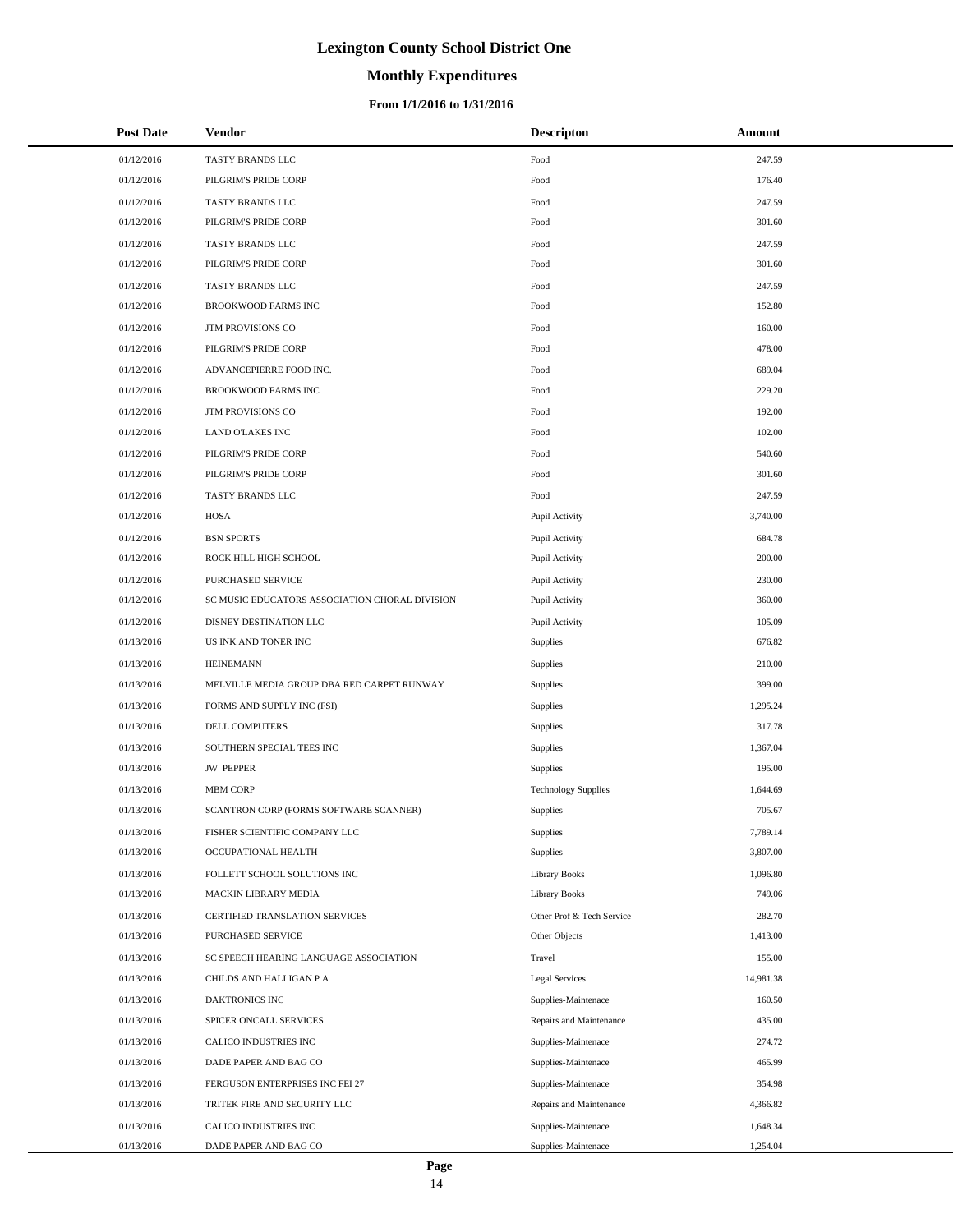# **Monthly Expenditures**

| <b>Post Date</b> | Vendor                                       | <b>Descripton</b>           | Amount     |
|------------------|----------------------------------------------|-----------------------------|------------|
| 01/13/2016       | THYSSENKRUPP ELEVATOR                        | Repairs and Maintenance     | 959.78     |
| 01/13/2016       | CALICO INDUSTRIES INC                        | Supplies-Maintenace         | 274.72     |
| 01/13/2016       | CITY ELECTRIC SUPPLY CO                      | Supplies-Maintenace         | 431.40     |
| 01/13/2016       | DADE PAPER AND BAG CO                        | Supplies-Maintenace         | 465.99     |
| 01/13/2016       | CITY ELECTRIC SUPPLY CO                      | Supplies-Maintenace         | 287.59     |
| 01/13/2016       | <b>WW GRAINGER</b>                           | Supplies-Maintenace         | 124.55     |
| 01/13/2016       | <b>WW GRAINGER</b>                           | Supplies-Maintenace         | 528.50     |
| 01/13/2016       | CHECKER YELLOW CAB CO INC                    | <b>Pupil Transportation</b> | 7,810.50   |
| 01/13/2016       | MARTIN, JENNIE                               | Pupil Transportation        | 138.60     |
| 01/13/2016       | LEXINGTON COUNTY SHERIFF'S DEPT              | Other Prof & Tech Service   | 25,890.45  |
| 01/13/2016       | LEXINGTON COUNTY SHERIFF'S DEPT              | Other Prof & Tech Service   | 3,351.45   |
| 01/13/2016       | LEXINGTON COUNTY SHERIFF'S DEPT              | Other Prof & Tech Service   | 25,890.45  |
| 01/13/2016       | LEXINGTON COUNTY SHERIFF'S DEPT              | Other Prof & Tech Service   | 25,890.45  |
| 01/13/2016       | LEXINGTON COUNTY SHERIFF'S DEPT              | Other Prof & Tech Service   | 2,825.54   |
| 01/13/2016       | LEXINGTON COUNTY SHERIFF'S DEPT              | Other Prof & Tech Service   | 25,243.20  |
| 01/13/2016       | LEXINGTON COUNTY SHERIFF'S DEPT              | Other Prof & Tech Service   | 2.725.21   |
| 01/13/2016       | YOUNG, MATTHEW                               | Other Prof & Tech Service   | 180.00     |
| 01/13/2016       | LEXINGTON COUNTY SHERIFF'S DEPT              | Other Prof & Tech Service   | 25,243.20  |
| 01/13/2016       | LEXINGTON COUNTY SHERIFF'S DEPT              | Other Prof & Tech Service   | 51,780.93  |
| 01/13/2016       | LIVINGSTON, HAYLI                            | Other Prof & Tech Service   | 180.00     |
| 01/13/2016       | LEXINGTON COUNTY SHERIFF'S DEPT              | Other Prof & Tech Service   | 27,968.41  |
| 01/13/2016       | LEXINGTON COUNTY SHERIFF'S DEPT              | Other Prof & Tech Service   | 25,243.20  |
| 01/13/2016       | LEXINGTON COUNTY SHERIFF'S DEPT              | Other Prof & Tech Service   | 3,564.24   |
| 01/13/2016       | RICCIARDI, CHRISTOPHER                       | Other Prof & Tech Service   | 180.00     |
| 01/13/2016       | LEXINGTON COUNTY SHERIFF'S DEPT              | Other Prof & Tech Service   | 25,243.20  |
| 01/13/2016       | LEXINGTON COUNTY SHERIFF'S DEPT              | Other Prof & Tech Service   | 28,594.65  |
| 01/13/2016       | LEXINGTON COUNTY SHERIFF'S DEPT              | Other Prof & Tech Service   | 3,777.01   |
| 01/13/2016       | LEXINGTON COUNTY SHERIFF'S DEPT              | Other Prof & Tech Service   | 25,243.20  |
| 01/13/2016       | LEXINGTON COUNTY SHERIFF'S DEPT              | Other Prof & Tech Service   | 53,722.71  |
| 01/13/2016       | <b>INTERNETWORK ENGINEERING</b>              | Software Renewal/Agreemen   | 47,015.81  |
| 01/13/2016       | HANDWRITING WITHOUT TEARS BY JAN Z OLSEN OTR | Supplies                    | 191.80     |
| 01/13/2016       | <b>APPLE INC</b>                             | <b>Technology Supplies</b>  | 15,004.61  |
| 01/13/2016       | <b>BOOKSOURCE</b>                            | Supplies                    | 2,794.87   |
| 01/13/2016       | FRANKLIN COVEY CO (EDUCATION DIV)            | Supplies                    | 337.05     |
| 01/13/2016       | BURKWOOD CONSTRUCTION COMPANY                | Building                    | 591,495.48 |
| 01/13/2016       | SC DEPARTMENT OF REVENUE (SALES TAX RETURN)  | Sales Tax on Adult Meals    | 1,756.62   |
| 01/13/2016       | HERSHEYS ICE CREAM                           | Food                        | 348.00     |
| 01/13/2016       | HERSHEYS ICE CREAM                           | Food                        | 108.00     |
| 01/13/2016       | HERSHEYS ICE CREAM                           | Food                        | 720.00     |
| 01/13/2016       | LEXINGTON HIGH SCHOOL                        | Pupil Activity              | 120.00     |
| 01/13/2016       | DELL COMPUTERS                               | Pupil Activity              | 3,412.18   |
| 01/13/2016       | FORMS AND SUPPLY INC (FSI)                   | Pupil Activity              | 1,726.98   |
| 01/13/2016       | <b>CAROLINA IDEAS</b>                        | Pupil Activity              | 552.12     |
| 01/13/2016       | PIONEER MANUFACTURING CO                     | Pupil Activity              | 308.16     |
| 01/13/2016       | MIXON, CHRISTOPHER DOUGLAS                   | Pupil Activity              | 105.00     |
| 01/13/2016       | REED, JOHN MARCUS                            | Pupil Activity              | 105.00     |
| 01/13/2016       | OSBORNE, ARTHUR                              | Pupil Activity              | 107.70     |
| 01/13/2016       | <b>GUY, PATRICK</b>                          | Pupil Activity              | 127.50     |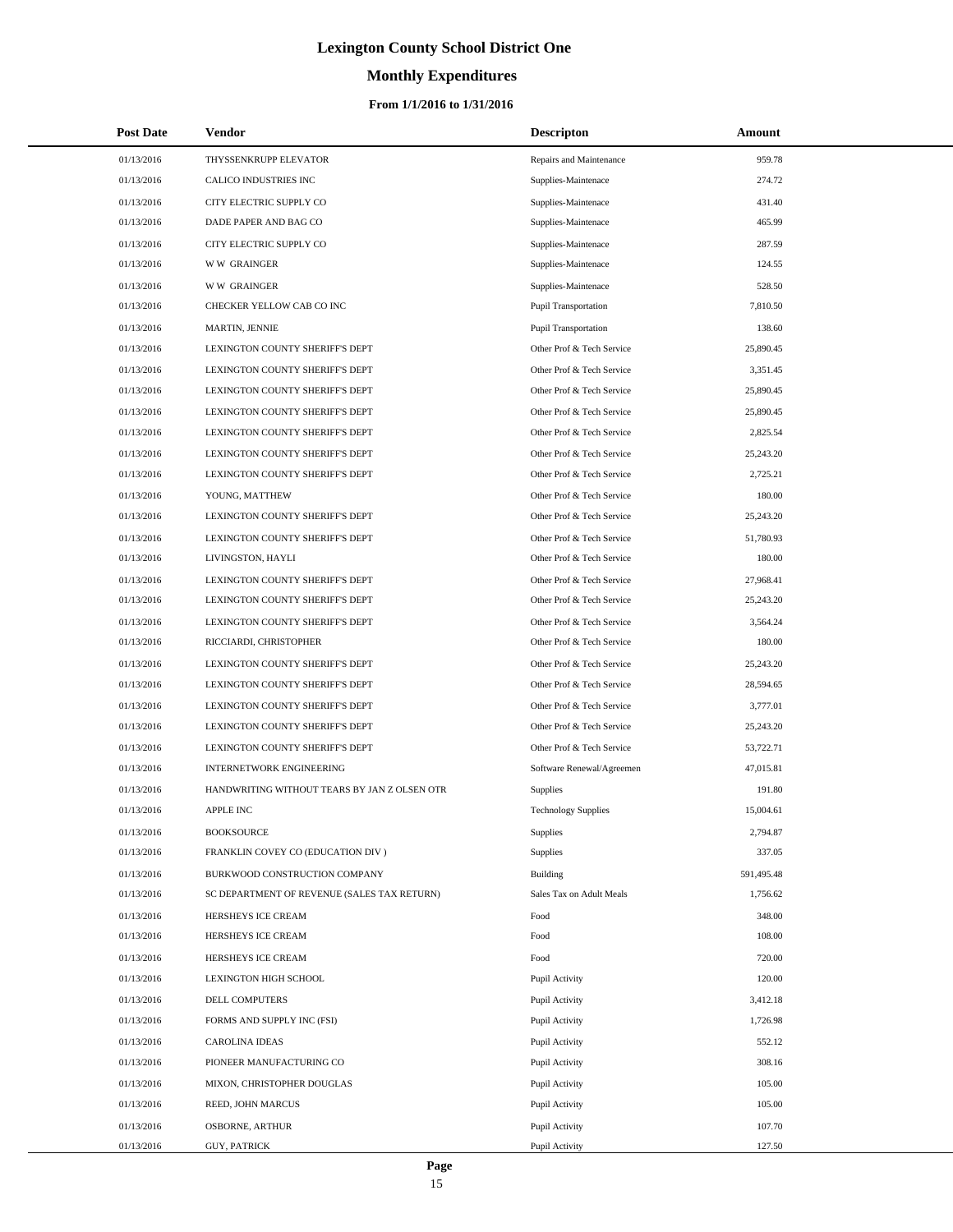# **Monthly Expenditures**

### **From 1/1/2016 to 1/31/2016**

| <b>Post Date</b> | <b>Vendor</b>                                   | <b>Descripton</b>          | Amount    |
|------------------|-------------------------------------------------|----------------------------|-----------|
| 01/13/2016       | LANDRUM, JAMES R                                | Pupil Activity             | 108.60    |
| 01/13/2016       | <b>BSN SPORTS</b>                               | Pupil Activity             | 863.14    |
| 01/13/2016       | <b>BSN SPORTS</b>                               | Pupil Activity             | 2,099.01  |
| 01/13/2016       | <b>SIGN A RAMA</b>                              | Pupil Activity             | 179.76    |
| 01/13/2016       | COLUMBIA BASEBALL UMPIRES ASSOC                 | Pupil Activity             | 175.00    |
| 01/13/2016       | GOLDEN BEAR GOLF CLUB AT INDIGO RUN             | Pupil Activity             | 600.00    |
| 01/13/2016       | MEADOW GLEN MIDDLE SCHOOL                       | Pupil Activity             | 550.00    |
| 01/14/2016       | FRANKLIN COVEY CO (EDUCATION DIV )              | Inst Prog Improvement      | 1,791.00  |
| 01/14/2016       | PURCHASED SERVICE                               | Travel                     | 331.49    |
| 01/14/2016       | PURCHASED SERVICE                               | Travel                     | 100.63    |
| 01/14/2016       | FRANKLIN COVEY CO (EDUCATION DIV )              | Software Renewal/Agreemen  | 1,605.00  |
| 01/14/2016       | WARDS NATURAL SCIENCE EST LLC                   | Supplies                   | 132.25    |
| 01/14/2016       | PURCHASED SERVICE                               | Travel                     | 184.63    |
| 01/14/2016       | PURCHASED SERVICE                               | Travel                     | 131.68    |
| 01/14/2016       | PURCHASED SERVICE                               | Travel                     | 181.70    |
| 01/14/2016       | <b>BILINGUAL COMMUNICATIONS</b>                 | Other Prof & Tech Service  | 101.20    |
| 01/14/2016       | PURCHASED SERVICE                               | Travel                     | 114.66    |
| 01/14/2016       | SIMPLEXGRINNELL                                 | Repairs and Maintenance    | 490.00    |
| 01/14/2016       | <b>CULLUM SERVICES INC</b>                      | Repairs and Maintenance    | 2,703.99  |
| 01/14/2016       | <b>CULLUM SERVICES INC</b>                      | Repairs and Maintenance    | 2,004.40  |
| 01/14/2016       | PURCHASED SERVICE                               | Travel                     | 607.78    |
| 01/14/2016       | PURCHASED SERVICE                               | Travel                     | 826.86    |
| 01/14/2016       | PURCHASED SERVICE                               | Travel                     | 267.38    |
| 01/14/2016       | PURCHASED SERVICE                               | Travel                     | 142.03    |
| 01/14/2016       | PURCHASED SERVICE                               | Travel                     | 281.18    |
| 01/14/2016       | PURCHASED SERVICE                               | Travel                     | 1,358.15  |
| 01/14/2016       | SMITH, THOMAS ALVIN                             | Other Prof & Tech Service  | 180.00    |
| 01/14/2016       | DABKOWSKI, MEGHAN                               | Other Prof & Tech Service  | 180.00    |
| 01/14/2016       | FINLEY, STEPHEN CRAIG                           | Other Prof & Tech Service  | 180.00    |
| 01/14/2016       | LOOKABILL, JOHN T                               | Other Prof & Tech Service  | 180.00    |
| 01/14/2016       | CARR, GREGORY                                   | Other Prof & Tech Service  | 180.00    |
| 01/14/2016       | PURCHASED SERVICE                               | Travel                     | 152.09    |
| 01/14/2016       | PEARSON DIGITAL LEARNING PEARSON SCHOOL SYSTEMS | Software Renewal/Agreemen  | 10,750.00 |
| 01/14/2016       | DIGITAL OFFICE SOLUTIONS INC                    | Repairs and Maintenance    | 346.99    |
| 01/14/2016       | DIGITAL OFFICE SOLUTIONS INC                    | Repairs and Maintenance    | 1,309.83  |
| 01/14/2016       | DIGITAL OFFICE SOLUTIONS INC                    | Repairs and Maintenance    | 661.58    |
| 01/14/2016       | PURCHASED SERVICE                               | Travel                     | 140.30    |
| 01/14/2016       | PURCHASED SERVICE                               | Travel                     | 185.15    |
| 01/14/2016       | PURCHASED SERVICE                               | Travel                     | 127.65    |
| 01/14/2016       | PURCHASED SERVICE                               | Travel                     | 145.48    |
| 01/14/2016       | PURCHASED SERVICE                               | Travel                     | 153.81    |
| 01/14/2016       | PURPLE TUNA TEES INC                            | Supplies                   | 335.98    |
| 01/14/2016       | CDWG ACCT 305089                                | <b>Technology Supplies</b> | 9,073.60  |
| 01/14/2016       | ASIAN FOOD SOLUTIONS                            | Food                       | 1,175.76  |
| 01/14/2016       | <b>BROOKWOOD FARMS INC</b>                      | Food                       | 152.80    |
| 01/14/2016       | ASIAN FOOD SOLUTIONS                            | Food                       | 195.96    |
| 01/14/2016       | ASIAN FOOD SOLUTIONS                            | Food                       | 1,175.76  |
| 01/14/2016       | BROOKWOOD FARMS INC                             | Food                       | 229.20    |

÷.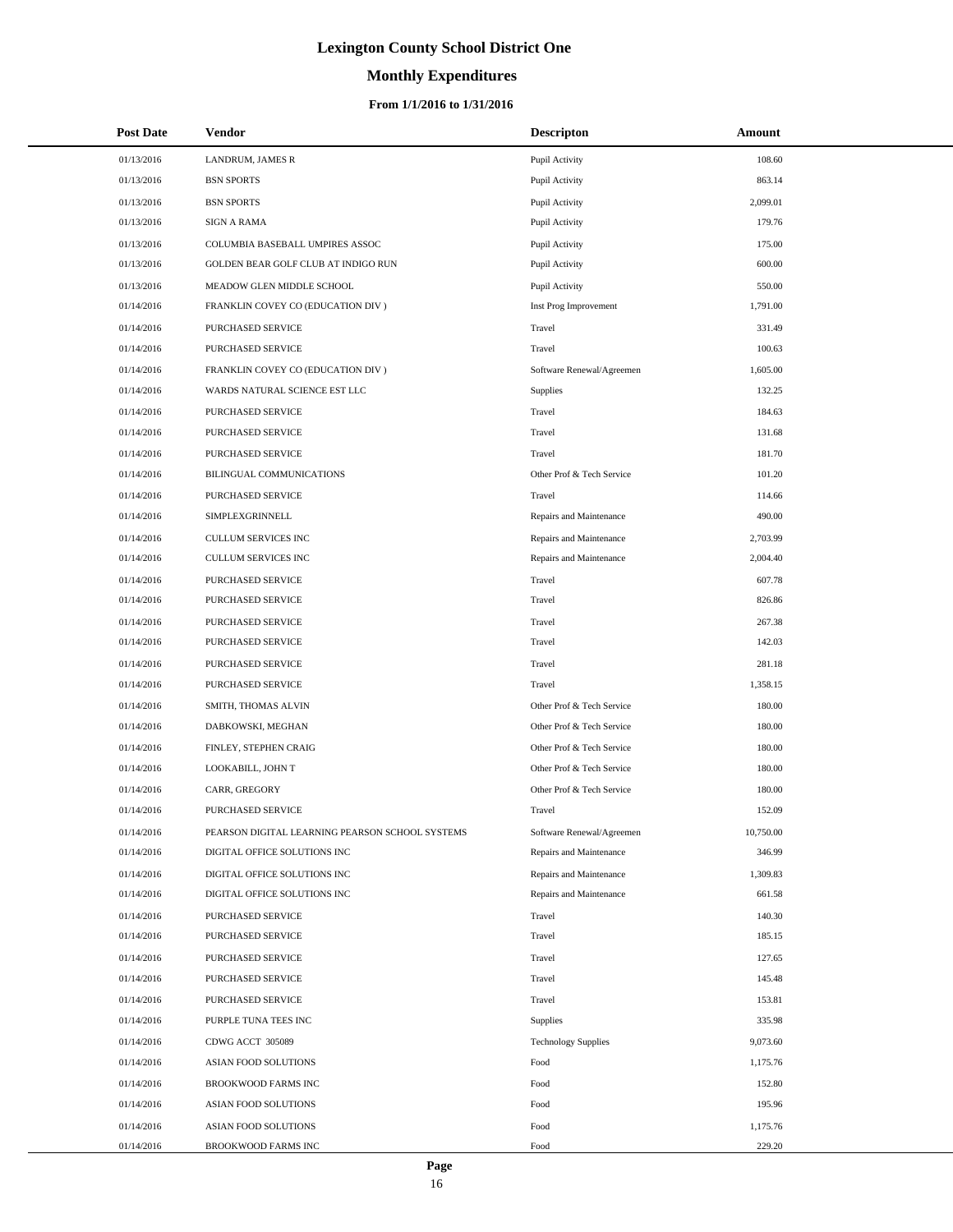# **Monthly Expenditures**

### **From 1/1/2016 to 1/31/2016**

| <b>Post Date</b> | Vendor                                             | <b>Descripton</b>    | Amount   |
|------------------|----------------------------------------------------|----------------------|----------|
| 01/14/2016       | ASIAN FOOD SOLUTIONS                               | Food                 | 195.96   |
| 01/14/2016       | <b>ASIAN FOOD SOLUTIONS</b>                        | Food                 | 1,077.78 |
| 01/14/2016       | BROOKWOOD FARMS INC                                | Food                 | 152.80   |
| 01/14/2016       | <b>ASIAN FOOD SOLUTIONS</b>                        | Food                 | 685.86   |
| 01/14/2016       | ASIAN FOOD SOLUTIONS                               | Food                 | 195.96   |
| 01/14/2016       | ASIAN FOOD SOLUTIONS                               | Food                 | 489.90   |
| 01/14/2016       | <b>BROOKWOOD FARMS INC</b>                         | Food                 | 152.80   |
| 01/14/2016       | ASIAN FOOD SOLUTIONS                               | Food                 | 195.96   |
| 01/14/2016       | ASIAN FOOD SOLUTIONS                               | Food                 | 195.96   |
| 01/14/2016       | ASIAN FOOD SOLUTIONS                               | Food                 | 195.96   |
| 01/14/2016       | ASIAN FOOD SOLUTIONS                               | Food                 | 195.96   |
| 01/14/2016       | ASIAN FOOD SOLUTIONS                               | Food                 | 489.90   |
| 01/14/2016       | BROOKWOOD FARMS INC                                | Food                 | 152.80   |
| 01/14/2016       | ASIAN FOOD SOLUTIONS                               | Food                 | 1,077.78 |
| 01/14/2016       | BROOKWOOD FARMS INC                                | Food                 | 229.20   |
| 01/14/2016       | ASIAN FOOD SOLUTIONS                               | Food                 | 489.90   |
| 01/14/2016       | <b>BROOKWOOD FARMS INC</b>                         | Food                 | 152.80   |
| 01/14/2016       | ASIAN FOOD SOLUTIONS                               | Food                 | 489.90   |
| 01/14/2016       | <b>BROOKWOOD FARMS INC</b>                         | Food                 | 152.80   |
| 01/14/2016       | ASIAN FOOD SOLUTIONS                               | Food                 | 195.96   |
| 01/14/2016       | ASIAN FOOD SOLUTIONS                               | Food                 | 195.96   |
| 01/14/2016       | ASIAN FOOD SOLUTIONS                               | Food                 | 489.90   |
| 01/14/2016       | BROOKWOOD FARMS INC                                | Food                 | 152.80   |
| 01/14/2016       | ASIAN FOOD SOLUTIONS                               | Food                 | 685.86   |
| 01/14/2016       | BROOKWOOD FARMS INC                                | Food                 | 152.80   |
| 01/14/2016       | ASIAN FOOD SOLUTIONS                               | Food                 | 195.96   |
| 01/14/2016       | ASIAN FOOD SOLUTIONS                               | Food                 | 195.96   |
| 01/14/2016       | ASIAN FOOD SOLUTIONS                               | Food                 | 195.96   |
| 01/14/2016       | ASIAN FOOD SOLUTIONS                               | Food                 | 195.96   |
| 01/14/2016       | ASIAN FOOD SOLUTIONS                               | Food                 | 195.96   |
| 01/14/2016       | ASIAN FOOD SOLUTIONS                               | Food                 | 489.90   |
| 01/14/2016       | <b>BROOKWOOD FARMS INC</b>                         | Food                 | 152.80   |
| 01/14/2016       | ASIAN FOOD SOLUTIONS                               | Food                 | 1,175.76 |
| 01/14/2016       | BROOKWOOD FARMS INC                                | Food                 | 229.20   |
| 01/14/2016       | ASIAN FOOD SOLUTIONS                               | Food                 | 195.96   |
| 01/14/2016       | <b>BSN SPORTS</b>                                  | Pupil Activity       | 577.72   |
| 01/14/2016       | SOCCER.COM                                         | Pupil Activity       | 365.67   |
| 01/14/2016       | <b>BSN SPORTS</b>                                  | Pupil Activity       | 442.98   |
| 01/15/2016       | SCHOOL SPECIALTY INC                               | Supplies             | 324.32   |
| 01/15/2016       | TRIUNE MARKETING CO                                | Supplies             | 636.65   |
| 01/15/2016       | DELL COMPUTERS                                     | Supplies             | 223.61   |
| 01/15/2016       | STATE DEPARTMENT OF EDUCATION LEX DIST ONEBUS SHOP | Pupil Transportation | 412.43   |
| 01/15/2016       | <b>USCUTTER INC</b>                                | Supplies             | 1,099.00 |
| 01/15/2016       | PIEDMONT FARM AND NURSERY SUPPLY CO                | Supplies             | 941.24   |
| 01/15/2016       | LEXINGTON COUNTY SCHOOL DIST 1                     | Pupil Transportation | 145.08   |
| 01/15/2016       | PIEDMONT FARM AND NURSERY SUPPLY CO                | <b>Supplies</b>      | 391.94   |
| 01/15/2016       | LEXINGTON COUNTY SCHOOL DIST 1                     | Pupil Transportation | 197.16   |
| 01/15/2016       | LEXINGTON COUNTY SCHOOL DIST 1                     | Pupil Transportation | 262.26   |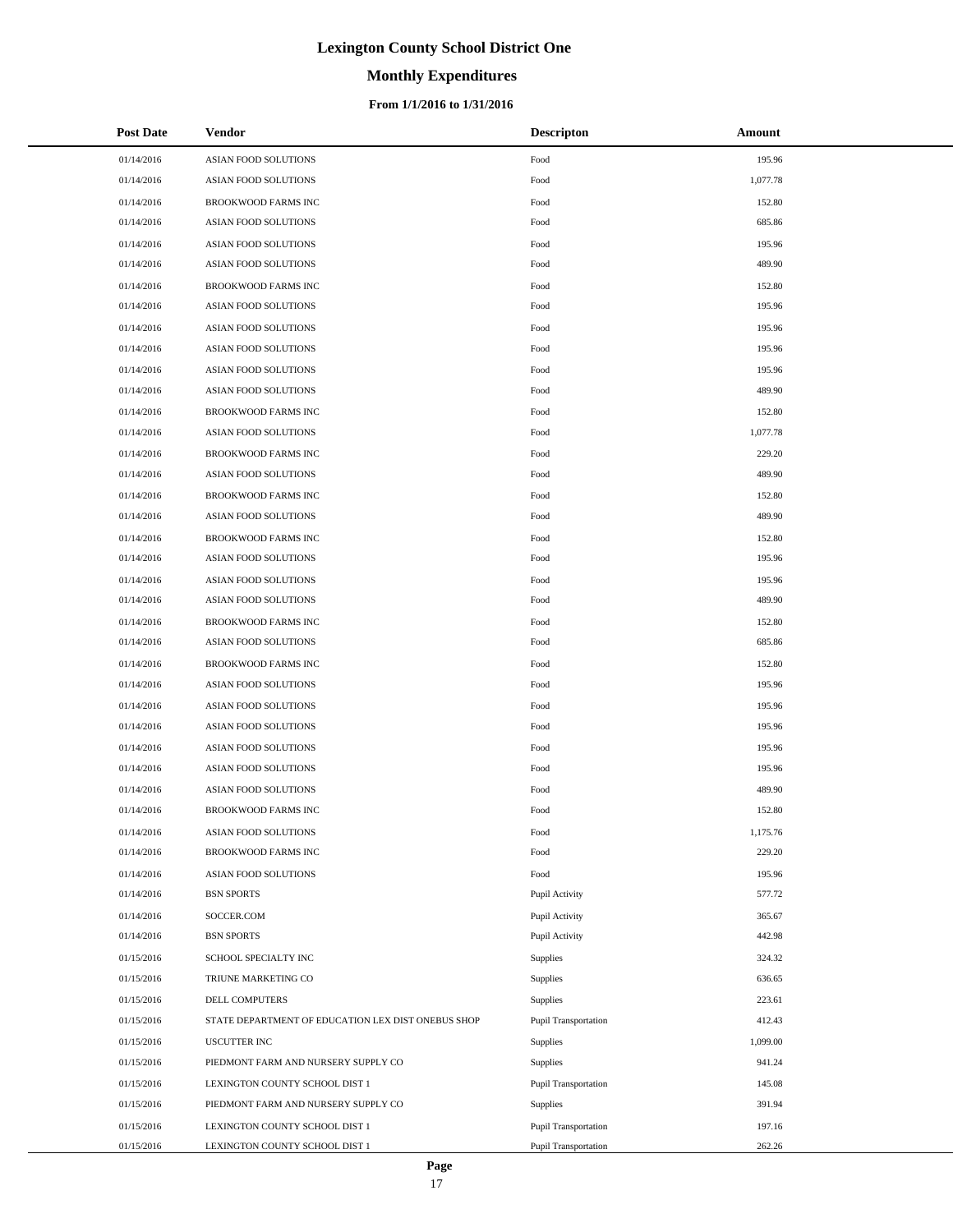# **Monthly Expenditures**

### **From 1/1/2016 to 1/31/2016**

| <b>Post Date</b> | Vendor                                            | <b>Descripton</b>         | Amount   |  |
|------------------|---------------------------------------------------|---------------------------|----------|--|
| 01/15/2016       | BURKETT BURKETT AND BURKETT                       | Other Prof & Tech Service | 576.00   |  |
| 01/15/2016       | ACE GLASS CO INC                                  | Repairs and Maintenance   | 107.00   |  |
| 01/15/2016       | L R HOOK TIRE CO INC                              | Supplies-Maintenace       | 331.59   |  |
| 01/15/2016       | EA SERVICES INC                                   | Repairs and Maintenance   | 764.00   |  |
| 01/15/2016       | FERGUSON ENTERPRISES INC FEI 27                   | Supplies-Maintenace       | 374.50   |  |
| 01/15/2016       | EA SERVICES INC                                   | Repairs and Maintenance   | 168.00   |  |
| 01/15/2016       | <b>CARTS PLUS</b>                                 | Supplies-Maintenace       | 256.75   |  |
| 01/15/2016       | EA SERVICES INC                                   | Repairs and Maintenance   | 168.00   |  |
| 01/15/2016       | SIMPLEXGRINNELL                                   | Repairs and Maintenance   | 2,020.72 |  |
| 01/15/2016       | DADE PAPER AND BAG CO                             | Supplies-Maintenace       | 559.18   |  |
| 01/15/2016       | TMS TOTAL MAINTENANCE SOLUTIONS                   | Supplies-Maintenace       | 508.01   |  |
| 01/15/2016       | <b>BARNES PROPANE</b>                             | Energy                    | 189.10   |  |
| 01/15/2016       | EA SERVICES INC                                   | Repairs and Maintenance   | 2,756.33 |  |
| 01/15/2016       | DADE PAPER AND BAG CO                             | Supplies-Maintenace       | 186.39   |  |
| 01/15/2016       | DADE PAPER AND BAG CO                             | Supplies-Maintenace       | 223.65   |  |
| 01/15/2016       | SMITH AND JONES JANITORIAL SUPPLIES AND EQUIP INC | Supplies-Maintenace       | 119.84   |  |
| 01/15/2016       | BANK AND BUSINESS SYSTEMS                         | Repairs and Maintenance   | 145.00   |  |
| 01/15/2016       | <b>CARTS PLUS</b>                                 | Supplies-Maintenace       | 658.05   |  |
| 01/15/2016       | SMITH AND JONES JANITORIAL SUPPLIES AND EQUIP INC | Supplies-Maintenace       | 372.04   |  |
| 01/15/2016       | EA SERVICES INC                                   | Repairs and Maintenance   | 168.00   |  |
| 01/15/2016       | <b>WW GRAINGER</b>                                | Supplies-Maintenace       | 388.62   |  |
| 01/15/2016       | EA SERVICES INC                                   | Repairs and Maintenance   | 2,656.33 |  |
| 01/15/2016       | EA SERVICES INC                                   | Repairs and Maintenance   | 207.00   |  |
| 01/15/2016       | SHERWIN WILLIAMS                                  | Supplies-Maintenace       | 171.29   |  |
| 01/15/2016       | SMITH AND JONES JANITORIAL SUPPLIES AND EQUIP INC | Supplies-Maintenace       | 1,001.52 |  |
| 01/15/2016       | EA SERVICES INC                                   | Repairs and Maintenance   | 429.00   |  |
| 01/15/2016       | EA SERVICES INC                                   | Repairs and Maintenance   | 400.00   |  |
| 01/15/2016       | EA SERVICES INC                                   | Repairs and Maintenance   | 220.00   |  |
| 01/15/2016       | GRAYBAR ELECTRIC CO INC                           | Supplies-Maintenace       | 314.16   |  |
| 01/15/2016       | <b>CARTS PLUS</b>                                 | Supplies-Maintenace       | 192.60   |  |
| 01/15/2016       | <b>CARTS PLUS</b>                                 | Supplies-Maintenace       | 385.20   |  |
| 01/15/2016       | <b>EA SERVICES INC</b>                            | Repairs and Maintenance   | 325.00   |  |
| 01/15/2016       | MCFALLS, FRANKLIN JUNIOR                          | Other Prof & Tech Service | 120.00   |  |
| 01/15/2016       | MCMANUS, JOHN-PATRICK A.                          | Other Prof & Tech Service | 180.00   |  |
| 01/15/2016       | NEOPOST USA INC                                   | Rentals                   | 4,108.80 |  |
| 01/15/2016       | DIGITAL OFFICE SOLUTIONS INC                      | Repairs and Maintenance   | 240.16   |  |
| 01/15/2016       | DIGITAL OFFICE SOLUTIONS INC                      | Repairs and Maintenance   | 579.75   |  |
| 01/15/2016       | DIGITAL OFFICE SOLUTIONS INC                      | Repairs and Maintenance   | 169.31   |  |
| 01/15/2016       | DIGITAL OFFICE SOLUTIONS INC                      | Repairs and Maintenance   | 532.21   |  |
| 01/15/2016       | DIGITAL OFFICE SOLUTIONS INC                      | Repairs and Maintenance   | 888.10   |  |
| 01/15/2016       | DIGITAL OFFICE SOLUTIONS INC                      | Repairs and Maintenance   | 1,113.15 |  |
| 01/15/2016       | DIGITAL OFFICE SOLUTIONS INC                      | Repairs and Maintenance   | 478.03   |  |
| 01/15/2016       | DIGITAL OFFICE SOLUTIONS INC                      | Repairs and Maintenance   | 259.21   |  |
| 01/15/2016       | DIGITAL OFFICE SOLUTIONS INC                      | Repairs and Maintenance   | 566.63   |  |
| 01/15/2016       | DIGITAL OFFICE SOLUTIONS INC                      | Repairs and Maintenance   | 256.90   |  |
| 01/15/2016       | DIGITAL OFFICE SOLUTIONS INC                      | Repairs and Maintenance   | 392.55   |  |
| 01/15/2016       | DIGITAL OFFICE SOLUTIONS INC                      | Repairs and Maintenance   | 901.96   |  |
| 01/15/2016       | HOTTEST DEAL EVER CORPORATION                     | Supplies                  | 2,210.00 |  |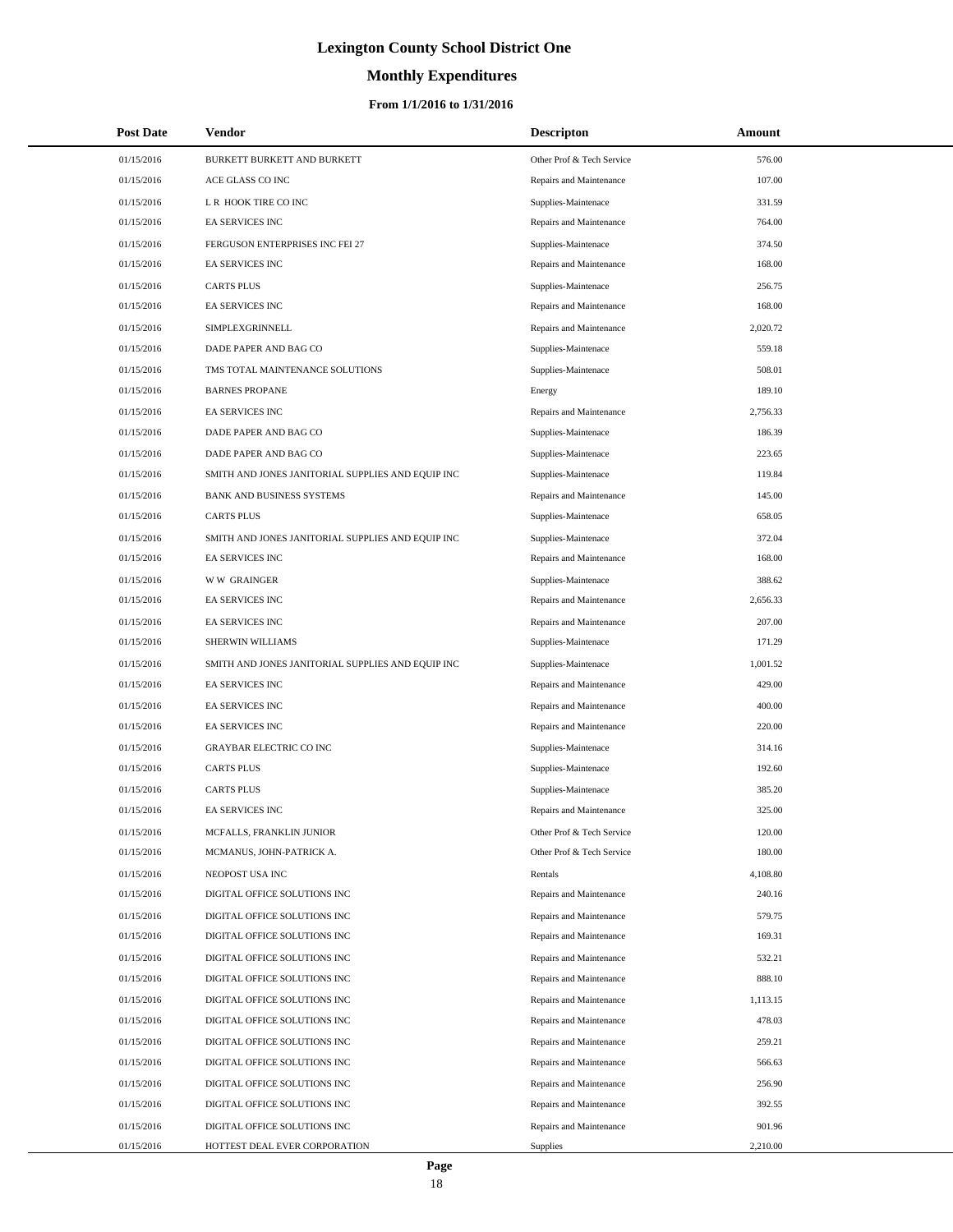# **Monthly Expenditures**

| <b>Post Date</b> | Vendor                                             | <b>Descripton</b>              | Amount     |  |
|------------------|----------------------------------------------------|--------------------------------|------------|--|
| 01/15/2016       | SC DEPARTMENT OF REVENUE (SALES TAX RETURN)        | Supplies                       | 154.70     |  |
| 01/15/2016       | ASHA (AMER SPEECHLANGUAGE HEARING ASSOC)           | Dues and Fees                  | 450.00     |  |
| 01/15/2016       | NUIDEA SCHOOL SUPPLY CO                            | Supplies                       | 3,843.44   |  |
| 01/15/2016       | LEXINGTON COUNTY SCHOOL DIST 1                     | <b>Pupil Transportation</b>    | 671.46     |  |
| 01/15/2016       | COMMUNICATION MANAGEMENT INC                       | <b>Technology Supplies</b>     | 4,777.35   |  |
| 01/15/2016       | JUMPER CARTER SEASE ARCHITECTS P A                 | <b>Building</b>                | 173,574.94 |  |
| 01/15/2016       | <b>GRAYBAR ELECTRIC CO INC</b>                     | <b>Technology Supplies</b>     | 1,037.96   |  |
| 01/15/2016       | MACTASTIC LLC DBA MACTASTIC IREPAIR                | Pupil Activity                 | 300.00     |  |
| 01/15/2016       | MACTASTIC LLC DBA MACTASTIC IREPAIR                | Pupil Activity                 | 440.00     |  |
| 01/15/2016       | LEXINGTON TECHNOLOGY CENTER                        | Pupil Act-Fee/Collection Refnd | 300.00     |  |
| 01/15/2016       | PITNEY BOWES (RENTMAINTSUPPLIES)                   | Pupil Activity                 | 112.35     |  |
| 01/15/2016       | THE NEFF CO                                        | Pupil Activity                 | 399.99     |  |
| 01/15/2016       | KEMFORT, JAMES                                     | Pupil Activity                 | 105.00     |  |
| 01/15/2016       | MILLER, DEBRA                                      | Pupil Activity                 | 105.00     |  |
| 01/15/2016       | PITTS, DAVID A                                     | Pupil Activity                 | 127.50     |  |
| 01/15/2016       | POPE, ANDREW                                       | Pupil Activity                 | 101.40     |  |
| 01/15/2016       | T AND T SPORTS                                     | Pupil Activity                 | 1,181.28   |  |
| 01/15/2016       | PELION HIGH SCHOOL                                 | Pupil Activity                 | 345.00     |  |
| 01/15/2016       | HENDRICKS, KINZELL                                 | Pupil Activity                 | 101.40     |  |
| 01/15/2016       | RITTER, WILLIAM                                    | Pupil Activity                 | 107.70     |  |
| 01/15/2016       | <b>BILES, LOUIS WINSLOW</b>                        | Pupil Activity                 | 212.00     |  |
| 01/15/2016       | STATE DEPARTMENT OF EDUCATION LEX DIST ONEBUS SHOP | Pupil Activity                 | 101.68     |  |
| 01/15/2016       | <b>BSN SPORTS</b>                                  | Pupil Activity                 | 819.39     |  |
| 01/15/2016       | ECHO1612 INC                                       | Pupil Activity                 | 2,700.00   |  |
| 01/15/2016       | <b>BSN SPORTS</b>                                  | Pupil Activity                 | 1,121.37   |  |
| 01/15/2016       | GREAT AMERICAN OPPORTUNITIES SAVINGS               | Pupil Activity                 | 860.00     |  |
| 01/15/2016       | T AND T SPORTS                                     | Pupil Activity                 | 697.37     |  |
| 01/19/2016       | SCHOLASTIC CLASSROOM MAGAZINE                      | Supplies-Immersion             | 275.00     |  |
| 01/19/2016       | THE NATIONAL PAIDEIA CENTER                        | Inst Prog Improvement          | 2,500.00   |  |
| 01/19/2016       | FORMS AND SUPPLY INC (FSI)                         | <b>Supplies</b>                | 1,439.16   |  |
| 01/19/2016       | SCHOLASTIC CLASSROOM MAGAZINE                      | Supplies-Immersion             | 550.00     |  |
| 01/19/2016       | FORMS AND SUPPLY INC (FSI)                         | Supplies                       | 245.23     |  |
| 01/19/2016       | FORMS AND SUPPLY INC (FSI)                         | Supplies                       | 132.15     |  |
| 01/19/2016       | STATE DEPARTMENT OF EDUCATION LEX DIST ONEBUS SHOP | Pupil Transportation           | 238.08     |  |
| 01/19/2016       | FORMS AND SUPPLY INC (FSI)                         | Supplies                       | 1,439.15   |  |
| 01/19/2016       | STATE DEPARTMENT OF EDUCATION LEX DIST ONEBUS SHOP | Pupil Transportation           | 225.18     |  |
| 01/19/2016       | SC COUNCIL FOR EXCEPTIONAL CHILDREN                | Travel                         | 220.00     |  |
| 01/19/2016       | US INK AND TONER INC                               | Supplies                       | 296.60     |  |
| 01/19/2016       | <b>SC DECA</b>                                     | Travel                         | 425.00     |  |
| 01/19/2016       | STATE DEPARTMENT OF EDUCATION LEX DIST ONEBUS SHOP | Pupil Transportation           | 842.33     |  |
| 01/19/2016       | DEMCO INC                                          | Supplies                       | 153.98     |  |
| 01/19/2016       | SC ASSOCIATION EDUCATIONAL OFFICE PROFESSIONS      | Travel                         | 480.00     |  |
| 01/19/2016       | SC ASSOCIATION FAMILY AND CONSUMER SCIENCE         | Travel                         | 185.00     |  |
| 01/19/2016       | EA SERVICES INC                                    | Supplies-Maintenace            | 414.09     |  |
| 01/19/2016       | FERGUSON ENTERPRISES INC FEI 27                    | Supplies-Maintenace            | 427.90     |  |
| 01/19/2016       | SUBURBAN PROPANE                                   | Energy                         | 646.56     |  |
| 01/19/2016       | CALICO INDUSTRIES INC                              | Supplies-Maintenace            | 769.22     |  |
| 01/19/2016       | EA SERVICES INC                                    | Supplies-Maintenace            | 207.05     |  |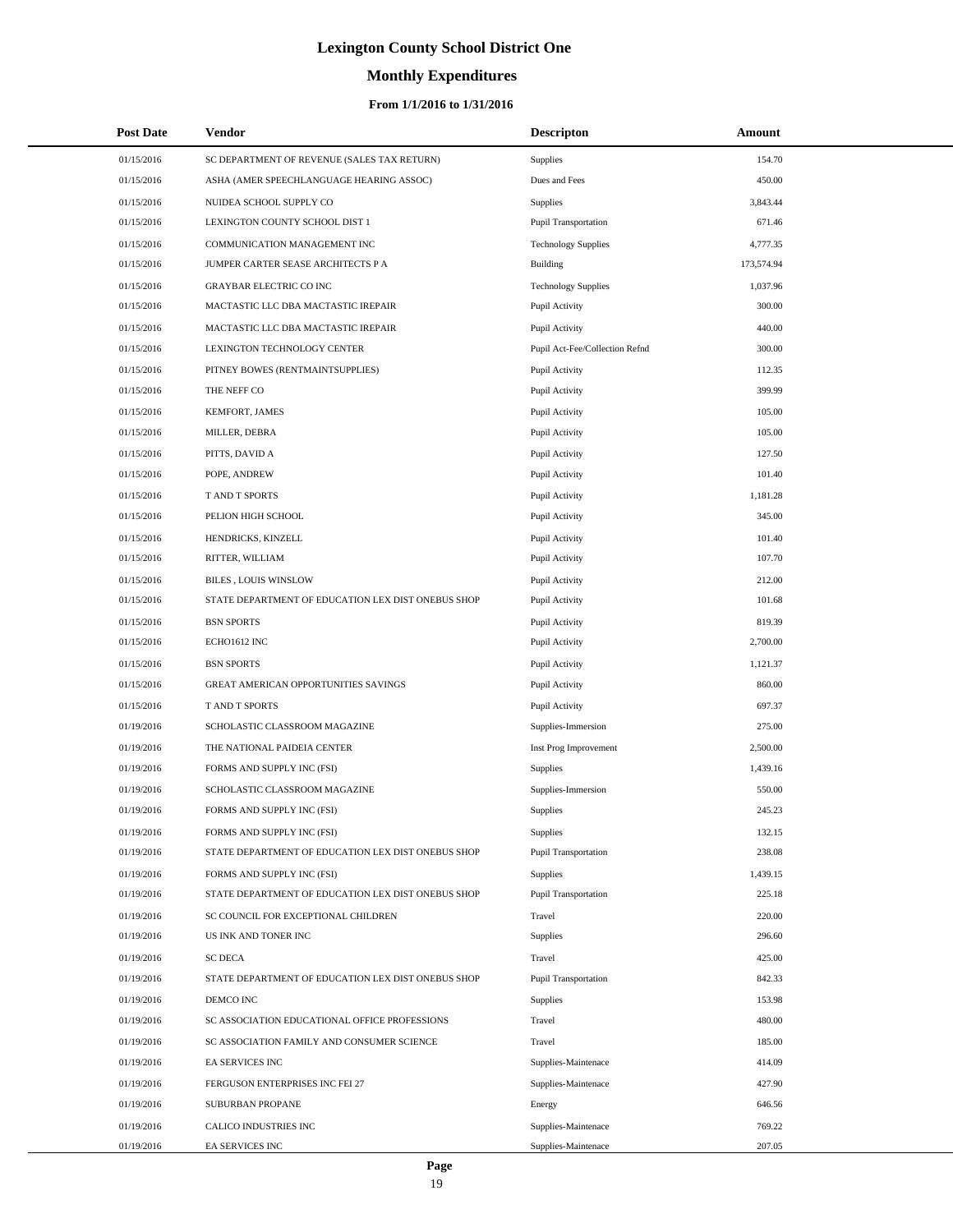# **Monthly Expenditures**

### **From 1/1/2016 to 1/31/2016**

| <b>Post Date</b>         | Vendor                                       |                                                    | <b>Descripton</b>         | Amount           |  |
|--------------------------|----------------------------------------------|----------------------------------------------------|---------------------------|------------------|--|
| 01/19/2016               |                                              | SMITH AND JONES JANITORIAL SUPPLIES AND EQUIP INC  | Supplies-Maintenace       | 972.63           |  |
| 01/19/2016               | EA SERVICES INC                              |                                                    | Supplies-Maintenace       | 230.54           |  |
| 01/19/2016               |                                              | SMITH AND JONES JANITORIAL SUPPLIES AND EQUIP INC  | Supplies-Maintenace       | 700.96           |  |
| 01/19/2016               | CALICO INDUSTRIES INC                        |                                                    | Supplies-Maintenace       | 274.72           |  |
| 01/19/2016               | DADE PAPER AND BAG CO                        |                                                    | Supplies-Maintenace       | 627.02           |  |
| 01/19/2016               | OUTDOOR EQUIPMENT DISTRIBUTORS               |                                                    | Supplies-Maintenace       | 263.99           |  |
| 01/19/2016               |                                              | SMITH AND JONES JANITORIAL SUPPLIES AND EQUIP INC  | Supplies-Maintenace       | 321.00           |  |
| 01/19/2016               | FERGUSON ENTERPRISES INC FEI 27              |                                                    | Supplies-Maintenace       | 1,251.90         |  |
| 01/19/2016               | CALICO INDUSTRIES INC                        |                                                    | Supplies-Maintenace       | 329.67           |  |
| 01/19/2016               |                                              | SMITH AND JONES JANITORIAL SUPPLIES AND EQUIP INC  | Supplies-Maintenace       | 510.50           |  |
| 01/19/2016               |                                              | SMITH AND JONES JANITORIAL SUPPLIES AND EQUIP INC  | Supplies-Maintenace       | 231.12           |  |
| 01/19/2016               | WILFONG, MICHAEL BRIAN                       |                                                    | Other Prof & Tech Service | 120.00           |  |
| 01/19/2016               | FORMS AND SUPPLY INC (FSI)                   |                                                    | <b>Supplies</b>           | 128.59           |  |
| 01/19/2016               | PARKER'S OF LEXINGTON                        |                                                    | Other Objects             | 112.35           |  |
| 01/19/2016               | DIGITAL OFFICE SOLUTIONS INC                 |                                                    | Repairs and Maintenance   | 918.92           |  |
| 01/19/2016               |                                              | EMBASSY SUITES CHARLESTON CONVENTION CENTER        | Travel                    | 1,014.58         |  |
| 01/19/2016               | PURCHASED SERVICE                            |                                                    | Travel                    | 355.00           |  |
| 01/19/2016               |                                              | MACHINE AND WELDING SUPPLY CO DBA ARC3 GASES SOUTH | Equipment - Nonexpendable | 62,642.08        |  |
| 01/19/2016               | PILGRIM'S PRIDE CORP                         |                                                    | Food                      | 358.30           |  |
| 01/19/2016               | PILGRIM'S PRIDE CORP                         |                                                    | Food                      | 125.20           |  |
| 01/19/2016               | PILGRIM'S PRIDE CORP                         |                                                    | Food                      | 358.30           |  |
| 01/19/2016               | PILGRIM'S PRIDE CORP                         |                                                    | Food                      | 257.50           |  |
| 01/19/2016               | PILGRIM'S PRIDE CORP                         |                                                    | Food                      | 257.50           |  |
| 01/19/2016               | PILGRIM'S PRIDE CORP                         |                                                    | Food                      | 257.50           |  |
| 01/19/2016               | PILGRIM'S PRIDE CORP                         |                                                    | Food                      | 125.20           |  |
| 01/19/2016               | PILGRIM'S PRIDE CORP                         |                                                    | Food                      | 257.50           |  |
| 01/19/2016               | PILGRIM'S PRIDE CORP                         |                                                    | Food                      | 257.50           |  |
| 01/19/2016               | PILGRIM'S PRIDE CORP                         |                                                    | Food                      | 244.90           |  |
| 01/19/2016               | PILGRIM'S PRIDE CORP                         |                                                    | Food                      | 257.50           |  |
| 01/19/2016               | PILGRIM'S PRIDE CORP                         |                                                    | Food                      | 125.20           |  |
| 01/19/2016               | PILGRIM'S PRIDE CORP                         |                                                    | Food                      | 257.50           |  |
| 01/19/2016               | PILGRIM'S PRIDE CORP                         |                                                    | Food                      | 358.30           |  |
| 01/19/2016               | PILGRIM'S PRIDE CORP                         |                                                    | Food                      | 125.20           |  |
| 01/19/2016               | PILGRIM'S PRIDE CORP<br>PILGRIM'S PRIDE CORP |                                                    | Food                      | 257.50           |  |
| 01/19/2016<br>01/19/2016 | PILGRIM'S PRIDE CORP                         |                                                    | Food<br>Food              | 257.50<br>125.20 |  |
| 01/19/2016               | PILGRIM'S PRIDE CORP                         |                                                    | Food                      | 257.50           |  |
| 01/19/2016               | PILGRIM'S PRIDE CORP                         |                                                    | Food                      | 257.50           |  |
| 01/19/2016               | PILGRIM'S PRIDE CORP                         |                                                    | Food                      | 125.20           |  |
| 01/19/2016               | PILGRIM'S PRIDE CORP                         |                                                    | Food                      | 257.50           |  |
| 01/19/2016               | PILGRIM'S PRIDE CORP                         |                                                    | Food                      | 125.20           |  |
| 01/19/2016               | PILGRIM'S PRIDE CORP                         |                                                    | Food                      | 257.50           |  |
| 01/19/2016               | PILGRIM'S PRIDE CORP                         |                                                    | Food                      | 125.20           |  |
| 01/19/2016               | PILGRIM'S PRIDE CORP                         |                                                    | Food                      | 257.50           |  |
| 01/19/2016               | PILGRIM'S PRIDE CORP                         |                                                    | Food                      | 257.50           |  |
| 01/19/2016               | PILGRIM'S PRIDE CORP                         |                                                    | Food                      | 257.50           |  |
| 01/19/2016               | PILGRIM'S PRIDE CORP                         |                                                    | Food                      | 478.00           |  |
| 01/19/2016               | PILGRIM'S PRIDE CORP                         |                                                    | Food                      | 125.20           |  |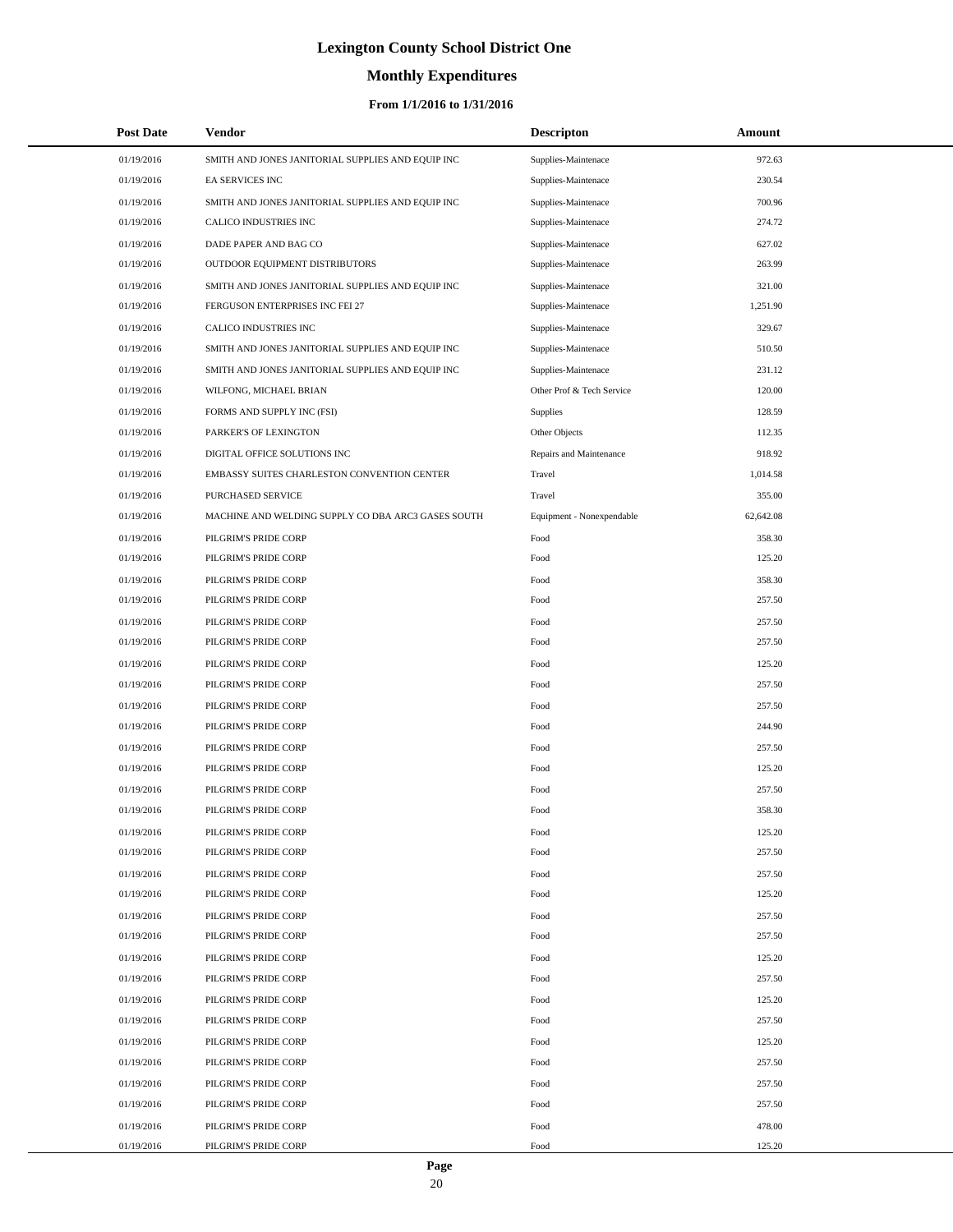# **Monthly Expenditures**

### **From 1/1/2016 to 1/31/2016**

| <b>Post Date</b> | Vendor                               | <b>Descripton</b>          | Amount    |
|------------------|--------------------------------------|----------------------------|-----------|
| 01/19/2016       | SMARTPHONE MEDIC LLC                 | Pupil Activity             | 297.00    |
| 01/19/2016       | SMARTPHONE MEDIC LLC                 | Pupil Activity             | 446.00    |
| 01/19/2016       | FOLLETT SCHOOL SOLUTIONS INC         | Pupil Activity             | 212.93    |
| 01/19/2016       | PITSCO EDUCATION HEARILY AND COMPANY | Pupil Activity             | 410.61    |
| 01/19/2016       | MEDCO SUPPLY CO                      | Pupil Activity             | 437.90    |
| 01/19/2016       | D AND W SPORTSWEAR                   | Pupil Activity             | $-14.00$  |
| 01/19/2016       | <b>BSN SPORTS</b>                    | Pupil Activity             | 2,005.09  |
| 01/19/2016       | <b>D AND W SPORTSWEAR</b>            | Pupil Activity             | 136.50    |
| 01/19/2016       | AIRPORT HIGH SCHOOL                  | Pupil Activity             | 275.00    |
| 01/19/2016       | CAMBRIDGE ATHLETIC ASSOCIATION INC   | Pupil Activity             | 525.00    |
| 01/19/2016       | FORT DORCHESTER HIGH SCHOOL          | Pupil Activity             | 350.00    |
| 01/19/2016       | WOODSIDE PLANTATION COUNTRY CLUB INC | Pupil Activity             | 400.00    |
| 01/19/2016       | CLEMSON UNIVERSITY OUTDOOR LAB       | Pupil Activity             | 833.51    |
| 01/19/2016       | CLEMSON UNIVERSITY OUTDOOR LAB       | Pupil Activity             | 1,286.31  |
| 01/19/2016       | <b>NEFF</b>                          | Pupil Activity             | 141.20    |
| 01/19/2016       | PURCHASED SERVICE                    | Pupil Activity             | 265.50    |
| 01/20/2016       | PINE PRESS OF LEXINGTON INC          | Printing and Binding       | 167.85    |
| 01/20/2016       | SCHOOL SPECIALTY INC                 | Supplies                   | 138.36    |
| 01/20/2016       | PRESENTATION SYSTEMS SOUTH INC       | Supplies                   | 534.73    |
| 01/20/2016       | <b>BATTERIES PLUS BULBS</b>          | Supplies                   | 120.18    |
| 01/20/2016       | SCHOOL HEALTH CORP                   | Supplies                   | 937.50    |
| 01/20/2016       | WONDER WORKSHOP INC                  | <b>Technology Supplies</b> | 279.99    |
| 01/20/2016       | PINE PRESS OF LEXINGTON INC          | Supplies                   | 173.98    |
| 01/20/2016       | AMTEC                                | Other Prof & Tech Service  | 700.00    |
| 01/20/2016       | MIDCAROLINA ELEC COOP INC            | <b>Public Utilities</b>    | 246.00    |
| 01/20/2016       | SCE&G                                | <b>Public Utilities</b>    | 817.32    |
| 01/20/2016       | SCE&G                                | <b>Public Utilities</b>    | 126.59    |
| 01/20/2016       | MIDCAROLINA ELEC COOP INC            | <b>Public Utilities</b>    | 25,236.00 |
| 01/20/2016       | <b>SCE&amp;G</b>                     | <b>Public Utilities</b>    | 15,415.75 |
| 01/20/2016       | <b>WW GRAINGER</b>                   | Supplies-Maintenace        | 100.69    |
| 01/20/2016       | SCE&G                                | <b>Public Utilities</b>    | 11,480.17 |
| 01/20/2016       | SCE&G                                | <b>Public Utilities</b>    | 22,501.89 |
| 01/20/2016       | SOUTHEASTERN PAPER                   | Supplies-Maintenace        | 433.03    |
| 01/20/2016       | SCE&G                                | <b>Public Utilities</b>    | 14,189.10 |
| 01/20/2016       | CALICO INDUSTRIES INC                | Supplies-Maintenace        | 549.45    |
| 01/20/2016       | SOUTHEASTERN PAPER                   | Supplies-Maintenace        | 1,628.98  |
| 01/20/2016       | KEN CLARY AND CO                     | Supplies-Maintenace        | 6,248.80  |
| 01/20/2016       | SCE&G                                | <b>Public Utilities</b>    | 7,771.53  |
| 01/20/2016       | SOUTHEASTERN PAPER                   | Supplies-Maintenace        | 588.91    |
| 01/20/2016       | SCE&G                                | <b>Public Utilities</b>    | 8,453.81  |
| 01/20/2016       | SOUTHEASTERN PAPER                   | Supplies-Maintenace        | 895.36    |
| 01/20/2016       | <b>WW GRAINGER</b>                   | Supplies-Maintenace        | 402.32    |
| 01/20/2016       | SCE&G                                | <b>Public Utilities</b>    | 40,594.80 |
| 01/20/2016       | SOUTHEASTERN PAPER                   | Supplies-Maintenace        | 1,443.43  |
| 01/20/2016       | SCE&G                                | <b>Public Utilities</b>    | 7,698.15  |
| 01/20/2016       | SCE&G                                | <b>Public Utilities</b>    | 8,900.21  |
| 01/20/2016       | NUIDEA SCHOOL SUPPLY CO              | Supplies-Maintenace        | 4,544.16  |
| 01/20/2016       | SCE&G                                | <b>Public Utilities</b>    | 13,975.15 |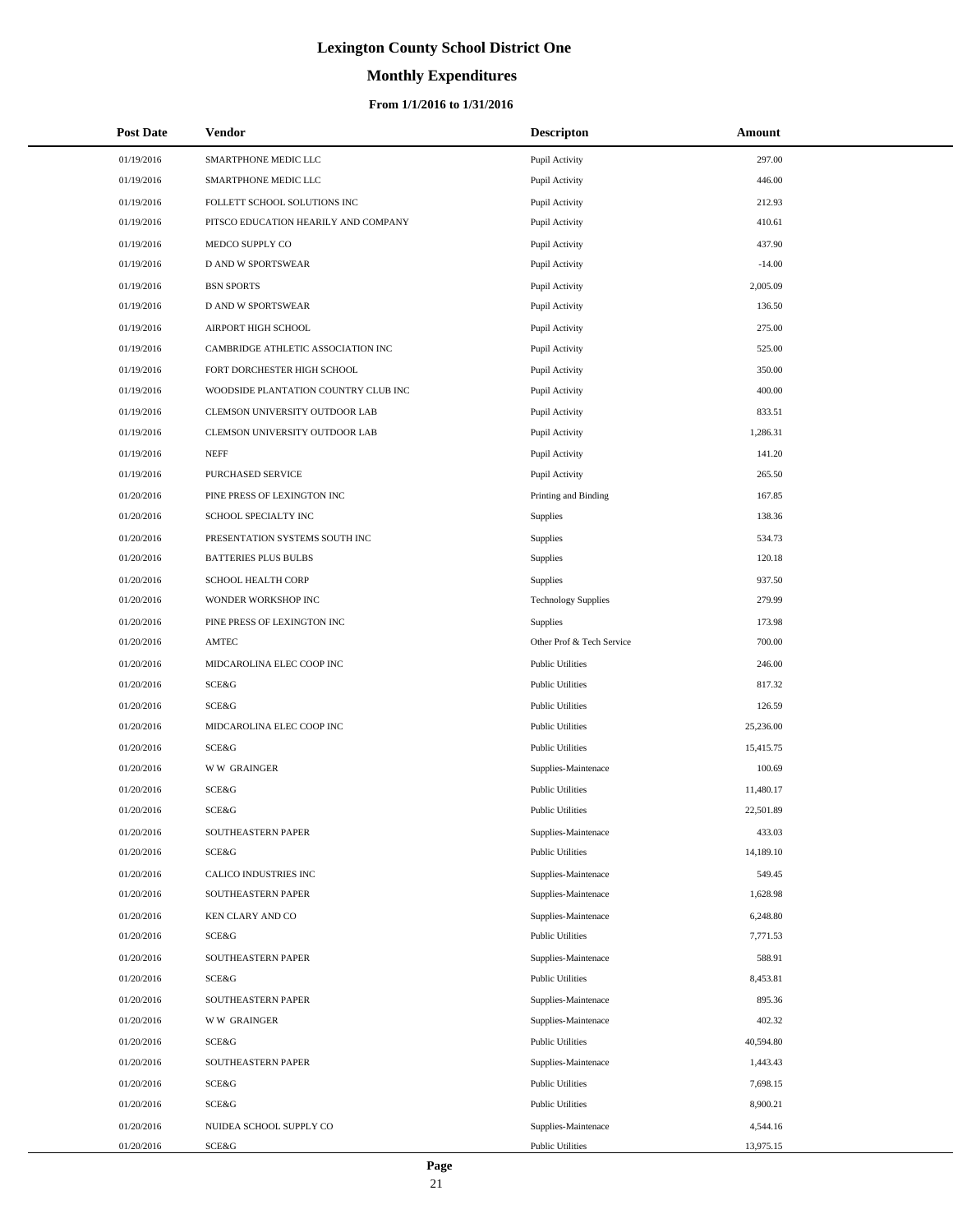# **Monthly Expenditures**

### **From 1/1/2016 to 1/31/2016**

| <b>Post Date</b> | <b>Vendor</b>                               | <b>Descripton</b>           | Amount    |
|------------------|---------------------------------------------|-----------------------------|-----------|
| 01/20/2016       | SCE&G                                       | <b>Public Utilities</b>     | 6,965.22  |
| 01/20/2016       | SOUTHEASTERN PAPER                          | Supplies-Maintenace         | 577.37    |
| 01/20/2016       | <b>SCE&amp;G</b>                            | <b>Public Utilities</b>     | 2,397.73  |
| 01/20/2016       | <b>SOUTHEASTERN PAPER</b>                   | Supplies-Maintenace         | 360.86    |
| 01/20/2016       | <b>WW GRAINGER</b>                          | Supplies-Maintenace         | 244.82    |
| 01/20/2016       | SCE&G                                       | <b>Public Utilities</b>     | 16,661.41 |
| 01/20/2016       | <b>SCE&amp;G</b>                            | <b>Public Utilities</b>     | 10,618.95 |
| 01/20/2016       | SOUTHEASTERN PAPER                          | Supplies-Maintenace         | 1,253.78  |
| 01/20/2016       | SCE&G                                       | <b>Public Utilities</b>     | 9,023.45  |
| 01/20/2016       | SOUTHEASTERN PAPER                          | Supplies-Maintenace         | 1,299.09  |
| 01/20/2016       | <b>SCE&amp;G</b>                            | <b>Public Utilities</b>     | 12,292.15 |
| 01/20/2016       | SOUTHEASTERN PAPER                          | Supplies-Maintenace         | 1,226.92  |
| 01/20/2016       | <b>SCE&amp;G</b>                            | <b>Public Utilities</b>     | 19,103.97 |
| 01/20/2016       | SOUTHEASTERN PAPER                          | Supplies-Maintenace         | 871.37    |
| 01/20/2016       | <b>SCE&amp;G</b>                            | <b>Public Utilities</b>     | 57,888.85 |
| 01/20/2016       | SCE&G                                       | <b>Public Utilities</b>     | 11,113.83 |
| 01/20/2016       | SOUTHEASTERN PAPER                          | Supplies-Maintenace         | 721.72    |
| 01/20/2016       | <b>WW GRAINGER</b>                          | Supplies-Maintenace         | 466.62    |
| 01/20/2016       | <b>SCE&amp;G</b>                            | <b>Public Utilities</b>     | 216.95    |
| 01/20/2016       | MARTIN, JENNIE                              | <b>Pupil Transportation</b> | 138.60    |
| 01/20/2016       | LIVINGSTON, HAYLI                           | Other Prof & Tech Service   | 180.00    |
| 01/20/2016       | HART, MICHAEL JOSEPH                        | Other Prof & Tech Service   | 120.00    |
| 01/20/2016       | HAIGLER III, THOMAS I                       | Other Prof & Tech Service   | 180.00    |
| 01/20/2016       | RICCIARDI, CHRISTOPHER                      | Other Prof & Tech Service   | 180.00    |
| 01/20/2016       | BLACK, CALEB JAMES                          | Other Prof & Tech Service   | 180.00    |
| 01/20/2016       | BARBER, DARYL SCOTT                         | Other Prof & Tech Service   | 180.00    |
| 01/20/2016       | STROCK, BENJAMIN H                          | Other Prof & Tech Service   | 180.00    |
| 01/20/2016       | US POSTAL SERVICE CMRSPOC                   | Supplies                    | 10,000.00 |
| 01/20/2016       | FORMS AND SUPPLY INC (FSI)                  | Supplies                    | 117.52    |
| 01/20/2016       | <b>LENOVO US</b>                            | <b>Technology Supplies</b>  | 1,162.02  |
| 01/20/2016       | SOFTWARE ONE INC                            | <b>Technology Supplies</b>  | 243.40    |
| 01/20/2016       | <b>SC DECA</b>                              | Travel                      | 255.00    |
| 01/20/2016       | GRAYBAR ELECTRIC CO INC                     | <b>Technology Supplies</b>  | 419.44    |
| 01/20/2016       | COMMUNICATION MANAGEMENT INC                | <b>Technology Supplies</b>  | 4,908.78  |
| 01/20/2016       | WARDS NATURAL SCIENCE EST LLC               | Pupil Activity              | 117.57    |
| 01/20/2016       | WARDS NATURAL SCIENCE EST LLC               | Pupil Activity              | 331.69    |
| 01/20/2016       | T AND T SPORTS                              | Pupil Activity              | 2,456.29  |
| 01/20/2016       | LONG, JOE H                                 | Pupil Activity              | 127.50    |
| 01/20/2016       | WREN HIGH SCHOOL                            | Pupil Activity              | 295.00    |
| 01/20/2016       | PURCHASED SERVICE                           | Pupil Activity              | 119.78    |
| 01/20/2016       | DISCOVERY EDUCATION INC                     | Software Renewal/Agreemen   | 2,266.26  |
| 01/20/2016       | SC DEPARTMENT OF REVENUE (SALES TAX RETURN) | Software Renewal/Agreemen   | 181.30    |
| 01/21/2016       | <b>HEINEMANN</b>                            | Supplies                    | 514.61    |
| 01/21/2016       | <b>HEINEMANN</b>                            | Supplies                    | 550.00    |
| 01/21/2016       | SCHOOL SPECIALTY INC                        | Supplies                    | 932.83    |
| 01/21/2016       | PURCHASED SERVICE                           | Travel                      | 181.41    |
| 01/21/2016       | <b>HEINEMANN</b>                            | Supplies                    | 711.45    |
| 01/21/2016       | ACCURATE LABEL DESIGNS INC                  | Supplies                    | 440.00    |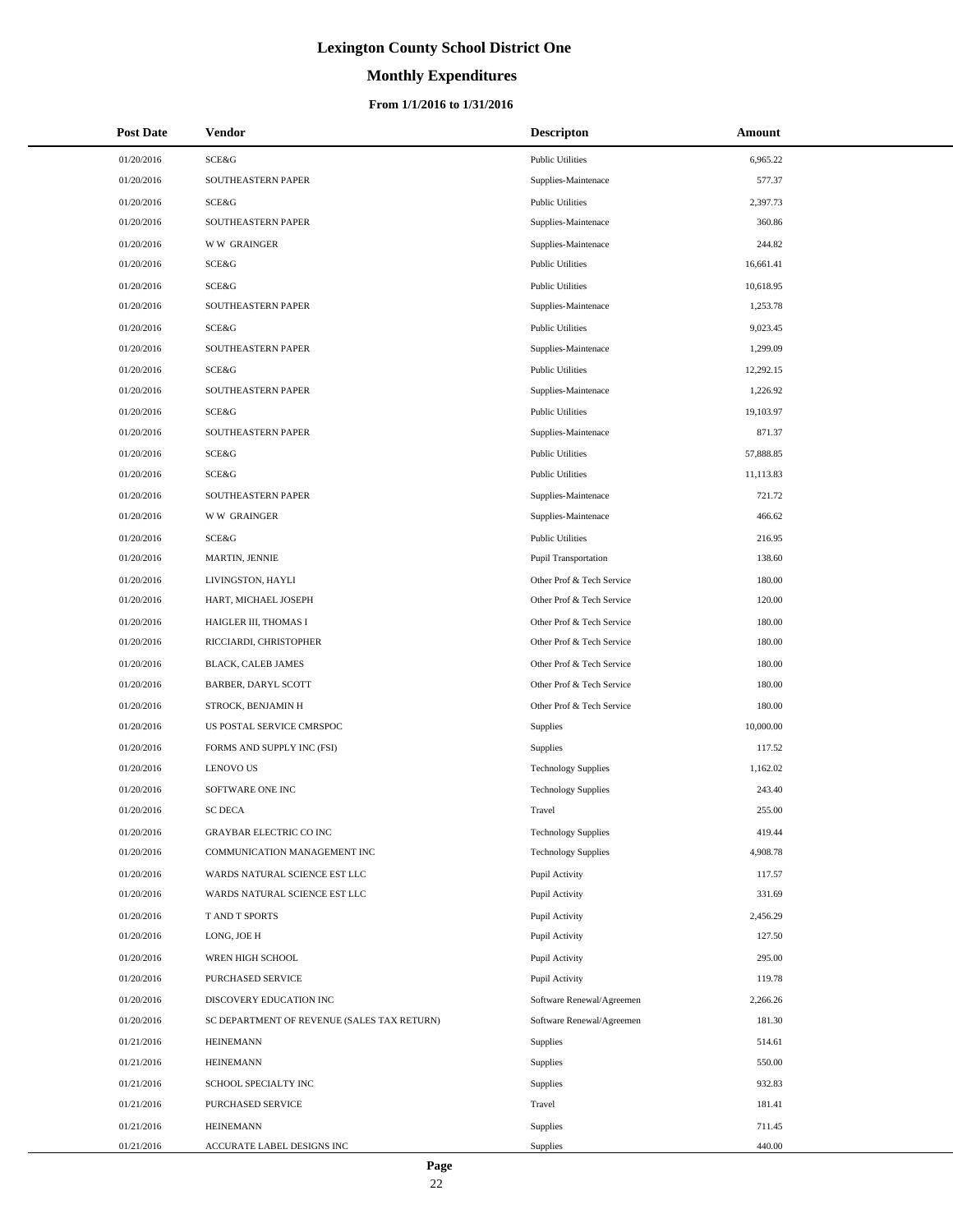# **Monthly Expenditures**

| <b>Post Date</b> | Vendor                                      | <b>Descripton</b>          | Amount   |
|------------------|---------------------------------------------|----------------------------|----------|
| 01/21/2016       | PURCHASED SERVICE                           | Travel                     | 338.12   |
| 01/21/2016       | BOUND TO STAY BOUND BOOKS INC               | <b>Library Books</b>       | 220.74   |
| 01/21/2016       | STENHOUSE PUBLISHERS                        | <b>Supplies</b>            | 648.00   |
| 01/21/2016       | <b>WW GRAINGER</b>                          | Supplies-Maintenace        | 154.65   |
| 01/21/2016       | <b>WW GRAINGER</b>                          | Supplies-Maintenace        | 408.20   |
| 01/21/2016       | CULLUM SERVICES INC                         | Repairs and Maintenance    | 1,888.50 |
| 01/21/2016       | FORMS AND SUPPLY INC (FSI)                  | Supplies-Maintenace        | 121.21   |
| 01/21/2016       | CALICO INDUSTRIES INC                       | Supplies-Maintenace        | 549.45   |
| 01/21/2016       | WILFONG, MICHAEL BRIAN                      | Other Prof & Tech Service  | 120.00   |
| 01/21/2016       | OCCUPATIONAL HEALTH                         | Other Prof & Tech Service  | 185.00   |
| 01/21/2016       | APPLE INC                                   | <b>Technology Supplies</b> | 338.12   |
| 01/21/2016       | DIGITAL OFFICE SOLUTIONS INC                | Repairs and Maintenance    | 896.19   |
| 01/21/2016       | DIGITAL OFFICE SOLUTIONS INC                | Repairs and Maintenance    | 565.21   |
| 01/21/2016       | DIGITAL OFFICE SOLUTIONS INC                | Repairs and Maintenance    | 376.11   |
| 01/21/2016       | DIGITAL OFFICE SOLUTIONS INC                | Repairs and Maintenance    | 1,106.53 |
| 01/21/2016       | DIGITAL OFFICE SOLUTIONS INC                | Repairs and Maintenance    | 239.04   |
| 01/21/2016       | DIGITAL OFFICE SOLUTIONS INC                | Repairs and Maintenance    | 678.34   |
| 01/21/2016       | DIGITAL OFFICE SOLUTIONS INC                | Repairs and Maintenance    | 269.30   |
| 01/21/2016       | DIGITAL OFFICE SOLUTIONS INC                | Repairs and Maintenance    | 1,711.04 |
| 01/21/2016       | DIGITAL OFFICE SOLUTIONS INC                | Repairs and Maintenance    | 675.80   |
| 01/21/2016       | DIGITAL OFFICE SOLUTIONS INC                | Repairs and Maintenance    | 245.84   |
| 01/21/2016       | DIGITAL OFFICE SOLUTIONS INC                | Repairs and Maintenance    | 370.31   |
| 01/21/2016       | DIGITAL OFFICE SOLUTIONS INC                | Repairs and Maintenance    | 776.68   |
| 01/21/2016       | DIGITAL OFFICE SOLUTIONS INC                | Repairs and Maintenance    | 628.84   |
| 01/21/2016       | PURCHASED SERVICE                           | Travel                     | 116.15   |
| 01/21/2016       | PURCHASED SERVICE                           | Travel                     | 321.71   |
| 01/21/2016       | PURCHASED SERVICE                           | Travel                     | 148.35   |
| 01/21/2016       | PURCHASED SERVICE                           | Travel                     | 111.26   |
| 01/21/2016       | <b>PURCHASED SERVICE</b>                    | Travel                     | 347.03   |
| 01/21/2016       | HERSHEYS ICE CREAM                          | Food                       | 120.00   |
| 01/21/2016       | HERSHEYS ICE CREAM                          | Food                       | 223.20   |
| 01/21/2016       | SMARTPHONE MEDIC LLC                        | Pupil Activity             | 943.00   |
| 01/21/2016       | SMARTPHONE MEDIC LLC                        | Pupil Activity             | 198.00   |
| 01/21/2016       | SCHOOL SPECIALTY INC                        | Pupil Activity             | 137.06   |
| 01/21/2016       | GW GOODHEARTWILLCOX CO                      | Pupil Activity             | 264.83   |
| 01/21/2016       | PURCHASED SERVICE                           | Pupil Activity             | 172.50   |
| 01/21/2016       | PURCHASED SERVICE                           | Pupil Activity             | 103.50   |
| 01/22/2016       | US INK AND TONER INC                        | Supplies                   | 1,912.32 |
| 01/22/2016       | <b>ACT CUSTOMER SERVICES (68)</b>           | Other Prof & Tech Service  | 3,297.00 |
| 01/22/2016       | SC DEPARTMENT OF REVENUE (SALES TAX RETURN) | Other Prof & Tech Service  | 158.76   |
| 01/22/2016       | HOUGHTON MIFFLIN HARCOURT PUBLISHING CO     | Supplies                   | 188.58   |
| 01/22/2016       | US INK AND TONER INC                        | Supplies                   | 262.60   |
| 01/22/2016       | US INK AND TONER INC                        | Supplies                   | 370.11   |
| 01/22/2016       | US INK AND TONER INC                        | Supplies                   | 436.88   |
| 01/22/2016       | VIRTUAL ENTERPRISES INTERNATL               | Pupil Transportation       | 700.00   |
| 01/22/2016       | JOLLY FARMER PRODUCTS                       | Supplies                   | 279.27   |
| 01/22/2016       | ALFRED WILLIAMS AND CO                      | Supplies                   | 693.36   |
| 01/22/2016       | FISHER SCIENTIFIC COMPANY LLC               | Supplies                   | 654.42   |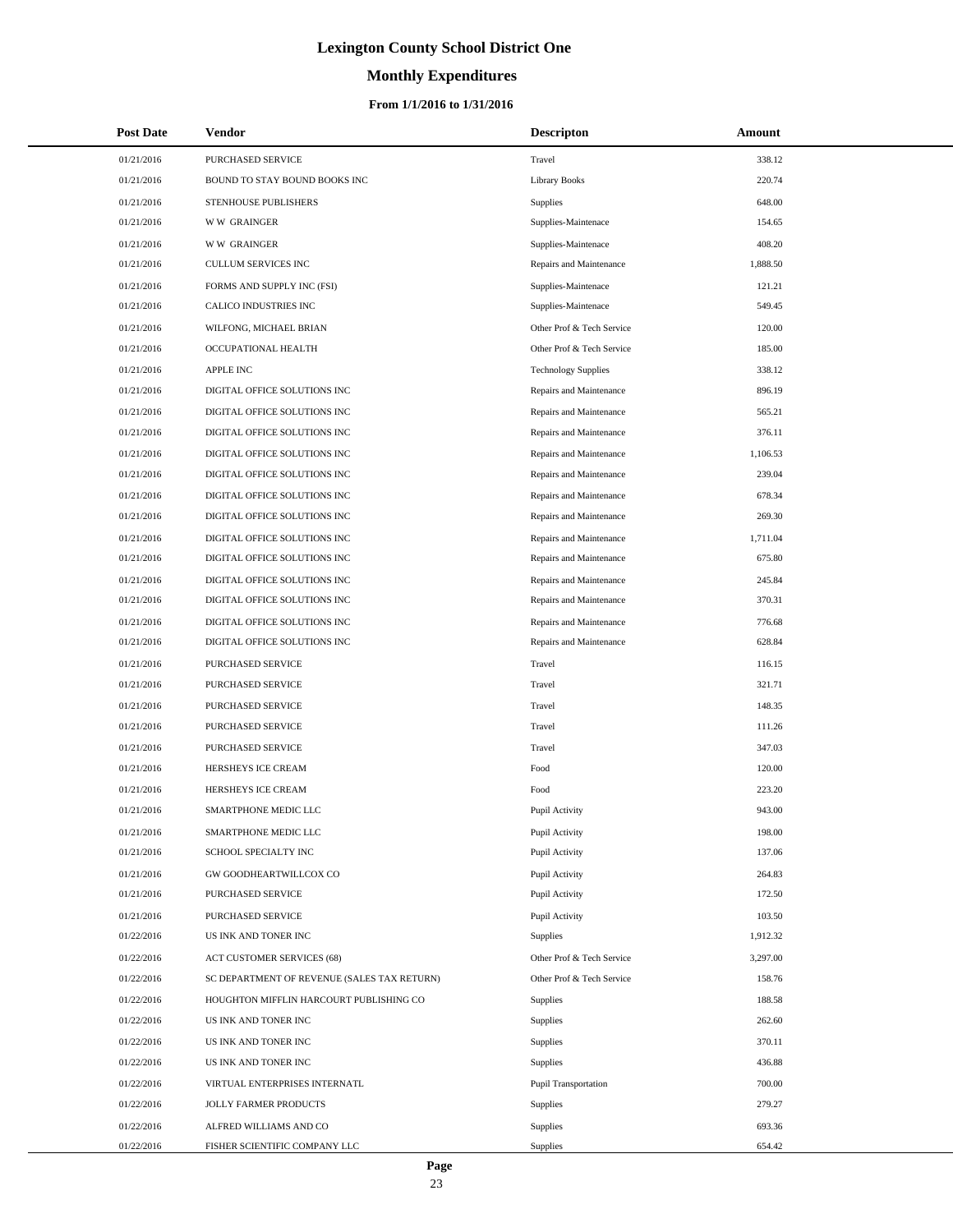# **Monthly Expenditures**

### **From 1/1/2016 to 1/31/2016**

| <b>Post Date</b>         | Vendor                                                                                         | <b>Descripton</b>                                  | Amount           |  |
|--------------------------|------------------------------------------------------------------------------------------------|----------------------------------------------------|------------------|--|
| 01/22/2016               | <b>BRAINPOP.COM LLC</b>                                                                        | Software Renewal/Agreemen                          | 1,695.00         |  |
| 01/22/2016               | SC DEPARTMENT OF REVENUE (SALES TAX RETURN)                                                    | Software Renewal/Agreemen                          | 118.65           |  |
| 01/22/2016               | DISCOUNT MAGAZINE SUBSCRIPTION SERVICE INC                                                     | Periodicals                                        | 1,159.99         |  |
| 01/22/2016               | GFOA GOVERNMENT FINANCE OFFICERS ASSOCIATION                                                   | Dues and Fees                                      | 700.00           |  |
| 01/22/2016               | A MOBILE STORAGE CO INC                                                                        | Rentals                                            | 126.60           |  |
| 01/22/2016               | ADVANCED DISPOSAL SERVICES SOUTH CAROLINA LLC                                                  | Other Property Services                            | 101.60           |  |
| 01/22/2016               | PADGETT, HAROLD L                                                                              | Supplies-Maintenace                                | 250.00           |  |
| 01/22/2016               | ADVANCED DISPOSAL SERVICES SOUTH CAROLINA LLC                                                  | Other Property Services                            | 1,514.81         |  |
| 01/22/2016               | ADVANCED DISPOSAL SERVICES SOUTH CAROLINA LLC                                                  | Other Property Services                            | 790.70           |  |
| 01/22/2016               | ADVANCED DISPOSAL SERVICES SOUTH CAROLINA LLC                                                  | <b>Other Property Services</b>                     | 1,057.61         |  |
| 01/22/2016               | DADE PAPER AND BAG CO                                                                          | Supplies-Maintenace                                | 167.75           |  |
| 01/22/2016               | ADVANCED DISPOSAL SERVICES SOUTH CAROLINA LLC                                                  | Other Property Services                            | 1,057.61         |  |
| 01/22/2016               | ADVANCED DISPOSAL SERVICES SOUTH CAROLINA LLC                                                  | Other Property Services                            | 1,057.61         |  |
| 01/22/2016               | <b>WW GRAINGER</b>                                                                             | Supplies-Maintenace                                | 310.84           |  |
| 01/22/2016               | ADVANCED DISPOSAL SERVICES SOUTH CAROLINA LLC                                                  | Other Property Services                            | 1,324.44         |  |
| 01/22/2016               | HUBER SUPPLY CO OF LEXINGTON INC                                                               | Supplies-Maintenace                                | 1,973.51         |  |
| 01/22/2016               | <b>ULINE</b>                                                                                   | Supplies-Maintenace                                | 120.00           |  |
| 01/22/2016               | <b>WW GRAINGER</b>                                                                             | Supplies-Maintenace                                | 790.08           |  |
| 01/22/2016               | ADVANCED DISPOSAL SERVICES SOUTH CAROLINA LLC                                                  | Other Property Services                            | 523.87           |  |
| 01/22/2016               | ADVANCED DISPOSAL SERVICES SOUTH CAROLINA LLC                                                  | Other Property Services                            | 1,057.61         |  |
| 01/22/2016               | ADVANCED DISPOSAL SERVICES SOUTH CAROLINA LLC                                                  | Other Property Services                            | 790.70           |  |
| 01/22/2016               | L R HOOK TIRE CO INC                                                                           | Repairs and Maintenance                            | 135.93           |  |
| 01/22/2016               | ADVANCED DISPOSAL SERVICES SOUTH CAROLINA LLC                                                  | Other Property Services                            | 790.70           |  |
| 01/22/2016               | ADVANCED DISPOSAL SERVICES SOUTH CAROLINA LLC                                                  | Other Property Services                            | 523.87           |  |
| 01/22/2016               | ADVANCED DISPOSAL SERVICES SOUTH CAROLINA LLC                                                  | Other Property Services                            | 790.70           |  |
| 01/22/2016               | ADVANCED DISPOSAL SERVICES SOUTH CAROLINA LLC                                                  | Other Property Services                            | 981.07           |  |
| 01/22/2016               | ADVANCED DISPOSAL SERVICES SOUTH CAROLINA LLC                                                  | Other Property Services                            | 1,057.61         |  |
| 01/22/2016               | ADVANCED DISPOSAL SERVICES SOUTH CAROLINA LLC                                                  | Other Property Services                            | 1,057.61         |  |
| 01/22/2016               | ADVANCED DISPOSAL SERVICES SOUTH CAROLINA LLC                                                  | Other Property Services                            | 790.70           |  |
| 01/22/2016               | ADVANCED DISPOSAL SERVICES SOUTH CAROLINA LLC                                                  | <b>Other Property Services</b>                     | 790.70           |  |
| 01/22/2016               | ADVANCED DISPOSAL SERVICES SOUTH CAROLINA LLC                                                  | Other Property Services                            | 790.70           |  |
| 01/22/2016               | ADVANCED DISPOSAL SERVICES SOUTH CAROLINA LLC                                                  | <b>Other Property Services</b>                     | 790.70           |  |
| 01/22/2016               | ADVANCED DISPOSAL SERVICES SOUTH CAROLINA LLC                                                  | Other Property Services                            | 1,057.67         |  |
| 01/22/2016               | ADVANCED DISPOSAL SERVICES SOUTH CAROLINA LLC                                                  | Other Property Services                            | 790.70           |  |
| 01/22/2016               | ADVANCED DISPOSAL SERVICES SOUTH CAROLINA LLC                                                  | Other Property Services                            | 790.70           |  |
| 01/22/2016               | ADVANCED DISPOSAL SERVICES SOUTH CAROLINA LLC                                                  | Other Property Services                            | 790.70           |  |
| 01/22/2016               | ADVANCED DISPOSAL SERVICES SOUTH CAROLINA LLC                                                  | Other Property Services                            | 790.70           |  |
| 01/22/2016               | CERAMIC CENTRAL INC (FORM CREATIVE CRAFTS AND CER                                              | Supplies-Maintenace                                | 524.30           |  |
| 01/22/2016<br>01/22/2016 | ADVANCED DISPOSAL SERVICES SOUTH CAROLINA LLC<br>ADVANCED DISPOSAL SERVICES SOUTH CAROLINA LLC | Other Property Services                            | 790.70<br>790.70 |  |
| 01/22/2016               | ADVANCED DISPOSAL SERVICES SOUTH CAROLINA LLC                                                  | Other Property Services                            | 790.70           |  |
| 01/22/2016               | ADVANCED DISPOSAL SERVICES SOUTH CAROLINA LLC                                                  | Other Property Services<br>Other Property Services | 790.70           |  |
| 01/22/2016               | ADVANCED DISPOSAL SERVICES SOUTH CAROLINA LLC                                                  | Other Property Services                            | 790.70           |  |
| 01/22/2016               | ADVANCED DISPOSAL SERVICES SOUTH CAROLINA LLC                                                  | Other Property Services                            | 790.70           |  |
| 01/22/2016               | ADVANCED DISPOSAL SERVICES SOUTH CAROLINA LLC                                                  | Other Property Services                            | 790.70           |  |
| 01/22/2016               | MIXON, CHRISTOPHER DOUGLAS                                                                     | Other Prof & Tech Service                          | 120.00           |  |
| 01/22/2016               | LIVINGSTON, HAYLI                                                                              | Other Prof & Tech Service                          | 180.00           |  |
| 01/22/2016               | RICCIARDI, CHRISTOPHER                                                                         | Other Prof & Tech Service                          | 180.00           |  |

L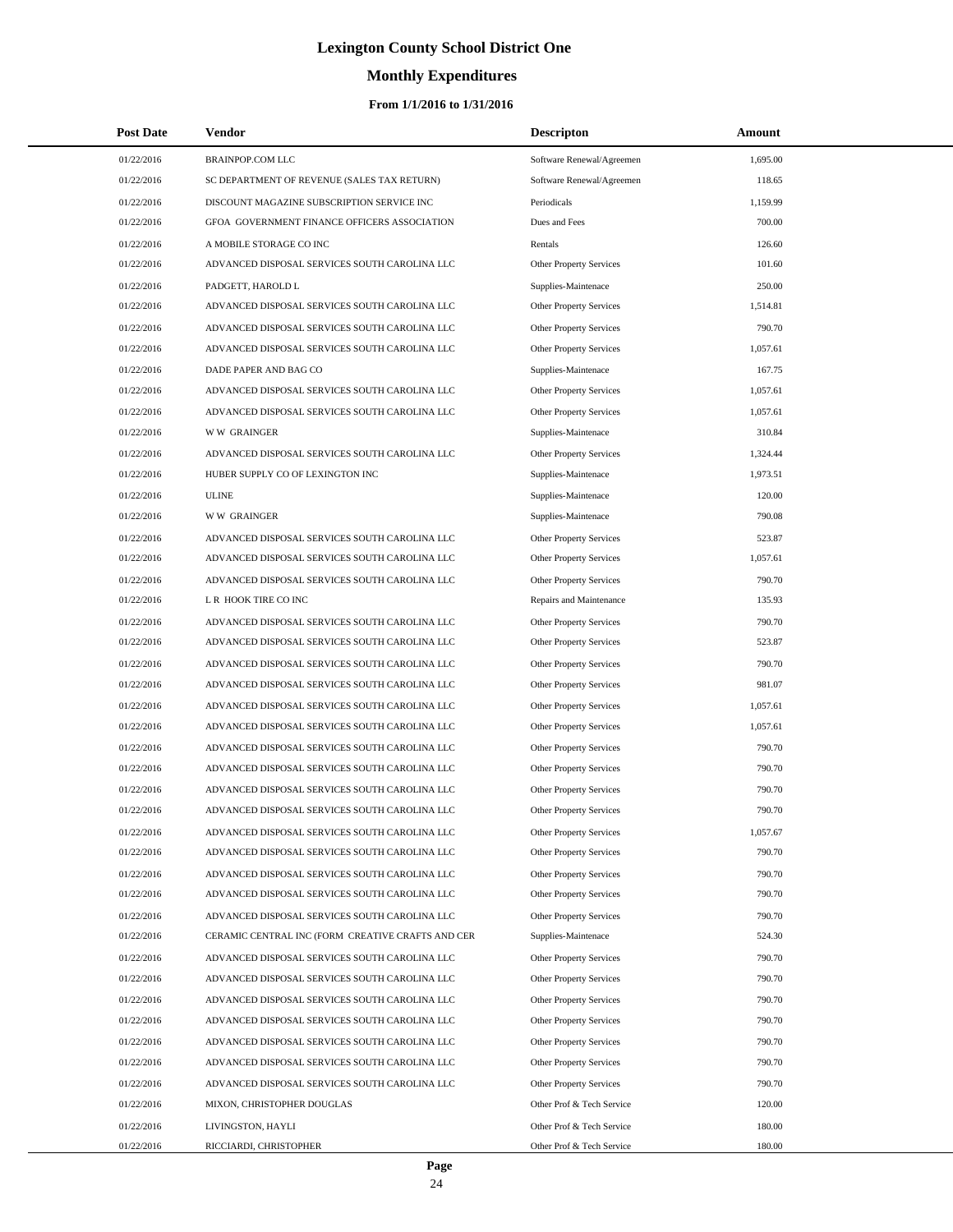# **Monthly Expenditures**

### **From 1/1/2016 to 1/31/2016**

| <b>Post Date</b> | Vendor                                            | <b>Descripton</b>           | Amount    |  |
|------------------|---------------------------------------------------|-----------------------------|-----------|--|
| 01/22/2016       | BLACK, CALEB JAMES                                | Other Prof & Tech Service   | 180.00    |  |
| 01/22/2016       | MCMANUS, JOHN-PATRICK A.                          | Other Prof & Tech Service   | 120.00    |  |
| 01/22/2016       | SMITH, THOMAS ALVIN                               | Other Prof & Tech Service   | 180.00    |  |
| 01/22/2016       | US INK AND TONER INC                              | Supplies                    | 153.46    |  |
| 01/22/2016       | <b>LENOVO US</b>                                  | <b>Technology Supplies</b>  | 524.30    |  |
| 01/22/2016       | DIGITAL OFFICE SOLUTIONS INC                      | Repairs and Maintenance     | 104.00    |  |
| 01/22/2016       | SEARS COMMERCIAL                                  | Supplies                    | 490.06    |  |
| 01/22/2016       | <b>GS2 ENGINEERING INC</b>                        | Building                    | 7,707.25  |  |
| 01/22/2016       | LS3P ASSOCIATED LTD                               | Building                    | 13,676.71 |  |
| 01/22/2016       | <b>ECS CAROLINAS LLP</b>                          | Other Prof & Tech Service   | 2,100.00  |  |
| 01/22/2016       | CDWG ACCT 305089                                  | <b>Technology Supplies</b>  | 6,805.20  |  |
| 01/22/2016       | ADVANCED DISPOSAL SERVICES SOUTH CAROLINA LLC     | <b>Supplies</b>             | 617.39    |  |
| 01/22/2016       | LANGUAGE TESTING INTERNATIONAL INC                | Pupil Activity              | 260.00    |  |
| 01/22/2016       | PECKNEL MUSIC CO INC                              | Pupil Activity              | 660.00    |  |
| 01/22/2016       | PELION ELEMENTARY SCHOOL                          | Pupil Activity              | 150.00    |  |
| 01/22/2016       | BISHOP ENGLAND HIGH SCHOOL                        | Pupil Activity              | 175.00    |  |
| 01/22/2016       | <b>EASTSIDE HIGH SCHOOL</b>                       | Pupil Activity              | 150.00    |  |
| 01/22/2016       | HILLCREST HIGH SCHOOL                             | Pupil Activity              | 120.00    |  |
| 01/22/2016       | SC TRACK AND CROSS COUNTRY COACHES ASSOC (SCTCC   | Pupil Activity              | 125.00    |  |
| 01/22/2016       | <b>BSN SPORTS</b>                                 | Pupil Activity              | 1,257.25  |  |
| 01/22/2016       | RC WRESTLING SUPPLY COMPANY                       | Pupil Activity              | 222.00    |  |
| 01/22/2016       | HEATHWOOD HALL EPISCOPAL SCH                      | Pupil Activity              | 200.00    |  |
| 01/22/2016       | LITTLE, ERIC                                      | Pupil Activity              | 1,150.00  |  |
| 01/22/2016       | <b>BSN SPORTS</b>                                 | Pupil Activity              | 897.73    |  |
| 01/22/2016       | RC WRESTLING SUPPLY COMPANY                       | Pupil Activity              | 257.07    |  |
| 01/25/2016       | SCHOOL SPECIALTY INC                              | <b>Supplies</b>             | 143.68    |  |
| 01/25/2016       | SCHOOL SPECIALTY INC                              | Supplies                    | 120.74    |  |
| 01/25/2016       | FORMS AND SUPPLY INC (FSI)                        | Supplies                    | 2,446.56  |  |
| 01/25/2016       | READ HOUSE HOTEL                                  | Pupil Transportation        | 800.00    |  |
| 01/25/2016       | RIVERSIDE HIGH SCHOOL                             | Pupil Transportation        | 440.00    |  |
| 01/25/2016       | RIVERSIDE HIGH SCHOOL                             | Travel                      | 110.00    |  |
| 01/25/2016       | APPERSON INC                                      | Supplies                    | 1,016.50  |  |
| 01/25/2016       | US INK AND TONER INC                              | Supplies                    | 171.03    |  |
| 01/25/2016       | FORMS AND SUPPLY INC (FSI)                        | Supplies                    | 365.81    |  |
| 01/25/2016       | PROJECT LEAD THE WAY INC                          | Dues and Fees               | 2,000.00  |  |
| 01/25/2016       | PINE PRESS OF LEXINGTON INC                       | Printing and Binding        | 124.15    |  |
| 01/25/2016       | FORMS AND SUPPLY INC (FSI)                        | <b>Supplies</b>             | 104.20    |  |
| 01/25/2016       | PURCHASED SERVICE                                 | Supplies                    | 179.52    |  |
| 01/25/2016       | MSC INDUSTRIAL SUPPLY CO                          | Supplies                    | 914.92    |  |
| 01/25/2016       | ROSE CHAUFFEURED TRANSPORTATION LTD               | <b>Pupil Transportation</b> | 275.50    |  |
| 01/25/2016       | APPLE INC                                         | <b>Technology Supplies</b>  | 2,652.53  |  |
| 01/25/2016       | <b>WW GRAINGER</b>                                | Supplies-Maintenace         | 188.19    |  |
| 01/25/2016       | TMS TOTAL MAINTENANCE SOLUTIONS                   | Supplies-Maintenace         | 162.53    |  |
| 01/25/2016       | SOUTHEASTERN PAPER                                | Supplies-Maintenace         | 517.13    |  |
| 01/25/2016       | SMITH AND JONES JANITORIAL SUPPLIES AND EQUIP INC | Supplies-Maintenace         | 624.02    |  |
| 01/25/2016       | <b>ANIXTER INC</b>                                | Supplies-Maintenace         | 396.73    |  |
| 01/25/2016       | <b>BARNES PROPANE</b>                             | Energy                      | 571.87    |  |
| 01/25/2016       | SMITH AND JONES JANITORIAL SUPPLIES AND EQUIP INC | Supplies-Maintenace         | 460.27    |  |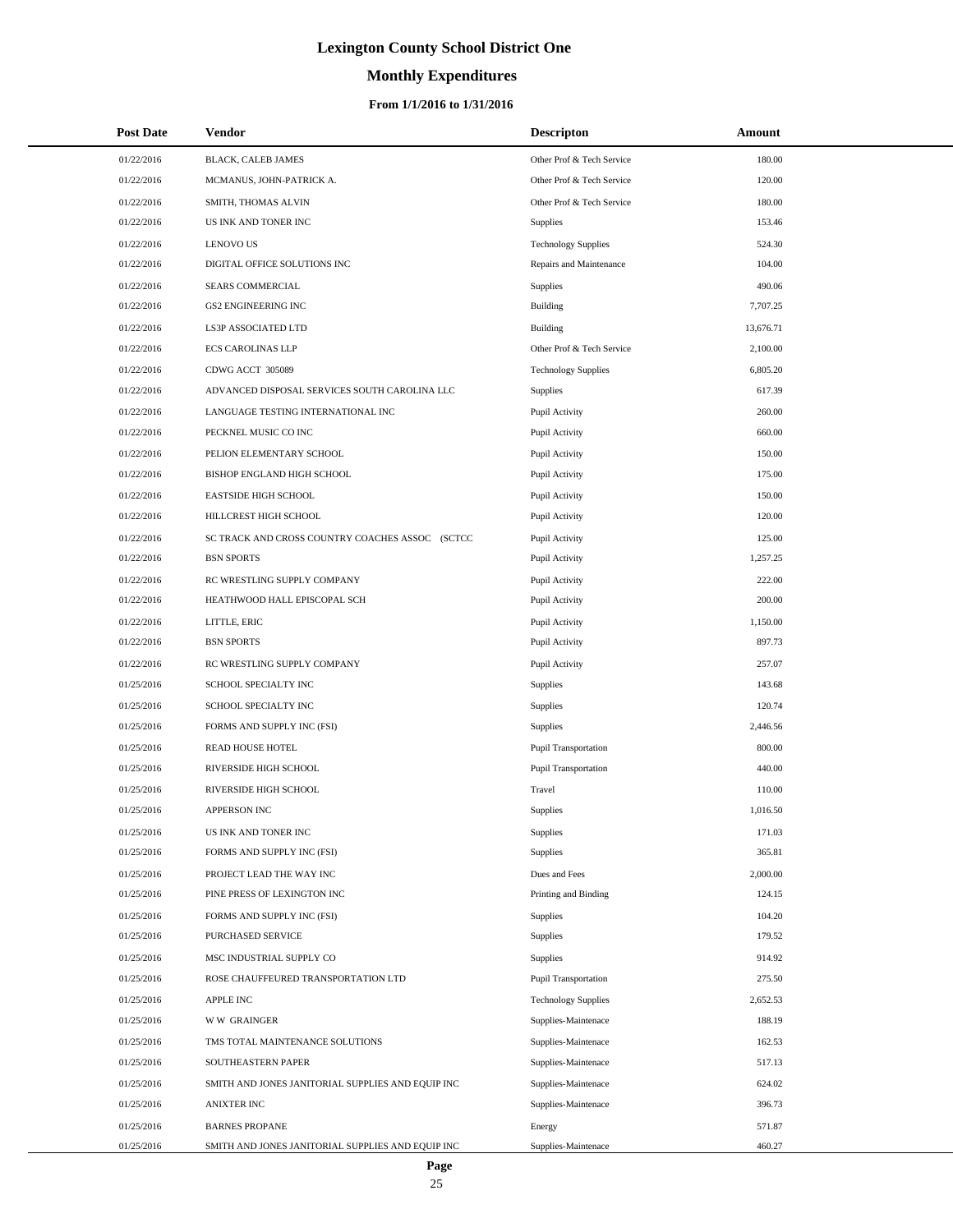# **Monthly Expenditures**

### **From 1/1/2016 to 1/31/2016**

| <b>Post Date</b> | Vendor                                            | <b>Descripton</b>          | Amount    |
|------------------|---------------------------------------------------|----------------------------|-----------|
| 01/25/2016       | SMITH AND JONES JANITORIAL SUPPLIES AND EQUIP INC | Supplies-Maintenace        | 727.07    |
| 01/25/2016       | REBEL YELL INC                                    | Supplies-Maintenace        | 224.70    |
| 01/25/2016       | SMITH AND JONES JANITORIAL SUPPLIES AND EQUIP INC | Supplies-Maintenace        | 581.55    |
| 01/25/2016       | SOUTHEASTERN PAPER                                | Supplies-Maintenace        | 212.82    |
| 01/25/2016       | MIDCAROLINA ELEC COOP INC                         | <b>Public Utilities</b>    | 10,972.00 |
| 01/25/2016       | SMITH AND JONES JANITORIAL SUPPLIES AND EQUIP INC | Supplies-Maintenace        | 115.03    |
| 01/25/2016       | MIDCAROLINA ELEC COOP INC                         | <b>Public Utilities</b>    | 8,342.00  |
| 01/25/2016       | TMS TOTAL MAINTENANCE SOLUTIONS                   | Supplies-Maintenace        | 141.24    |
| 01/25/2016       | MIDCAROLINA ELEC COOP INC                         | <b>Public Utilities</b>    | 6,390.00  |
| 01/25/2016       | TMS TOTAL MAINTENANCE SOLUTIONS                   | Supplies-Maintenace        | 255.94    |
| 01/25/2016       | HAIGLER III, THOMAS I                             | Other Prof & Tech Service  | 180.00    |
| 01/25/2016       | KYZER, MATTHEW DAVID                              | Other Prof & Tech Service  | 180.00    |
| 01/25/2016       | HART, MICHAEL JOSEPH                              | Other Prof & Tech Service  | 180.00    |
| 01/25/2016       | POWER SCHOOL GROUP LLC                            | Software Renewal/Agreemen  | 10,750.00 |
| 01/25/2016       | SC DEPARTMENT OF REVENUE (SALES TAX RETURN)       | Software Renewal/Agreemen  | 752.50    |
| 01/25/2016       | GRAYBAR ELECTRIC CO INC                           | <b>Technology Supplies</b> | 266.43    |
| 01/25/2016       | DIGITAL OFFICE SOLUTIONS INC                      | Repairs and Maintenance    | 122.52    |
| 01/25/2016       | DIGITAL OFFICE SOLUTIONS INC                      | Repairs and Maintenance    | 188.10    |
| 01/25/2016       | DIGITAL OFFICE SOLUTIONS INC                      | Repairs and Maintenance    | 674.80    |
| 01/25/2016       | <b>HEINEMANN</b>                                  | Supplies                   | 829.75    |
| 01/25/2016       | SADDLEBACK EDUCATIONAL INC                        | Supplies                   | 124.75    |
| 01/25/2016       | MEAD & HUNT INC                                   | Building                   | 6,106.25  |
| 01/25/2016       | <b>US FOODS</b>                                   | Supplies                   | 1,499.88  |
| 01/25/2016       | NARDONE BROS BAKING CO INC                        | Food                       | 2,010.12  |
| 01/25/2016       | EARTHGRAINS BAKING COMPANIES INC                  | <b>Bread</b>               | 115.75    |
| 01/25/2016       | SENN BROTHERS INC                                 | Produce                    | 993.93    |
| 01/25/2016       | <b>US FOODS</b>                                   | Supplies                   | 469.59    |
| 01/25/2016       | NARDONE BROS BAKING CO INC                        | Food                       | 427.24    |
| 01/25/2016       | BORDEN DAIRY CO OF SC LLC                         | Milk                       | 182.84    |
| 01/25/2016       | SENN BROTHERS INC                                 | Produce                    | 887.67    |
| 01/25/2016       | US FOODS                                          | Supplies                   | 317.69    |
| 01/25/2016       | NARDONE BROS BAKING CO INC                        | Food                       | 2,040.24  |
| 01/25/2016       | BORDEN DAIRY CO OF SC LLC                         | Milk                       | 214.09    |
| 01/25/2016       | SENN BROTHERS INC                                 | Produce                    | 861.06    |
| 01/25/2016       | <b>US FOODS</b>                                   | Supplies                   | 558.38    |
| 01/25/2016       | NARDONE BROS BAKING CO INC                        | Food                       | 358.88    |
| 01/25/2016       | BORDEN DAIRY CO OF SC LLC                         | Milk                       | 162.14    |
| 01/25/2016       | SENN BROTHERS INC                                 | Produce                    | 1,347.64  |
| 01/25/2016       | <b>US FOODS</b>                                   | Supplies                   | 659.29    |
| 01/25/2016       | NARDONE BROS BAKING CO INC                        | Food                       | 2,040.24  |
| 01/25/2016       | SENN BROTHERS INC                                 | Produce                    | 1,026.79  |
| 01/25/2016       | <b>US FOODS</b>                                   | Supplies                   | 522.98    |
| 01/25/2016       | NARDONE BROS BAKING CO INC                        | Food                       | 358.88    |
| 01/25/2016       | SENN BROTHERS INC                                 | Produce                    | 1,262.61  |
| 01/25/2016       | <b>US FOODS</b>                                   | Supplies                   | 240.58    |
| 01/25/2016       | NARDONE BROS BAKING CO INC                        | Food                       | 426.34    |
| 01/25/2016       | SENN BROTHERS INC                                 | Produce                    | 568.31    |
| 01/25/2016       | <b>US FOODS</b>                                   | Supplies                   | 986.90    |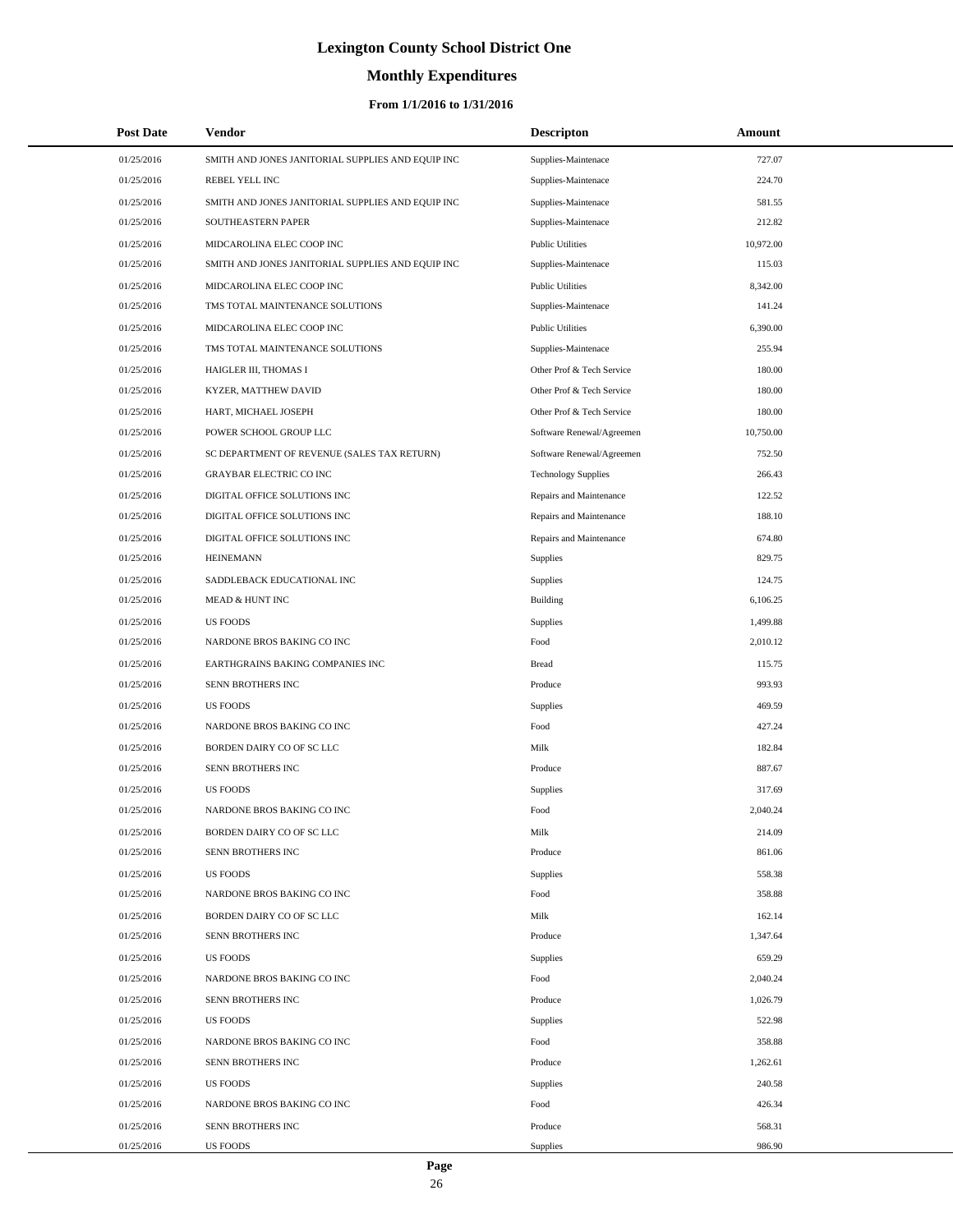# **Monthly Expenditures**

### **From 1/1/2016 to 1/31/2016**

| <b>Post Date</b> | <b>Vendor</b>                    | <b>Descripton</b> | Amount   |  |
|------------------|----------------------------------|-------------------|----------|--|
| 01/25/2016       | NARDONE BROS BAKING CO INC       | Food              | 1,110.16 |  |
| 01/25/2016       | SENN BROTHERS INC                | Produce           | 1,137.96 |  |
| 01/25/2016       | <b>US FOODS</b>                  | <b>Supplies</b>   | 438.79   |  |
| 01/25/2016       | NARDONE BROS BAKING CO INC       | Food              | 427.24   |  |
| 01/25/2016       | BORDEN DAIRY CO OF SC LLC        | Milk              | 257.14   |  |
| 01/25/2016       | SENN BROTHERS INC                | Produce           | 938.10   |  |
| 01/25/2016       | <b>US FOODS</b>                  | <b>Supplies</b>   | 173.85   |  |
| 01/25/2016       | HERSHEYS ICE CREAM               | Food              | 108.00   |  |
| 01/25/2016       | NARDONE BROS BAKING CO INC       | Food              | 427.24   |  |
| 01/25/2016       | BORDEN DAIRY CO OF SC LLC        | Milk              | 378.56   |  |
| 01/25/2016       | SENN BROTHERS INC                | Produce           | 1,346.70 |  |
| 01/25/2016       | <b>US FOODS</b>                  | Supplies          | 867.63   |  |
| 01/25/2016       | NARDONE BROS BAKING CO INC       | Food              | 427.24   |  |
| 01/25/2016       | BORDEN DAIRY CO OF SC LLC        | Milk              | 376.26   |  |
| 01/25/2016       | SENN BROTHERS INC                | Produce           | 827.16   |  |
| 01/25/2016       | <b>US FOODS</b>                  | <b>Supplies</b>   | 830.46   |  |
| 01/25/2016       | NARDONE BROS BAKING CO INC       | Food              | 358.88   |  |
| 01/25/2016       | EARTHGRAINS BAKING COMPANIES INC | <b>Bread</b>      | 148.75   |  |
| 01/25/2016       | SENN BROTHERS INC                | Produce           | 1,362.98 |  |
| 01/25/2016       | <b>US FOODS</b>                  | Supplies          | 452.44   |  |
| 01/25/2016       | NARDONE BROS BAKING CO INC       | Food              | 1,110.16 |  |
| 01/25/2016       | SENN BROTHERS INC                | Produce           | 575.85   |  |
| 01/25/2016       | <b>US FOODS</b>                  | <b>Supplies</b>   | 759.34   |  |
| 01/25/2016       | NARDONE BROS BAKING CO INC       | Food              | 1,976.86 |  |
| 01/25/2016       | SENN BROTHERS INC                | Produce           | 1,775.20 |  |
| 01/25/2016       | <b>US FOODS</b>                  | Supplies          | 474.42   |  |
| 01/25/2016       | NARDONE BROS BAKING CO INC       | Food              | 358.88   |  |
| 01/25/2016       | SENN BROTHERS INC                | Produce           | 741.43   |  |
| 01/25/2016       | <b>US FOODS</b>                  | <b>Supplies</b>   | 1,320.73 |  |
| 01/25/2016       | NARDONE BROS BAKING CO INC       | Food              | 1,110.16 |  |
| 01/25/2016       | SENN BROTHERS INC                | Produce           | 666.93   |  |
| 01/25/2016       | <b>US FOODS</b>                  | Supplies          | 258.70   |  |
| 01/25/2016       | NARDONE BROS BAKING CO INC       | Food              | 1,110.16 |  |
| 01/25/2016       | SENN BROTHERS INC                | Produce           | 879.89   |  |
| 01/25/2016       | <b>US FOODS</b>                  | Supplies          | 409.41   |  |
| 01/25/2016       | NARDONE BROS BAKING CO INC       | Food              | 358.88   |  |
| 01/25/2016       | SENN BROTHERS INC                | Produce           | 830.22   |  |
| 01/25/2016       | <b>US FOODS</b>                  | Supplies          | 419.63   |  |
| 01/25/2016       | NARDONE BROS BAKING CO INC       | Food              | 358.88   |  |
| 01/25/2016       | BORDEN DAIRY CO OF SC LLC        | Milk              | 581.67   |  |
| 01/25/2016       | SENN BROTHERS INC                | Produce           | 1,174.50 |  |
| 01/25/2016       | <b>US FOODS</b>                  | Supplies          | 725.90   |  |
| 01/25/2016       | NARDONE BROS BAKING CO INC       | Food              | 1,058.12 |  |
| 01/25/2016       | SENN BROTHERS INC                | Produce           | 735.89   |  |
| 01/25/2016       | <b>US FOODS</b>                  | Supplies          | 888.06   |  |
| 01/25/2016       | NARDONE BROS BAKING CO INC       | Food              | 393.06   |  |
| 01/25/2016       | BORDEN DAIRY CO OF SC LLC        | Milk              | 122.97   |  |
| 01/25/2016       | SENN BROTHERS INC                | Produce           | 729.72   |  |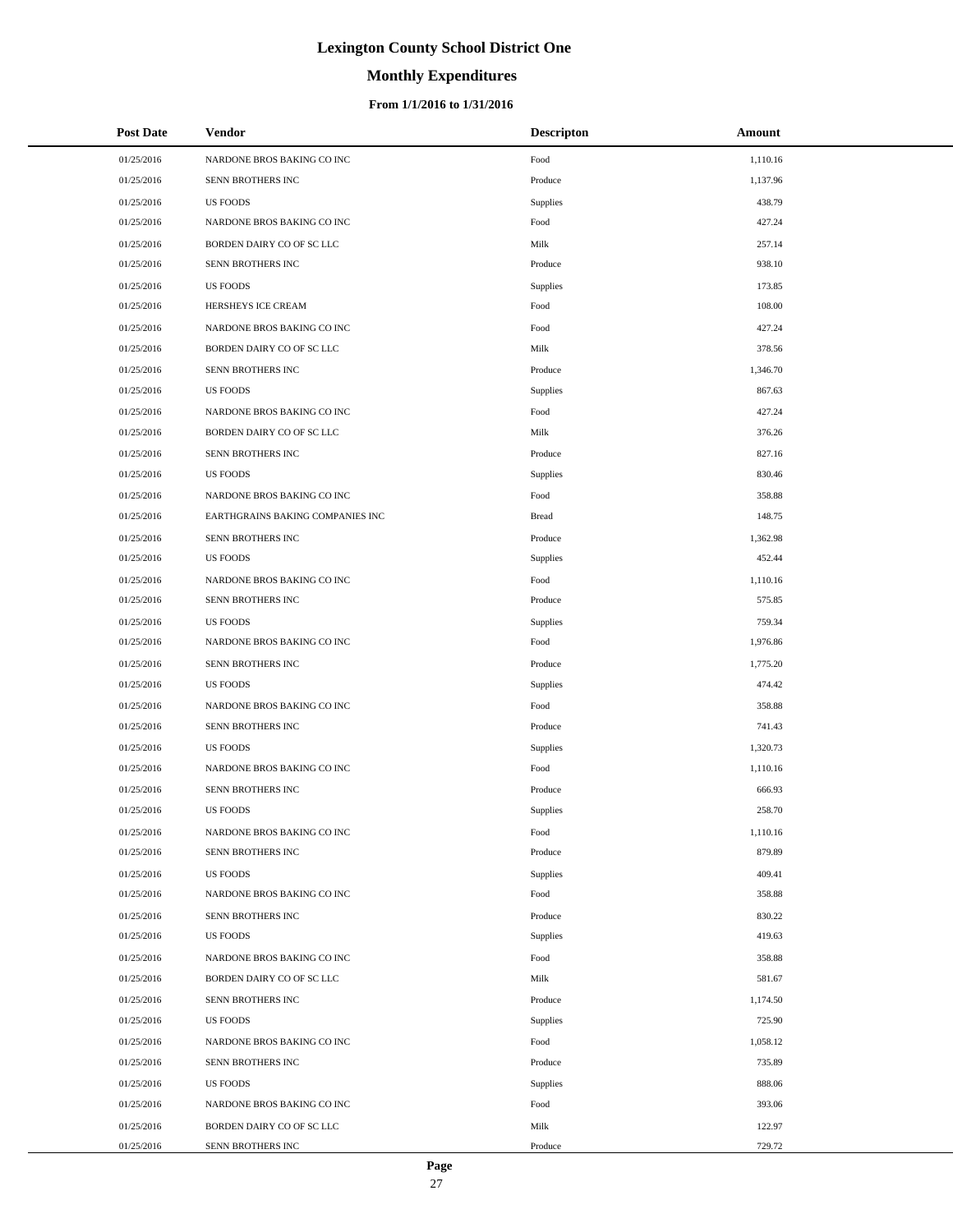# **Monthly Expenditures**

### **From 1/1/2016 to 1/31/2016**

| <b>Post Date</b> | Vendor                           | <b>Descripton</b>              | Amount   |
|------------------|----------------------------------|--------------------------------|----------|
| 01/25/2016       | <b>US FOODS</b>                  | Supplies                       | 584.62   |
| 01/25/2016       | NARDONE BROS BAKING CO INC       | Food                           | 1,110.16 |
| 01/25/2016       | SENN BROTHERS INC                | Produce                        | 1,228.76 |
| 01/25/2016       | <b>US FOODS</b>                  | Supplies                       | 696.51   |
| 01/25/2016       | NARDONE BROS BAKING CO INC       | Food                           | 358.88   |
| 01/25/2016       | EARTHGRAINS BAKING COMPANIES INC | <b>Bread</b>                   | 132.75   |
| 01/25/2016       | SENN BROTHERS INC                | Produce                        | 1,229.84 |
| 01/25/2016       | <b>US FOODS</b>                  | Supplies                       | 1,279.06 |
| 01/25/2016       | NARDONE BROS BAKING CO INC       | Food                           | 393.06   |
| 01/25/2016       | EARTHGRAINS BAKING COMPANIES INC | <b>Bread</b>                   | 105.00   |
| 01/25/2016       | SENN BROTHERS INC                | Produce                        | 1,531.03 |
| 01/25/2016       | <b>US FOODS</b>                  | Supplies                       | 750.88   |
| 01/25/2016       | NARDONE BROS BAKING CO INC       | Food                           | 358.88   |
| 01/25/2016       | BORDEN DAIRY CO OF SC LLC        | Milk                           | 143.07   |
| 01/25/2016       | SENN BROTHERS INC                | Produce                        | 830.52   |
| 01/25/2016       | <b>US FOODS</b>                  | Supplies                       | 545.80   |
| 01/25/2016       | NARDONE BROS BAKING CO INC       | Food                           | 393.06   |
| 01/25/2016       | SENN BROTHERS INC                | Produce                        | 327.41   |
| 01/25/2016       | <b>US FOODS</b>                  | Supplies                       | 938.10   |
| 01/25/2016       | NARDONE BROS BAKING CO INC       | Food                           | 358.88   |
| 01/25/2016       | BORDEN DAIRY CO OF SC LLC        | Milk                           | 403.13   |
| 01/25/2016       | SENN BROTHERS INC                | Produce                        | 759.53   |
| 01/25/2016       | <b>US FOODS</b>                  | Supplies                       | 445.23   |
| 01/25/2016       | NARDONE BROS BAKING CO INC       | Food                           | 989.92   |
| 01/25/2016       | SENN BROTHERS INC                | Produce                        | 764.69   |
| 01/25/2016       | <b>US FOODS</b>                  | Supplies                       | 924.01   |
| 01/25/2016       | NARDONE BROS BAKING CO INC       | Food                           | 2,046.74 |
| 01/25/2016       | EARTHGRAINS BAKING COMPANIES INC | <b>Bread</b>                   | 136.25   |
| 01/25/2016       | SENN BROTHERS INC                | Produce                        | 1,012.23 |
| 01/25/2016       | <b>US FOODS</b>                  | Supplies                       | 433.40   |
| 01/25/2016       | NARDONE BROS BAKING CO INC       | Food                           | 358.88   |
| 01/25/2016       | SENN BROTHERS INC                | Produce                        | 1,145.57 |
| 01/25/2016       | PELION MIDDLE SCHOOL             | Pupil Act-Fee/Collection Refnd | 101.50   |
| 01/25/2016       | PECKNEL MUSIC CO INC             | Pupil Activity                 | 1,337.50 |
| 01/25/2016       | PELION MIDDLE SCHOOL             | Pupil Act-Fee/Collection Refnd | 190.00   |
| 01/25/2016       | <b>HEINEMANN</b>                 | Pupil Activity                 | 1,776.06 |
| 01/25/2016       | THREADS EMBROIDERY LLC           | Pupil Activity                 | 1,568.89 |
| 01/25/2016       | SC DEPARTMENT OF EDUCATION       | Pupil Activity                 | 1,039.64 |
| 01/25/2016       | SC DEPARTMENT OF EDUCATION       | Pupil Activity                 | 1,873.76 |
| 01/25/2016       | HART, MICHAEL JOSEPH             | Pupil Activity                 | 105.00   |
| 01/25/2016       | REED, JOHN MARCUS                | Pupil Activity                 | 105.00   |
| 01/25/2016       | SMITH, BRIAN                     | Pupil Activity                 | 105.00   |
| 01/25/2016       | STOKES, JAMES LEE                | Pupil Activity                 | 105.00   |
| 01/25/2016       | DURRELL, RONALD G                | Pupil Activity                 | 102.30   |
| 01/25/2016       | <b>BSN SPORTS</b>                | Pupil Activity                 | 2,134.08 |
| 01/25/2016       | HATCHELL, JOHN G                 | Pupil Activity                 | 105.00   |
| 01/25/2016       | MCCLARY, JONAIRE                 | Pupil Activity                 | 120.00   |
| 01/25/2016       | CUMMINGS, KEVIN                  | Pupil Activity                 | 101.40   |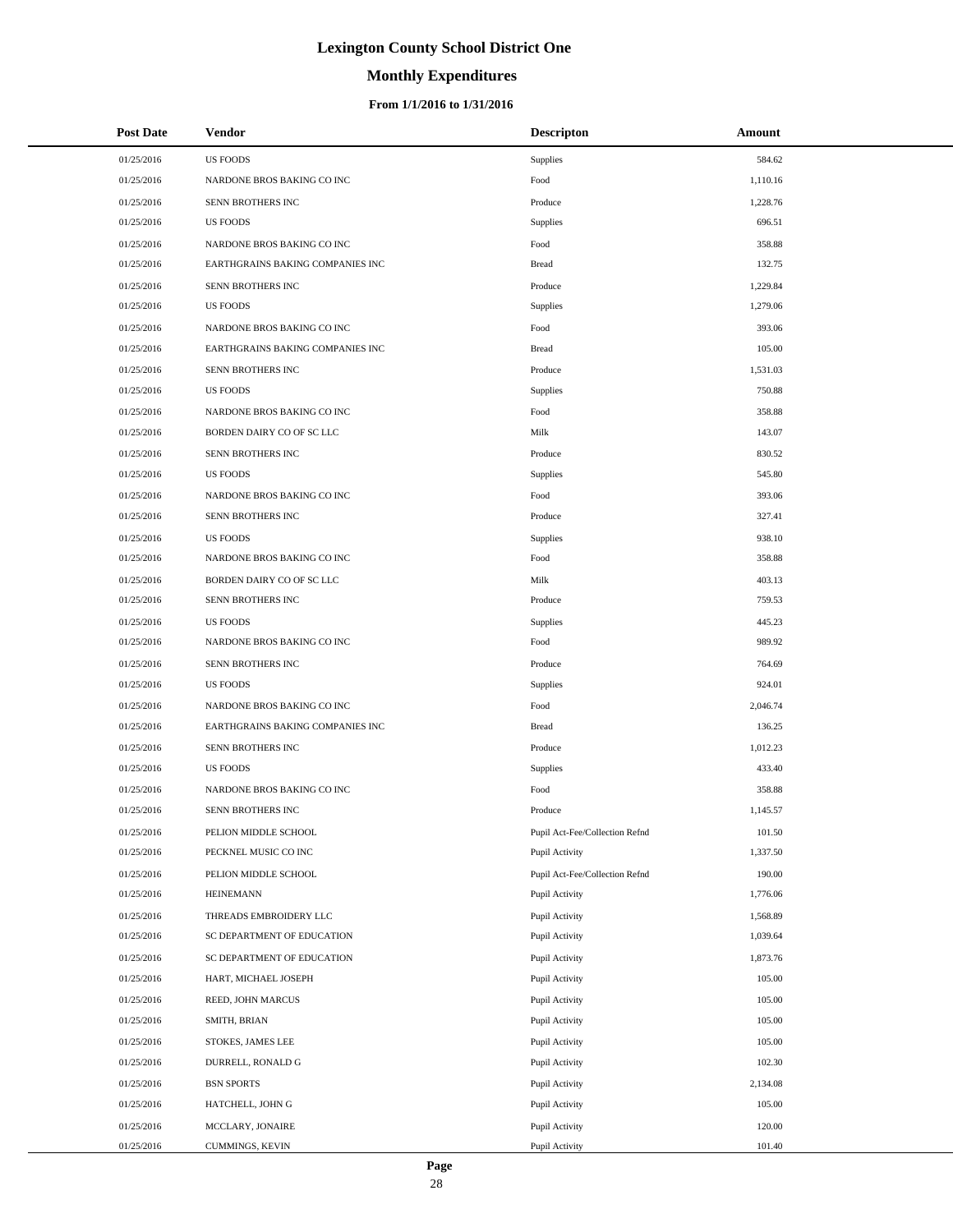# **Monthly Expenditures**

| <b>Post Date</b> | <b>Vendor</b>                                     | <b>Descripton</b>          | Amount    |
|------------------|---------------------------------------------------|----------------------------|-----------|
| 01/25/2016       | RICE, JEROLD F                                    | Pupil Activity             | 128.40    |
| 01/25/2016       | ROBINSON, LAMAZ                                   | Pupil Activity             | 114.90    |
| 01/25/2016       | MASON, JOHN ALLEN                                 | Pupil Activity             | 108.60    |
| 01/25/2016       | POPE, WYMAN                                       | Pupil Activity             | 120.30    |
| 01/25/2016       | WHITE KNOLL MIDDLE SCHOOL                         | Pupil Activity             | 365.31    |
| 01/25/2016       | BUSBY, RALPH LENNY                                | Pupil Activity             | 120.00    |
| 01/25/2016       | MARTHERS, BRANNON W                               | Pupil Activity             | 225.00    |
| 01/25/2016       | PADULA, JOHN MATTHEW                              | Pupil Activity             | 105.00    |
| 01/25/2016       | POOLE, JOSEPH AARON                               | Pupil Activity             | 105.00    |
| 01/25/2016       | BROWN, THOMAS L                                   | Pupil Activity             | 107.70    |
| 01/25/2016       | WASHINGTON, JERRY                                 | Pupil Activity             | 130.20    |
| 01/25/2016       | BLYTHEWOOD HIGH SCHOOL                            | Pupil Activity             | 200.00    |
| 01/25/2016       | SC DEPARTMENT OF REVENUE (SALES TAX RETURN)       | Supplies                   | 215.57    |
| 01/25/2016       | SOCIAL SKILL BUILDER INC                          | Supplies                   | 1,539.78  |
| 01/26/2016       | FRANKLIN COVEY CO (EDUCATION DIV)                 | Inst Prog Improvement      | 2,421.00  |
| 01/26/2016       | HOUGHTON MIFFLIN HARCOURT PUBLISHING CO           | <b>Supplies</b>            | 100.04    |
| 01/26/2016       | <b>LENOVO US</b>                                  | <b>Technology Supplies</b> | 524.30    |
| 01/26/2016       | FORMS AND SUPPLY INC (FSI)                        | Supplies                   | 110.21    |
| 01/26/2016       | <b>LENOVO US</b>                                  | <b>Technology Supplies</b> | 817.78    |
| 01/26/2016       | SC MUSIC EDUCATORS ASSOCIATION CHORAL DIVISION    | Pupil Transportation       | 540.00    |
| 01/26/2016       | <b>APPLE INC</b>                                  | <b>Technology Supplies</b> | 11,654.44 |
| 01/26/2016       | MANN TOOL AND SUPPLY                              | Supplies                   | 133.15    |
| 01/26/2016       | <b>SC DECA</b>                                    | Travel                     | 340.00    |
| 01/26/2016       | <b>EBSCO</b>                                      | Periodicals                | 214.50    |
| 01/26/2016       | STENHOUSE PUBLISHERS                              | <b>Supplies</b>            | 800.00    |
| 01/26/2016       | <b>LENOVO US</b>                                  | <b>Technology Supplies</b> | 1,048.60  |
| 01/26/2016       | FORMS AND SUPPLY INC (FSI)                        | <b>Supplies</b>            | 276.75    |
| 01/26/2016       | L R HOOK TIRE CO INC                              | Repairs and Maintenance    | 521.95    |
| 01/26/2016       | <b>APPLE INC</b>                                  | <b>Technology Supplies</b> | 4,100.24  |
| 01/26/2016       | CDWG ACCT 305089                                  | <b>Technology Supplies</b> | 4,194.40  |
| 01/26/2016       | EA SERVICES INC                                   | Repairs and Maintenance    | 764.00    |
| 01/26/2016       | SMITH AND JONES JANITORIAL SUPPLIES AND EQUIP INC | Supplies-Maintenace        | 382.64    |
| 01/26/2016       | EA SERVICES INC                                   | Repairs and Maintenance    | 168.00    |
| 01/26/2016       | EA SERVICES INC                                   | Repairs and Maintenance    | 168.00    |
| 01/26/2016       | COOK & BOARDMAN LLC                               | Supplies-Maintenace        | 638.64    |
| 01/26/2016       | EA SERVICES INC                                   | Repairs and Maintenance    | 2,756.33  |
| 01/26/2016       | GATEWAY SUPPLY CO INC                             | Supplies-Maintenace        | 472.14    |
| 01/26/2016       | SMITH AND JONES JANITORIAL SUPPLIES AND EQUIP INC | Supplies-Maintenace        | 770.30    |
| 01/26/2016       | SMITH AND JONES JANITORIAL SUPPLIES AND EQUIP INC | Supplies-Maintenace        | 372.36    |
| 01/26/2016       | EA SERVICES INC                                   | Repairs and Maintenance    | 168.00    |
| 01/26/2016       | EA SERVICES INC                                   | Repairs and Maintenance    | 2,656.33  |
| 01/26/2016       | EA SERVICES INC                                   | Repairs and Maintenance    | 207.00    |
| 01/26/2016       | <b>WW GRAINGER</b>                                | Supplies-Maintenace        | 300.21    |
| 01/26/2016       | SMITH AND JONES JANITORIAL SUPPLIES AND EQUIP INC | Supplies-Maintenace        | 385.20    |
| 01/26/2016       | EA SERVICES INC                                   | Repairs and Maintenance    | 429.00    |
| 01/26/2016       | REBEL YELL INC                                    | Supplies-Maintenace        | 224.70    |
| 01/26/2016       | EA SERVICES INC                                   | Repairs and Maintenance    | 400.00    |
| 01/26/2016       | EA SERVICES INC                                   | Repairs and Maintenance    | 220.00    |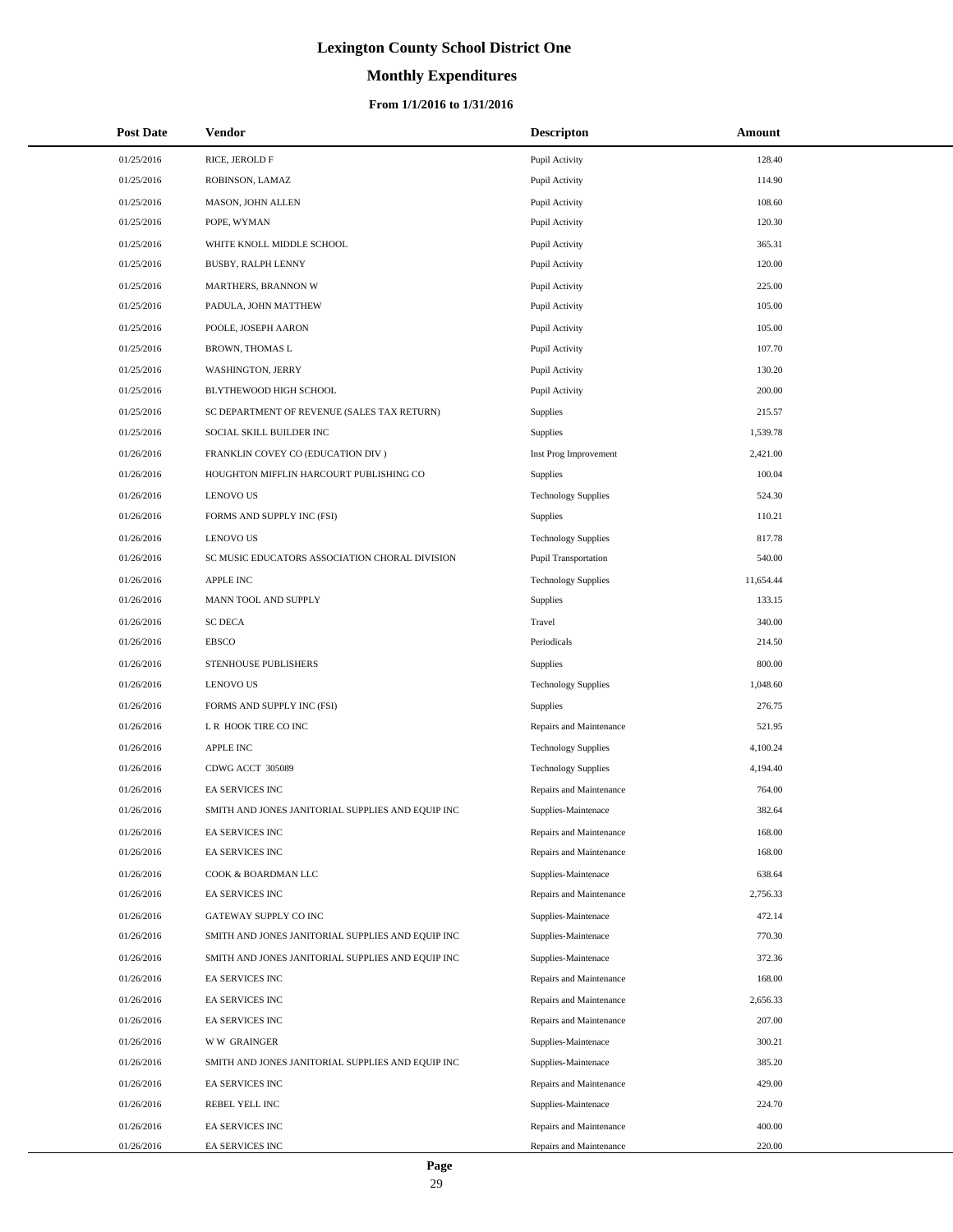# **Monthly Expenditures**

| <b>Post Date</b> | Vendor                                             | <b>Descripton</b>           | Amount    |
|------------------|----------------------------------------------------|-----------------------------|-----------|
| 01/26/2016       | CALICO INDUSTRIES INC                              | Supplies-Maintenace         | 274.72    |
| 01/26/2016       | <b>WW GRAINGER</b>                                 | Supplies-Maintenace         | 125.19    |
| 01/26/2016       | EA SERVICES INC                                    | Repairs and Maintenance     | 325.00    |
| 01/26/2016       | <b>WW GRAINGER</b>                                 | Supplies-Maintenace         | 490.67    |
| 01/26/2016       | <b>GATTIS PRO AUDIO</b>                            | Rentals                     | 631.30    |
| 01/26/2016       | <b>APPLE INC</b>                                   | <b>Technology Supplies</b>  | 369.15    |
| 01/26/2016       | DIGITAL OFFICE SOLUTIONS INC                       | Repairs and Maintenance     | 632.00    |
| 01/26/2016       | DIGITAL OFFICE SOLUTIONS INC                       | Repairs and Maintenance     | 816.87    |
| 01/26/2016       | SC DEPARTMENT OF EDUCATION OFFICE OF TRANSPORTATIO | <b>Pupil Transportation</b> | 1,759.56  |
| 01/26/2016       | <b>LEARNING A-Z</b>                                | Software Renewal/Agreemen   | 117.65    |
| 01/26/2016       | US INK AND TONER INC                               | Supplies                    | 105.36    |
| 01/26/2016       | COUNCIL OF ADMINISTRATORS OF SPECIAL SERVICE       | Supplies                    | 384.95    |
| 01/26/2016       | MCGRAW HILL EDUCATION INC                          | Supplies                    | 120.68    |
| 01/26/2016       | JUMPER CARTER SEASE ARCHITECTS P A                 | Building                    | 6,890.00  |
| 01/26/2016       | <b>CELEBRATIONS</b>                                | Rentals                     | 283.12    |
| 01/26/2016       | FORMS AND SUPPLY INC (FSI)                         | Supplies                    | 287.83    |
| 01/26/2016       | US INK AND TONER INC                               | Supplies                    | 187.65    |
| 01/26/2016       | <b>US FOODS</b>                                    | Food                        | 12,580.55 |
| 01/26/2016       | <b>US FOODS</b>                                    | Food                        | 2,903.61  |
| 01/26/2016       | <b>US FOODS</b>                                    | Food                        | 8,381.53  |
| 01/26/2016       | <b>US FOODS</b>                                    | Food                        | 7,140.12  |
| 01/26/2016       | <b>US FOODS</b>                                    | Food                        | 5,955.22  |
| 01/26/2016       | <b>US FOODS</b>                                    | Food                        | 4,922.23  |
| 01/26/2016       | <b>US FOODS</b>                                    | Food                        | 1,409.71  |
| 01/26/2016       | <b>US FOODS</b>                                    | Food                        | 4,384.24  |
| 01/26/2016       | <b>US FOODS</b>                                    | Food                        | 4,114.47  |
| 01/26/2016       | <b>US FOODS</b>                                    | Food                        | 8,829.20  |
| 01/26/2016       | <b>US FOODS</b>                                    | Food                        | 6,616.49  |
| 01/26/2016       | <b>US FOODS</b>                                    | Food                        | 4,264.01  |
| 01/26/2016       | <b>US FOODS</b>                                    | Food                        | 4,002.59  |
| 01/26/2016       | <b>US FOODS</b>                                    | Food                        | 13,017.62 |
| 01/26/2016       | <b>US FOODS</b>                                    | Food                        | 3,040.36  |
| 01/26/2016       | <b>US FOODS</b>                                    | Food                        | 8,007.55  |
| 01/26/2016       | <b>US FOODS</b>                                    | Food                        | 4,435.66  |
| 01/26/2016       | <b>US FOODS</b>                                    | Food                        | 2,314.41  |
| 01/26/2016       | <b>US FOODS</b>                                    | Food                        | 6,530.28  |
| 01/26/2016       | <b>US FOODS</b>                                    | Food                        | 5,978.65  |
| 01/26/2016       | <b>US FOODS</b>                                    | Food                        | 3,591.90  |
| 01/26/2016       | <b>US FOODS</b>                                    | Food                        | 3,179.45  |
| 01/26/2016       | <b>US FOODS</b>                                    | Food                        | 3,171.16  |
| 01/26/2016       | <b>US FOODS</b>                                    | Food                        | 5,632.77  |
| 01/26/2016       | <b>US FOODS</b>                                    | Food                        | 2,992.64  |
| 01/26/2016       | <b>US FOODS</b>                                    | Food                        | 3,451.86  |
| 01/26/2016       | <b>US FOODS</b>                                    | Food                        | 3,314.84  |
| 01/26/2016       | <b>US FOODS</b>                                    | Food                        | 6,684.20  |
| 01/26/2016       | <b>US FOODS</b>                                    | Food                        | 9,372.06  |
| 01/26/2016       | <b>US FOODS</b>                                    | Food                        | 1,580.83  |
| 01/26/2016       | MACKIN LIBRARY MEDIA                               | Pupil Activity              | 3,200.40  |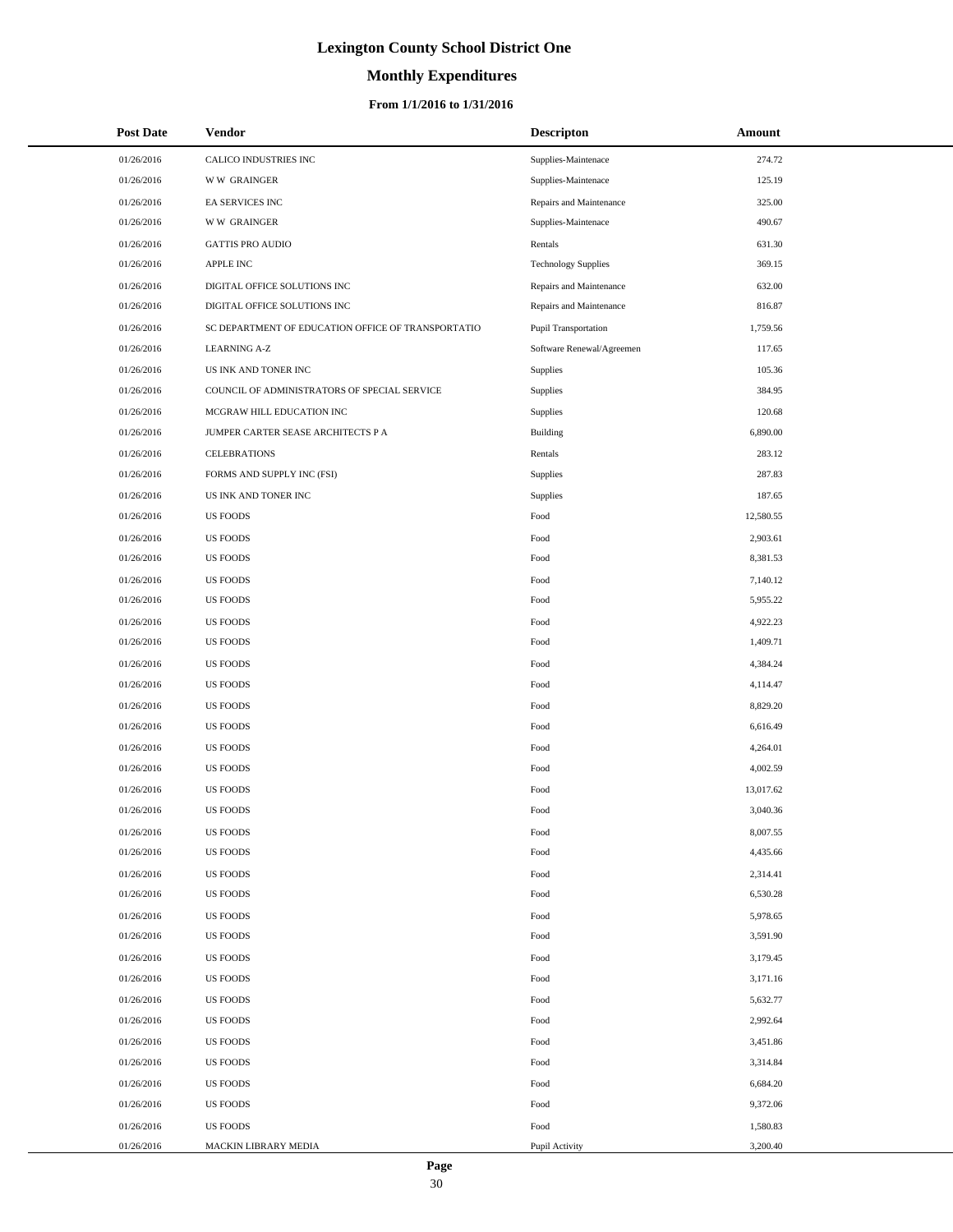# **Monthly Expenditures**

### **From 1/1/2016 to 1/31/2016**

| <b>Post Date</b> | Vendor                                            | <b>Descripton</b>             | Amount    |
|------------------|---------------------------------------------------|-------------------------------|-----------|
| 01/26/2016       | <b>IVEY SALES ASSOC</b>                           | Pupil Activity                | 258.00    |
| 01/26/2016       | <b>BSN SPORTS</b>                                 | Pupil Activity                | 2,295.15  |
| 01/26/2016       | <b>BSN SPORTS</b>                                 | Pupil Activity                | 2,247.00  |
| 01/26/2016       | <b>TEACH TOWN</b>                                 | Supplies                      | 5,769.49  |
| 01/26/2016       | <b>RECYCLE AWAY</b>                               | <b>Supplies</b>               | 1,955.61  |
| 01/27/2016       | CAROLINA BIOLOGICAL SUPPLY CO                     | <b>Supplies</b>               | 1,391.80  |
| 01/27/2016       | HILTON MYRTLE BEACH RESORT                        | Pupil Transportation          | 771.45    |
| 01/27/2016       | HILTON MYRTLE BEACH RESORT                        | Travel                        | 241.98    |
| 01/27/2016       | NUIDEA SCHOOL SUPPLY CO                           | <b>Supplies</b>               | 2,287.13  |
| 01/27/2016       | AMERICAN SIGN AND DISPLAY CO                      | <b>Supplies</b>               | 208.65    |
| 01/27/2016       | EMBASSY SUITES CHARLESTON CONVENTION CENTER       | Pupil Transportation          | 2,705.28  |
| 01/27/2016       | EMBASSY SUITES CHARLESTON CONVENTION CENTER       | Travel                        | 1,352.64  |
| 01/27/2016       | PINE GROVE INC                                    | Tuition                       | 2,024.60  |
| 01/27/2016       | PALMETTO HEALTH ALLIANCE                          | <b>Instructional Services</b> | 275.00    |
| 01/27/2016       | <b>LRADAC</b>                                     | Other Prof & Tech Service     | 3,144.65  |
| 01/27/2016       | SCHOOL NURSE SUPPLY INC                           | <b>Supplies</b>               | 175.00    |
| 01/27/2016       | <b>LENOVO US</b>                                  | <b>Technology Supplies</b>    | 288.89    |
| 01/27/2016       | HILTON MYRTLE BEACH RESORT                        | Travel                        | 253.08    |
| 01/27/2016       | SC BUSINESS EDUCATION ASSOCIATION                 | Travel                        | 200.00    |
| 01/27/2016       | <b>US FOODS</b>                                   | Other Objects                 | 386.56    |
| 01/27/2016       | SC ASSOCIATION SCHOOL ADMINISTRATORS              | Travel                        | 220.00    |
| 01/27/2016       | BLUEGRASS MATERIALS COMPANY LLC                   | Supplies-Maintenace           | 302.92    |
| 01/27/2016       | SIMPLEXGRINNELL                                   | Supplies-Maintenace           | 358.45    |
| 01/27/2016       | SIMPLEXGRINNELL                                   | Supplies-Maintenace           | 358.45    |
| 01/27/2016       | <b>BATTERIES PLUS BULBS</b>                       | Supplies-Maintenace           | 383.60    |
| 01/27/2016       | DADE PAPER AND BAG CO                             | Supplies-Maintenace           | 559.18    |
| 01/27/2016       | SMITH AND JONES JANITORIAL SUPPLIES AND EQUIP INC | Supplies-Maintenace           | 663.62    |
| 01/27/2016       | SOUTHEASTERN PAPER                                | Supplies-Maintenace           | 1,992.07  |
| 01/27/2016       | <b>WW GRAINGER</b>                                | Supplies-Maintenace           | 125.20    |
| 01/27/2016       | ABC SUPPLY CO                                     | Supplies-Maintenace           | 515.85    |
| 01/27/2016       | PALMETTO PROPANE                                  | Energy                        | 724.28    |
| 01/27/2016       | <b>WW GRAINGER</b>                                | Supplies-Maintenace           | 2,421.09  |
| 01/27/2016       | MARTIN MARIETTA MATERIALS                         | Supplies-Maintenace           | 435.53    |
| 01/27/2016       | TRITEK FIRE AND SECURITY LLC                      | Repairs and Maintenance       | 362.00    |
| 01/27/2016       | ZINGERS FENCING LLC                               | Repairs and Maintenance       | 2,425.00  |
| 01/27/2016       | MOTOROLA SOLUTIONS                                | <b>Supplies</b>               | 2,704.43  |
| 01/27/2016       | YOUNG, MATTHEW                                    | Other Prof & Tech Service     | 180.00    |
| 01/27/2016       | FINLEY, STEPHEN CRAIG                             | Other Prof & Tech Service     | 180.00    |
| 01/27/2016       | RICCIARDI, CHRISTOPHER                            | Other Prof & Tech Service     | 180.00    |
| 01/27/2016       | <b>BARRETT, S LEE</b>                             | Other Prof & Tech Service     | 180.00    |
| 01/27/2016       | CANNON, WALLACE C                                 | Other Prof & Tech Service     | 180.00    |
| 01/27/2016       | TREASTER, BENJAMIN F                              | Other Prof & Tech Service     | 180.00    |
| 01/27/2016       | HART, MICHAEL JOSEPH                              | Other Prof & Tech Service     | 180.00    |
| 01/27/2016       | SC NATIONAL SCHOOL PUBLIC RELATIONS ASSOCIATION   | Dues and Fees                 | 140.00    |
| 01/27/2016       | COLLEGE OF CHARLESTON                             | Travel                        | 130.00    |
| 01/27/2016       | DIGITAL OFFICE SOLUTIONS INC                      | Repairs and Maintenance       | 818.75    |
| 01/27/2016       | DIGITAL OFFICE SOLUTIONS INC                      | Repairs and Maintenance       | 559.75    |
| 01/27/2016       | <b>ESPARK INC</b>                                 | Software Renewal/Agreemen     | 42,750.00 |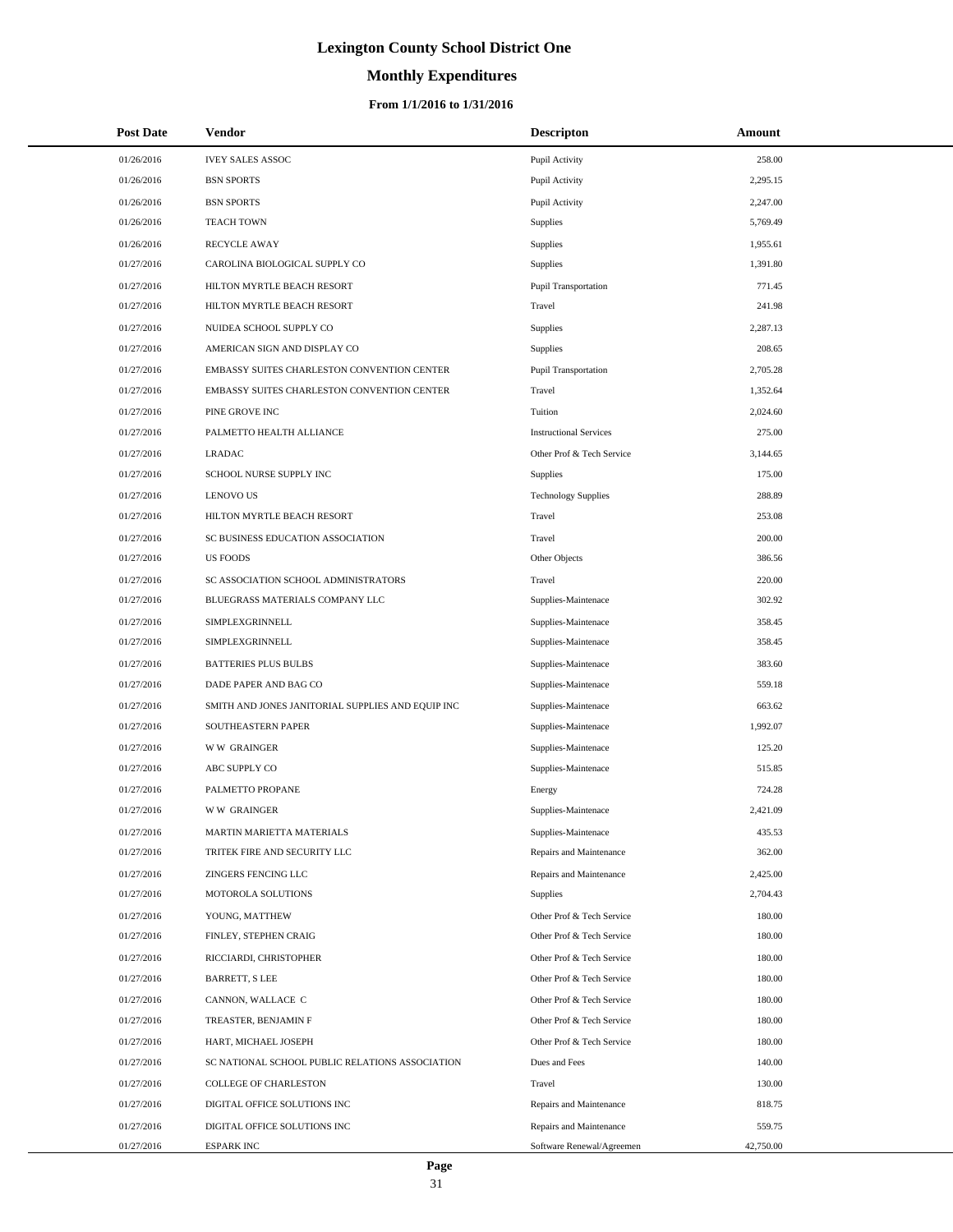# **Monthly Expenditures**

| <b>Post Date</b> | Vendor                                             | <b>Descripton</b>           | Amount    |
|------------------|----------------------------------------------------|-----------------------------|-----------|
| 01/27/2016       | <b>ESPARK INC</b>                                  | Software Renewal/Agreemen   | 51,960.00 |
| 01/27/2016       | SC DEPARTMENT OF REVENUE (SALES TAX RETURN)        | Software Renewal/Agreemen   | 3,580.50  |
| 01/27/2016       | <b>ESPARK INC</b>                                  | Software Renewal/Agreemen   | 39,560.00 |
| 01/27/2016       | SC DEPARTMENT OF REVENUE (SALES TAX RETURN)        | Software Renewal/Agreemen   | 2,719.50  |
| 01/27/2016       | <b>ESPARK INC</b>                                  | Inst Prog Improvement       | 3,850.00  |
| 01/27/2016       | <b>ESPARK INC</b>                                  | Inst Prog Improvement       | 3,850.00  |
| 01/27/2016       | SC DEPARTMENT OF REVENUE (SALES TAX RETURN)        | Inst Prog Improvement       | 269.50    |
| 01/27/2016       | <b>ESPARK INC</b>                                  | Inst Prog Improvement       | 3,850.00  |
| 01/27/2016       | SC DEPARTMENT OF REVENUE (SALES TAX RETURN)        | Inst Prog Improvement       | 269.50    |
| 01/27/2016       | HOUGHTON MIFFLIN HARCOURT PUBLISHING CO            | Supplies                    | 486.47    |
| 01/27/2016       | <b>NEW READERS PRESS</b>                           | Supplies                    | 713.40    |
| 01/27/2016       | LEXINGTON COUNTY SCHOOL DIST 1                     | <b>Pupil Transportation</b> | 109.74    |
| 01/27/2016       | PALMETTO CONSTRUCTION SERVICES                     | <b>Building</b>             | 340.00    |
| 01/27/2016       | PRO KITCHEN ONLINE LLC                             | Supplies                    | 108.09    |
| 01/27/2016       | RUFUS ORNDUFF REF INC                              | Repairs and Maintenance     | 4,394.40  |
| 01/27/2016       | RUFUS ORNDUFF REF INC                              | Repairs and Maintenance     | 1,208.72  |
| 01/27/2016       | WHALEY FOODSERVICE REPAIRS                         | Supplies                    | 578.76    |
| 01/27/2016       | RUFUS ORNDUFF REF INC                              | Repairs and Maintenance     | 368.11    |
| 01/27/2016       | <b>LEGO EDUCATION</b>                              | Pupil Activity              | 533.93    |
| 01/27/2016       | <b>BSN SPORTS</b>                                  | Pupil Activity              | 2,915.54  |
| 01/27/2016       | LEXINGTON COUNTY SCHOOL DIST 1                     | Pupil Activity              | 133.92    |
| 01/27/2016       | ROGERS, MATTHEW                                    | Pupil Activity              | 120.00    |
| 01/27/2016       | JONES, NELSON                                      | Pupil Activity              | 105.00    |
| 01/27/2016       | OSBORNE, ARTHUR                                    | Pupil Activity              | 114.90    |
| 01/27/2016       | BULL, CLIFFORD O                                   | Pupil Activity              | 115.80    |
| 01/27/2016       | HALLIDAY, EDWARD F                                 | Pupil Activity              | 108.60    |
| 01/27/2016       | HALLINGQUEST, MICHAEL                              | Pupil Activity              | 123.90    |
| 01/27/2016       | HP INC                                             | Pupil Activity              | 245.03    |
| 01/27/2016       | MODEL ME KIDS LLC                                  | Supplies                    | 174.95    |
| 01/28/2016       | FORMS AND SUPPLY INC (FSI)                         | Supplies                    | 129.30    |
| 01/28/2016       | LEXINGTON COUNTY SCHOOL DIST 1                     | <b>Pupil Transportation</b> | 293.88    |
| 01/28/2016       | STATE DEPARTMENT OF EDUCATION LEX DIST ONEBUS SHOP | <b>Pupil Transportation</b> | 777.48    |
| 01/28/2016       | LEXINGTON COUNTY SCHOOL DIST 1                     | <b>Pupil Transportation</b> | 511.50    |
| 01/28/2016       | ADVANCED DISPOSAL SERVICES SOUTH CAROLINA LLC      | Repairs and Maintenance     | 300.00    |
| 01/28/2016       | STATE DEPARTMENT OF EDUCATION LEX DIST ONEBUS SHOP | <b>Pupil Transportation</b> | 590.48    |
| 01/28/2016       | STATE DEPARTMENT OF EDUCATION LEX DIST ONEBUS SHOP | <b>Pupil Transportation</b> | 1,526.32  |
| 01/28/2016       | INTERNATIONAL BACCALAUREATE ORGANIZATION           | Travel                      | 1,478.00  |
| 01/28/2016       | PURCHASED SERVICE                                  | Travel                      | 356.28    |
| 01/28/2016       | PURCHASED SERVICE                                  | Travel                      | 128.80    |
| 01/28/2016       | PURCHASED SERVICE                                  | Travel                      | 224.13    |
| 01/28/2016       | SCHOOL IMPROVEMENT NETWORK                         | Inst Prog Improvement       | 5,790.00  |
| 01/28/2016       | SC DEPARTMENT OF REVENUE (SALES TAX RETURN)        | Software Renewal/Agreemen   | 2,887.50  |
| 01/28/2016       | SCHOOL IMPROVEMENT NETWORK                         | Software Renewal/Agreemen   | 41,250.00 |
| 01/28/2016       | ROTARY CLUB OF LEXINGTON                           | Dues and Fees               | 180.00    |
| 01/28/2016       | PURCHASED SERVICE                                  | Travel                      | 295.55    |
| 01/28/2016       | SOUTHEASTERN PAPER                                 | Supplies-Maintenace         | 1,443.43  |
| 01/28/2016       | SOUTHEASTERN PAPER                                 | Supplies-Maintenace         | 216.16    |
| 01/28/2016       | SMITH AND JONES JANITORIAL SUPPLIES AND EQUIP INC  | Supplies-Maintenace         | 231.13    |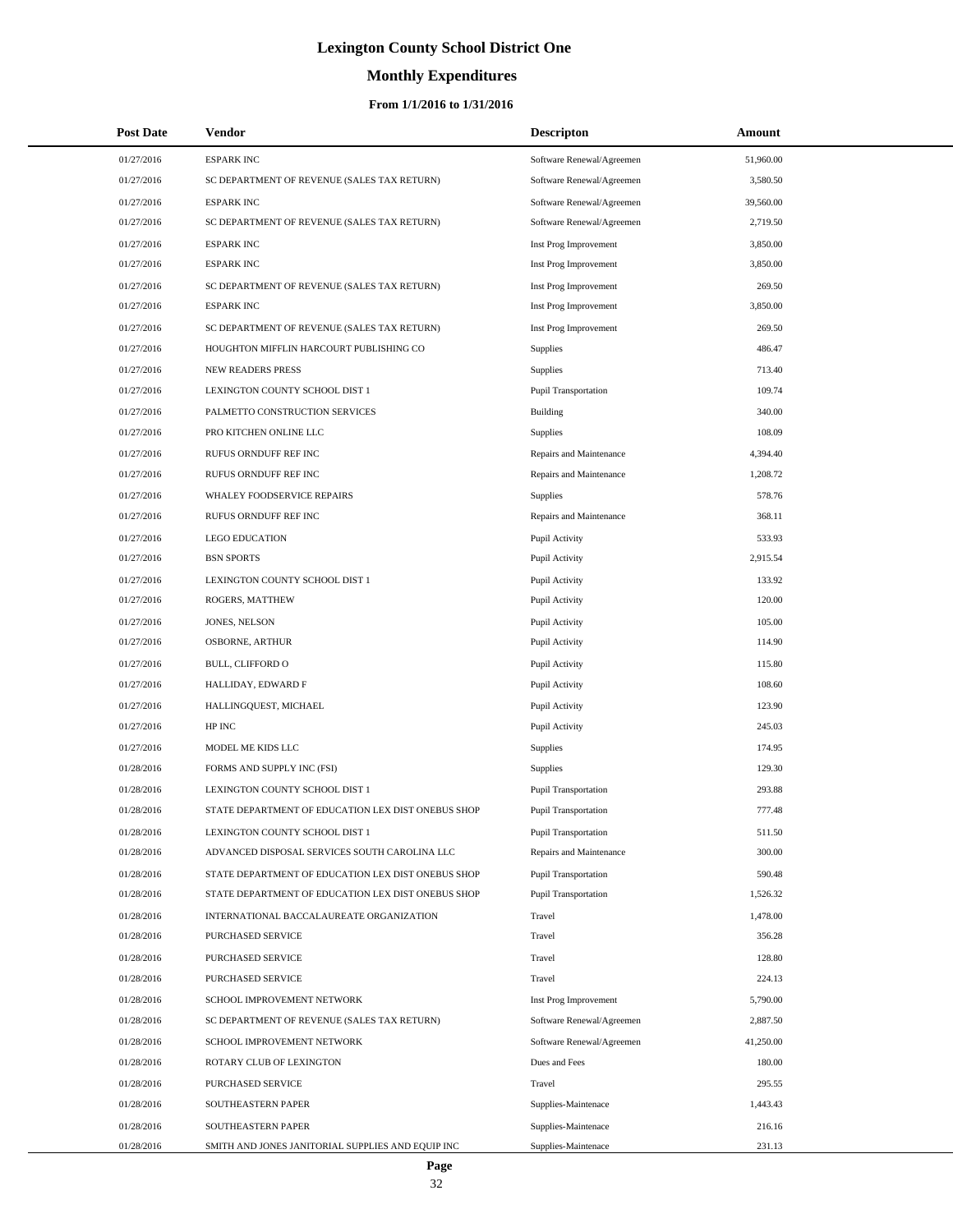# **Monthly Expenditures**

### **From 1/1/2016 to 1/31/2016**

| <b>Post Date</b> | Vendor                                             | <b>Descripton</b>             | Amount   |  |
|------------------|----------------------------------------------------|-------------------------------|----------|--|
| 01/28/2016       | SNUFFER, ROBERT                                    | Other Prof & Tech Service     | 120.00   |  |
| 01/28/2016       | DIGITAL OFFICE SOLUTIONS INC                       | Repairs and Maintenance       | 189.63   |  |
| 01/28/2016       | PURCHASED SERVICE                                  | Travel                        | 133.98   |  |
| 01/28/2016       | PURCHASED SERVICE                                  | Travel                        | 139.38   |  |
| 01/28/2016       | SCHOOL SPECIALTY INC                               | Pupil Activity                | 105.72   |  |
| 01/28/2016       | PROVIDENCE HOSPITAL                                | Pupil Activity                | 340.00   |  |
| 01/28/2016       | SCHOOL SPECIALTY INC                               | Pupil Activity                | 637.28   |  |
| 01/28/2016       | STATE DEPARTMENT OF EDUCATION LEX DIST ONEBUS SHOP | Pupil Activity                | 183.52   |  |
| 01/28/2016       | LEXINGTON COUNTY SCHOOL DIST 1                     | Pupil Activity                | 358.98   |  |
| 01/28/2016       | STATE DEPARTMENT OF EDUCATION LEX DIST ONEBUS SHOP | Pupil Activity                | 124.37   |  |
| 01/29/2016       | SCHOOL SPECIALTY INC                               | Supplies                      | 909.74   |  |
| 01/29/2016       | DIGITAL OFFICE SOLUTIONS INC                       | <b>Supplies</b>               | 175.85   |  |
| 01/29/2016       | NEOPOST USA INC                                    | <b>Supplies</b>               | 1,155.60 |  |
| 01/29/2016       | LEXINGTON COUNTY SCHOOL DIST 1                     | Pupil Transportation          | 321.78   |  |
| 01/29/2016       | LEXINGTON COUNTY SCHOOL DIST 1                     | <b>Pupil Transportation</b>   | 513.36   |  |
| 01/29/2016       | PURCHASED SERVICE                                  | Travel                        | 150.00   |  |
| 01/29/2016       | PURCHASED SERVICE                                  | Travel                        | 255.29   |  |
| 01/29/2016       | <b>BOBCAT OF COLUMBIA</b>                          | Repairs and Maintenance       | 905.19   |  |
| 01/29/2016       | TIME WARNER CABLE                                  | Communication                 | 188.44   |  |
| 01/29/2016       | TRITEK FIRE AND SECURITY LLC                       | Repairs and Maintenance       | 204.50   |  |
| 01/29/2016       | <b>WW GRAINGER</b>                                 | Supplies-Maintenace           | 346.81   |  |
| 01/29/2016       | DADE PAPER AND BAG CO                              | Supplies-Maintenace           | 250.81   |  |
| 01/29/2016       | <b>GRAYBAR ELECTRIC CO INC</b>                     | Supplies-Maintenace           | 359.62   |  |
| 01/29/2016       | DADE PAPER AND BAG CO                              | Supplies-Maintenace           | 379.91   |  |
| 01/29/2016       | DADE PAPER AND BAG CO                              | Supplies-Maintenace           | 559.18   |  |
| 01/29/2016       | SHERWIN WILLIAMS                                   | Supplies-Maintenace           | 250.51   |  |
| 01/29/2016       | SMITH AND JONES JANITORIAL SUPPLIES AND EQUIP INC  | Supplies-Maintenace           | 342.40   |  |
| 01/29/2016       | SMITH, THOMAS ALVIN                                | Other Prof & Tech Service     | 180.00   |  |
| 01/29/2016       | SPIVEY, STEPHEN J                                  | Other Prof & Tech Service     | 180.00   |  |
| 01/29/2016       | <b>GOVAN, TERRY</b>                                | Other Prof & Tech Service     | 180.00   |  |
| 01/29/2016       | MEFFORD, ROY EARL                                  | Other Prof & Tech Service     | 120.00   |  |
| 01/29/2016       | FINLEY, STEPHEN CRAIG                              | Other Prof & Tech Service     | 180.00   |  |
| 01/29/2016       | LOOKABILL, JOHN T                                  | Other Prof & Tech Service     | 180.00   |  |
| 01/29/2016       | DABKOWSKI, MEGHAN                                  | Other Prof & Tech Service     | 180.00   |  |
| 01/29/2016       | CARR, GREGORY                                      | Other Prof & Tech Service     | 180.00   |  |
| 01/29/2016       | PURCHASED SERVICE                                  | Travel                        | 296.54   |  |
| 01/29/2016       | PURCHASED SERVICE                                  | Travel                        | 333.26   |  |
| 01/29/2016       | SC DEPARTMENT OF SOCIAL SERVICES                   | Other Prof & Tech Service     | 328.00   |  |
| 01/29/2016       | PURCHASED SERVICE                                  | Travel                        | 206.50   |  |
| 01/29/2016       | PURCHASED SERVICE                                  | Travel                        | 703.30   |  |
| 01/29/2016       | <b>APPLE INC</b>                                   | <b>Technology Supplies</b>    | 507.18   |  |
| 01/29/2016       | DIGITAL OFFICE SOLUTIONS INC                       | Repairs and Maintenance       | 123.69   |  |
| 01/29/2016       | DIGITAL OFFICE SOLUTIONS INC                       | Repairs and Maintenance       | 248.54   |  |
| 01/29/2016       | DIGITAL OFFICE SOLUTIONS INC                       | Repairs and Maintenance       | 501.30   |  |
| 01/29/2016       | <b>LRP PUBLICATIONS</b>                            | Supplies                      | 836.50   |  |
| 01/29/2016       | FRANKLIN COVEY CO (EDUCATION DIV)                  | <b>Supplies</b>               | 192.22   |  |
| 01/29/2016       | THE NATIONAL PAIDEIA CENTER                        | Inst Prog Improvement         | 2,000.00 |  |
| 01/29/2016       | NANCY K PERRY CHILDREN'S SHELTER                   | <b>Instructional Services</b> | 390.00   |  |

÷.